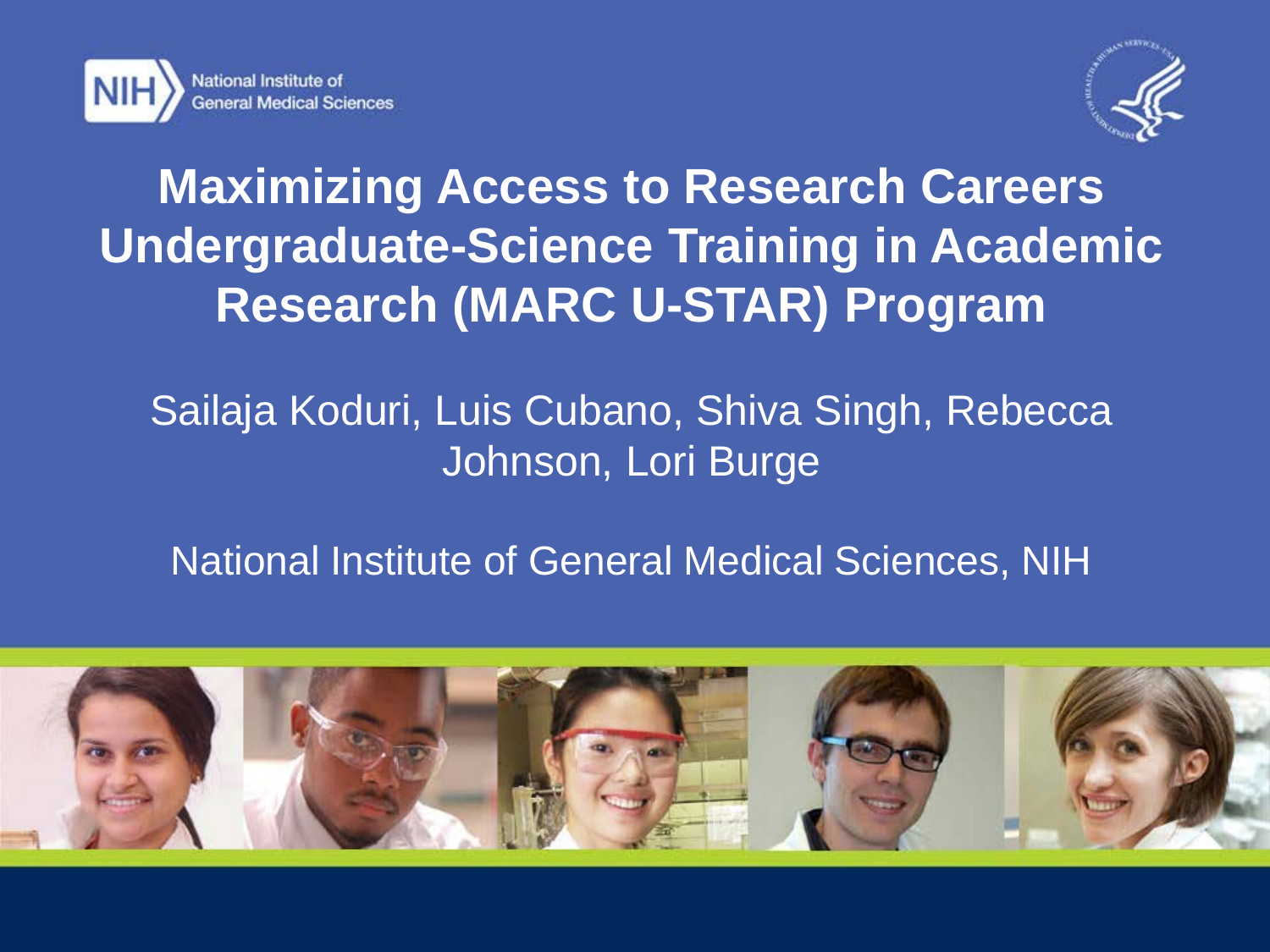## **MARC U-STAR Program**

**The MARC U-STAR program is an INSTITUTIONAL undergraduate research training program that is designed to provide structured training to high-achieving, underrepresented (UR) students to prepare them for doctoral programs in biomedical research fields.** 

**Utilizes the T34 Ruth L. Kirschstein National Research Service Award (NRSA) funding mechanism.**

**NIGMS Funding opportunity announcement (FOA):**

<https://grants.nih.gov/grants/guide/pa-files/PAR-17-068.html>

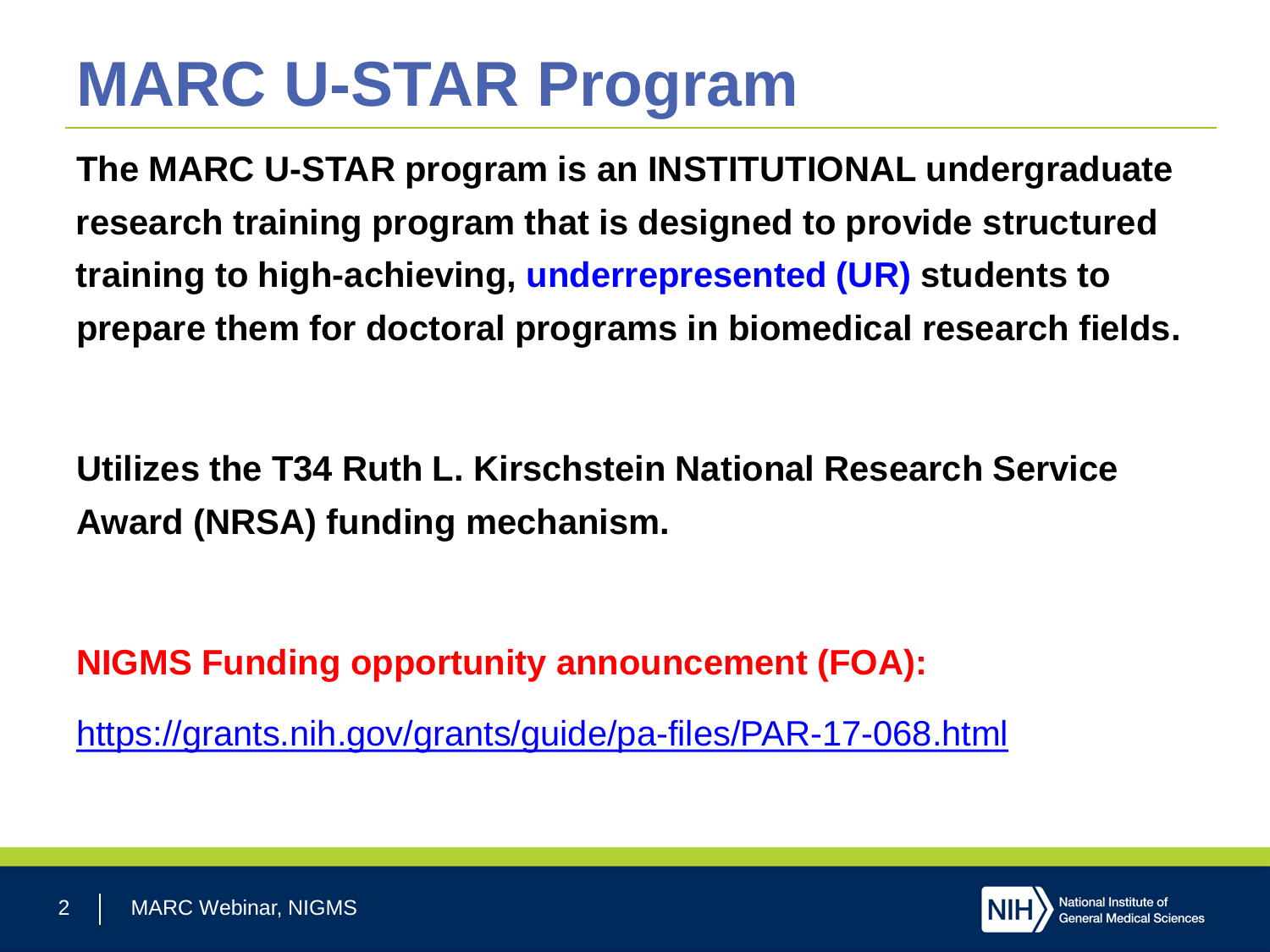## **PROGRAM OVERVIEW**

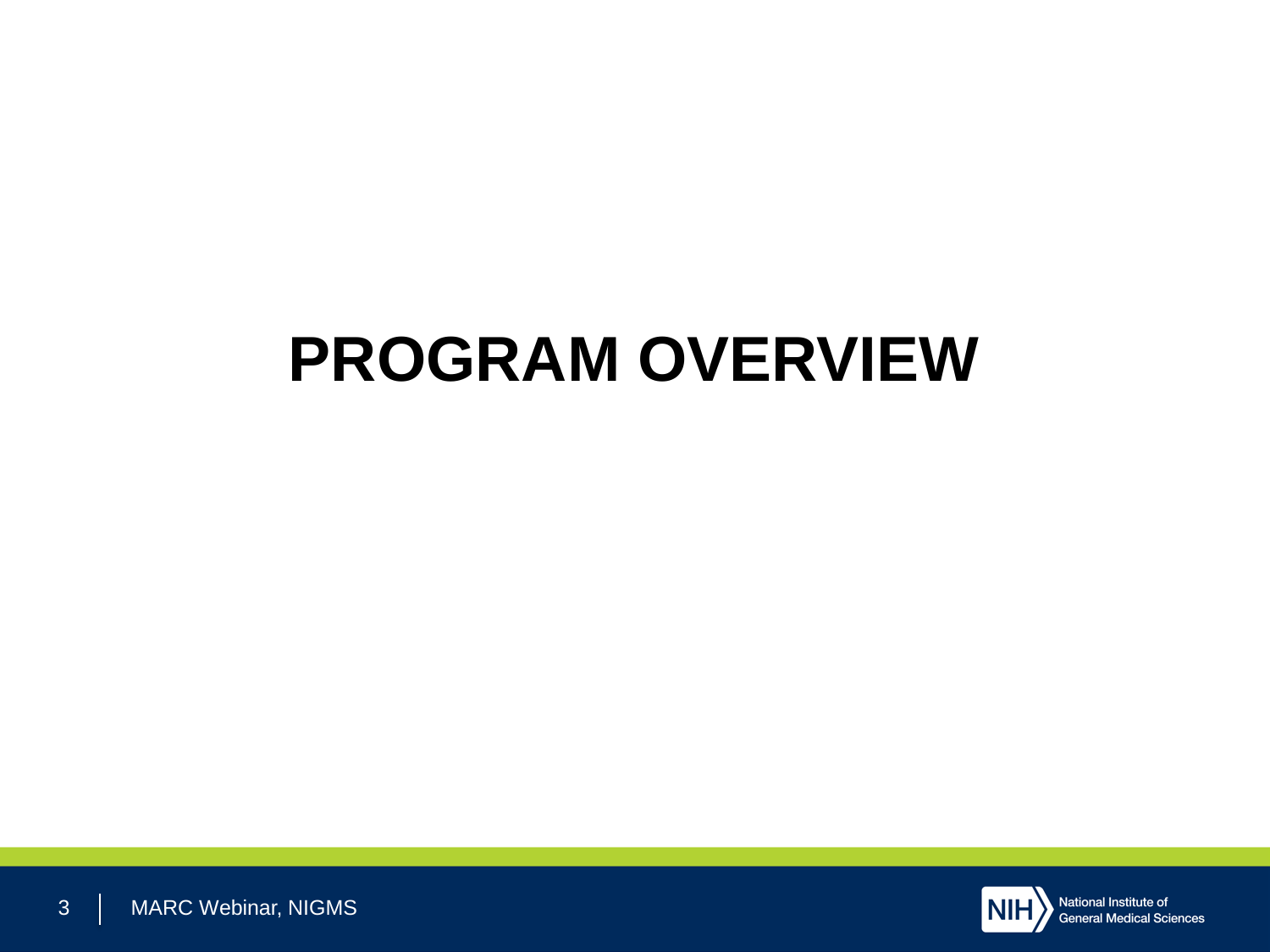## **Goals**

**The overarching goal of the MARC program is to enhance the pool of students from UR groups who successfully complete baccalaureate and Ph.D. biomedical degrees.** 

**Since MARC participants should have an interest in obtaining a Ph.D. degree, NIGMS expects that the following goals will be achieved:**

- **At least 90% of MARC U-STAR trainees will graduate with a bachelor's degree in a STEM field; and**
- **At least 60% of MARC U-STAR trainees, within three years of graduation, will matriculate into a biomedical Ph.D. or combined M.D./Ph.D. program at a research-intensive institution and at least 80% of those matriculants will obtain the degree(s).**

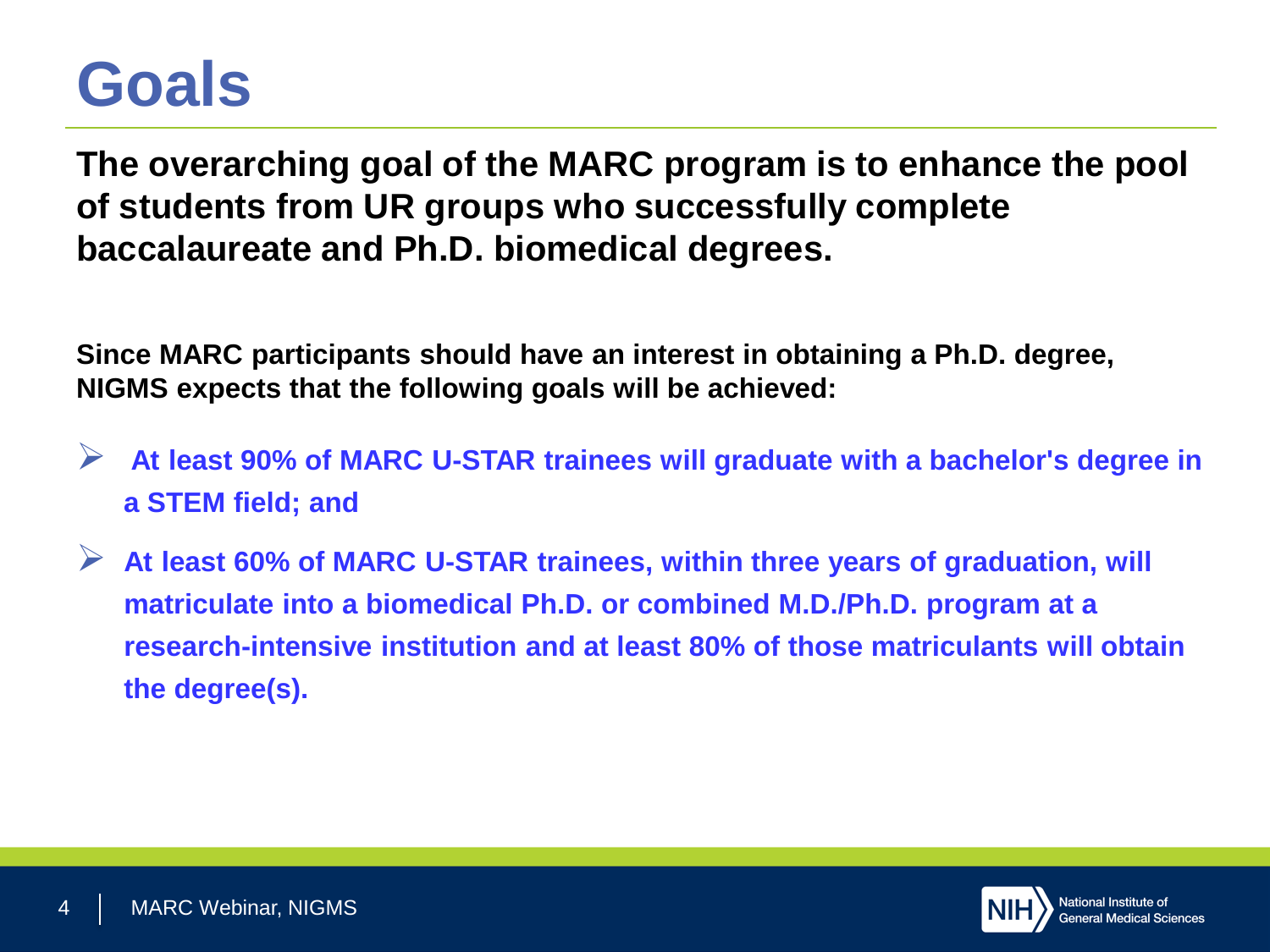#### **Underrepresented Populations in the U.S. Biomedical Research Enterprise [\(NOT-OD-15-053](https://grants.nih.gov/grants/guide/notice-files/NOT-OD-15-053.html))**

- A. Individuals from racial and ethnic groups that have been shown by the National Science Foundation to be underrepresented in biomedical research are: Blacks or African Americans, Hispanics or Latinos, American Indians or Alaska Natives, Native Hawaiians and other Pacific Islanders.
- B. Individuals with disabilities, who are defined as those with a physical or mental impairment that [substantially limits one or more major life activities, as described in the Americans with Disabilities](http://www.ada.gov/pubs/adastatute08.htm)  Act of 1990, as amended.
- C. Individuals from disadvantaged backgrounds, defined as:
	- 1. Individuals who come from a family with an annual income below established low-income thresholds. These thresholds are based on family size, published by the U.S. Bureau of the Census; adjusted annually for changes in the Consumer Price Index; and adjusted by the Secretary for use in all health professions programs. The Secretary periodically publishes these income levels at [http://aspe.hhs.gov/poverty/index.shtml.](http://aspe.hhs.gov/poverty/index.shtml)
	- 2. Individuals who come from an educational environment such as that found in certain rural or inner-city environments that has demonstrably and directly inhibited the individual from obtaining the knowledge, skills, and abilities necessary to develop and participate in a research career.

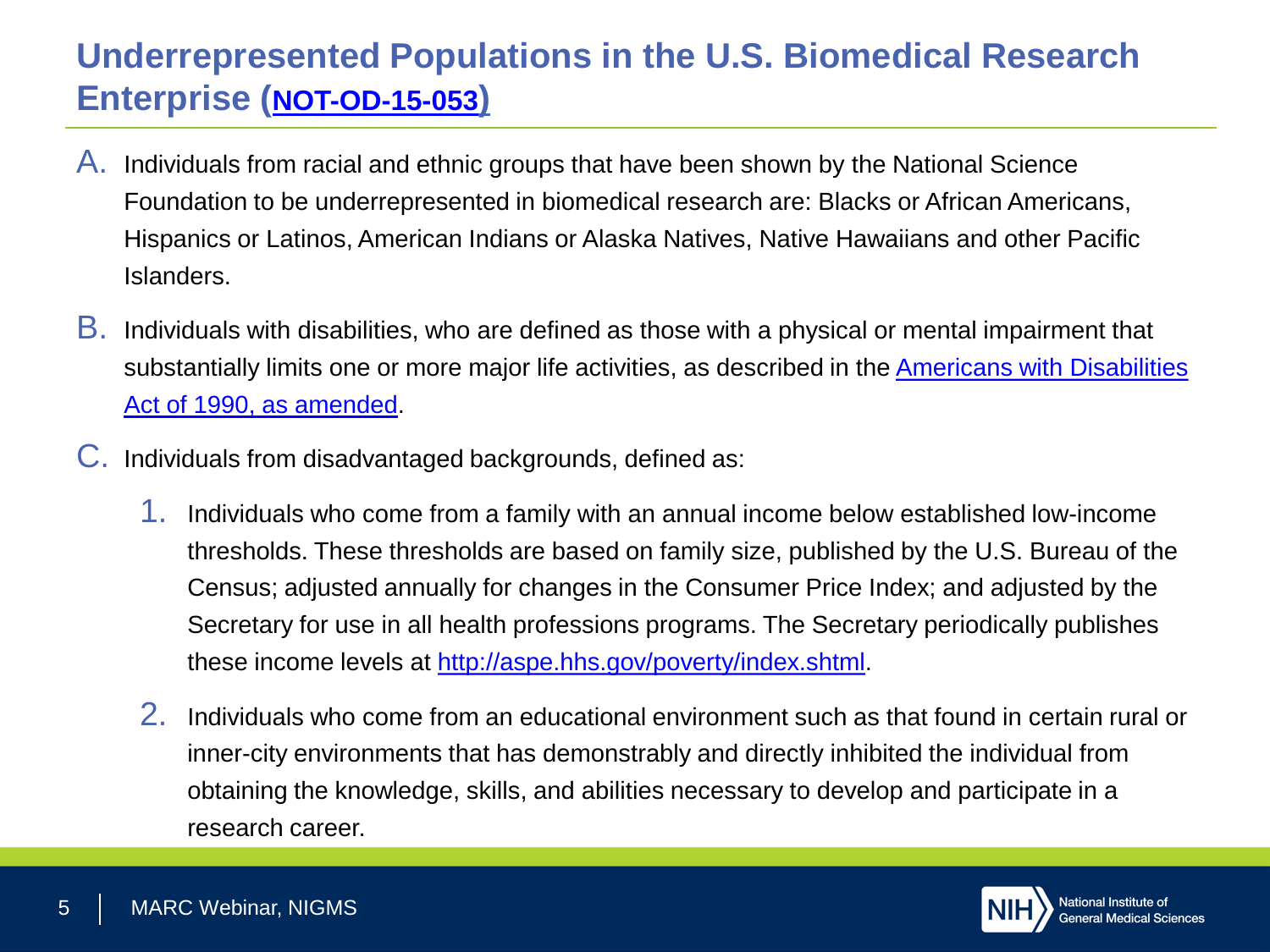## **MARC U-STAR Program**

- **Two-year program for research-oriented honors juniors and seniors**
- **Provides funds for:**
	- o **Academic enhancements**
	- o **Research training and guided discovery**
	- o **Professional skills development**
- **Requires one summer research training experience at a Research-Intensive Institution**

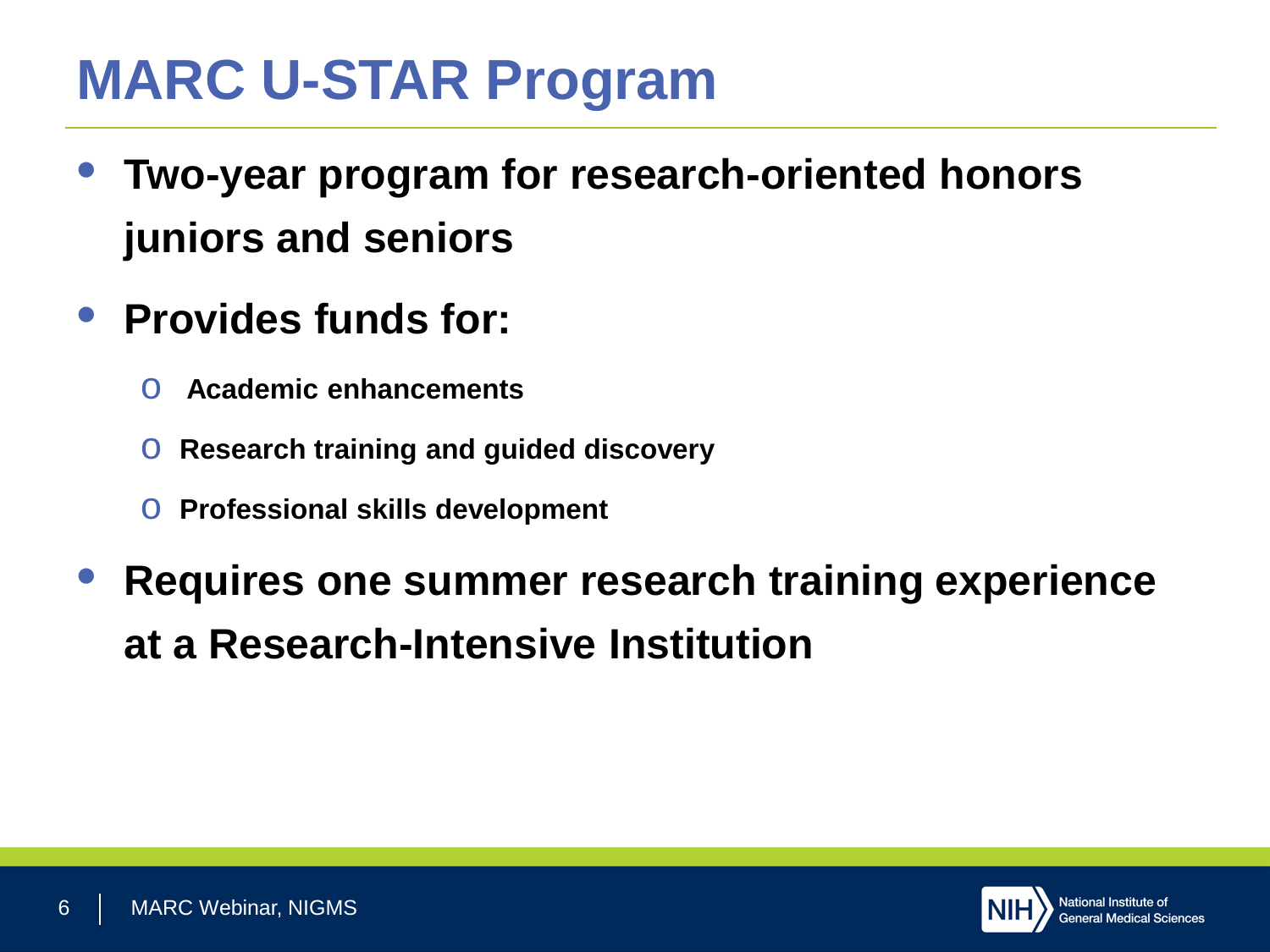### **THE FIRST STEP IN PREPARING FOR A COMPETITIVE MARC U-STAR APPLICATION**

## *READ ALL OF THE INSTRUCTIONS in the FOA CAREFULLY*

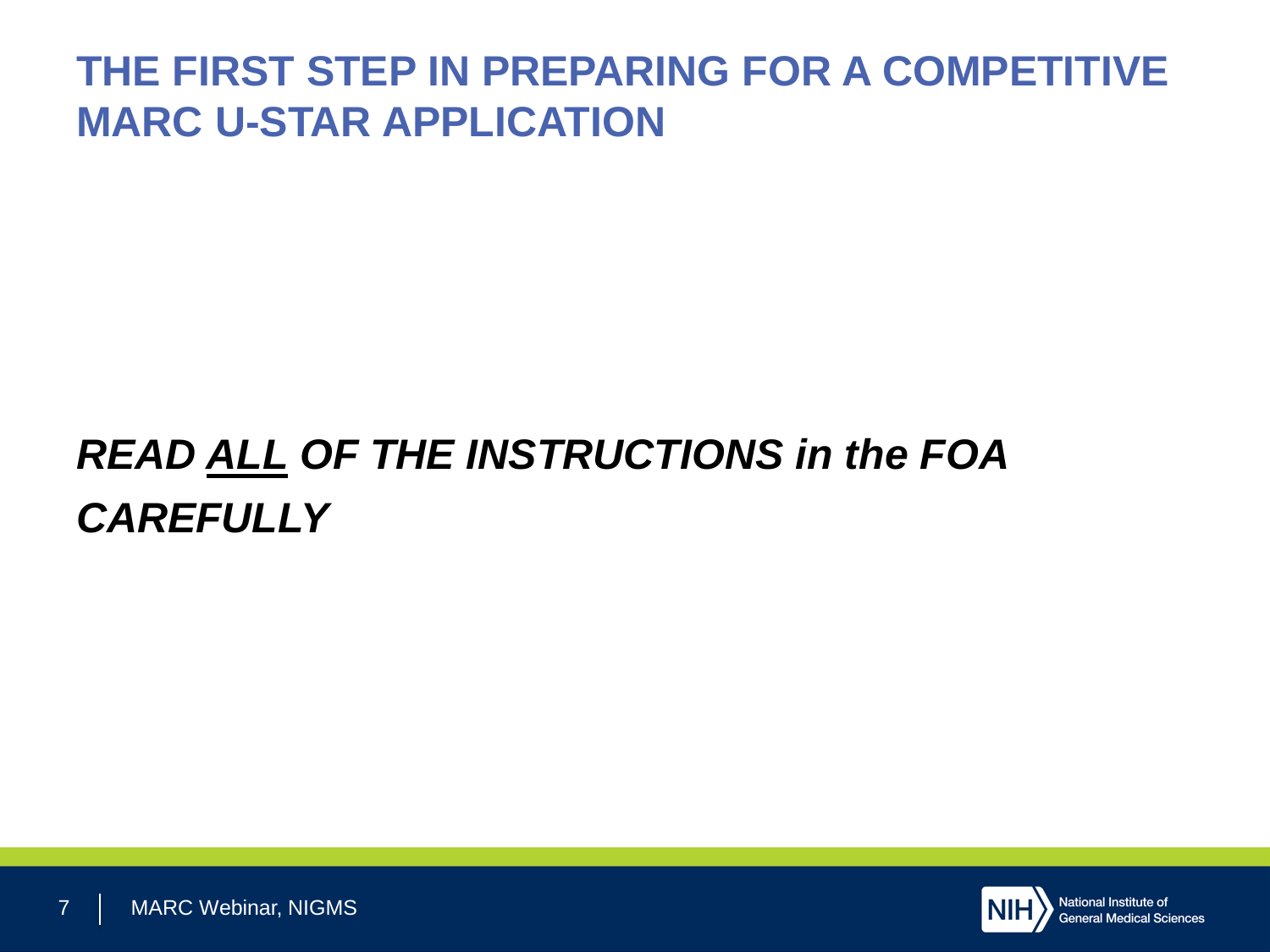## **Eligible Organizations**

- Public/State Controlled Institutions of Higher Education
- Private Institutions of Higher Education
- Hispanic-serving Institutions
- Historically Black Colleges and Universities (HBCUs)
- Tribally Controlled Colleges and Universities (TCCUs)
- Alaska Native and Native Hawaiian Serving Institutions
- Asian American Native American Pacific Islander Serving Institutions (AANAPISIs)
- The sponsoring institution must assure support for the proposed program.
- Appropriate institutional commitment to the program includes the provision of adequate staff, facilities, and educational resources that can contribute to the planned program.
- **Only one application per institution (normally identified by having a unique DUNS number or NIH IPF number) is allowed for the MARC U-STAR Program. Please check with your institution's business office to check if there is a MARC program already in place.**
- **Foreign Institutions or foreign components are not allowed.**

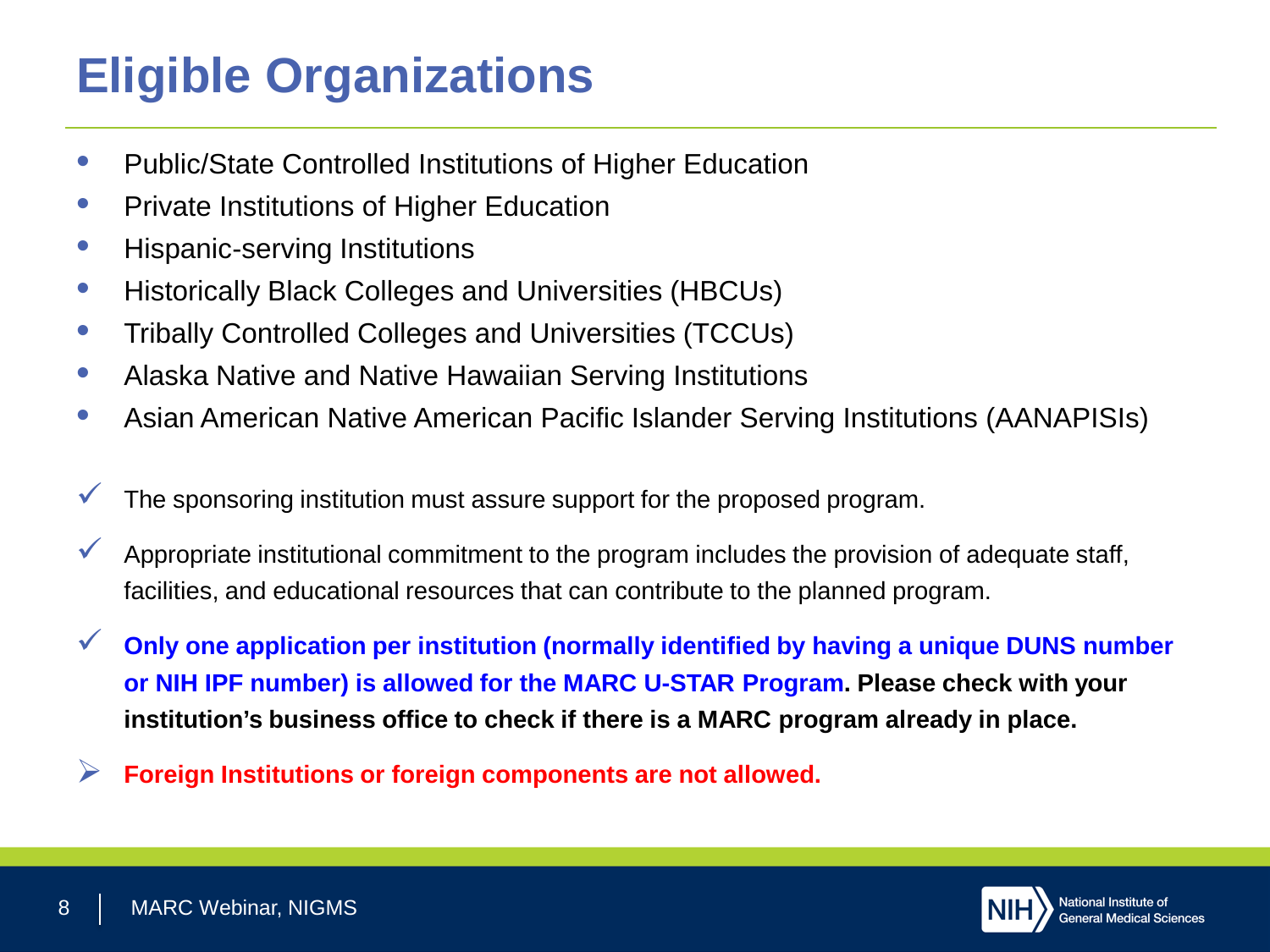## **ELIGIBILITY**

#### **MARC Program Directors/Principal Investigators:**

- The PD/PI must have a regular full-time appointment (i.e., not adjunct, part-time, retired, or emeritus) at the applicant institution
- The PD/PI should be an established investigator and capable of providing both administrative and scientific leadership to the development and implementation of the proposed program
- The PD/PI will be responsible for the selection and appointment of trainees to the approved research training program, and for the overall direction, management, administration, and evaluation of the program
- The PD/PI will be expected to monitor and assess the program and submit all documents and reports as required

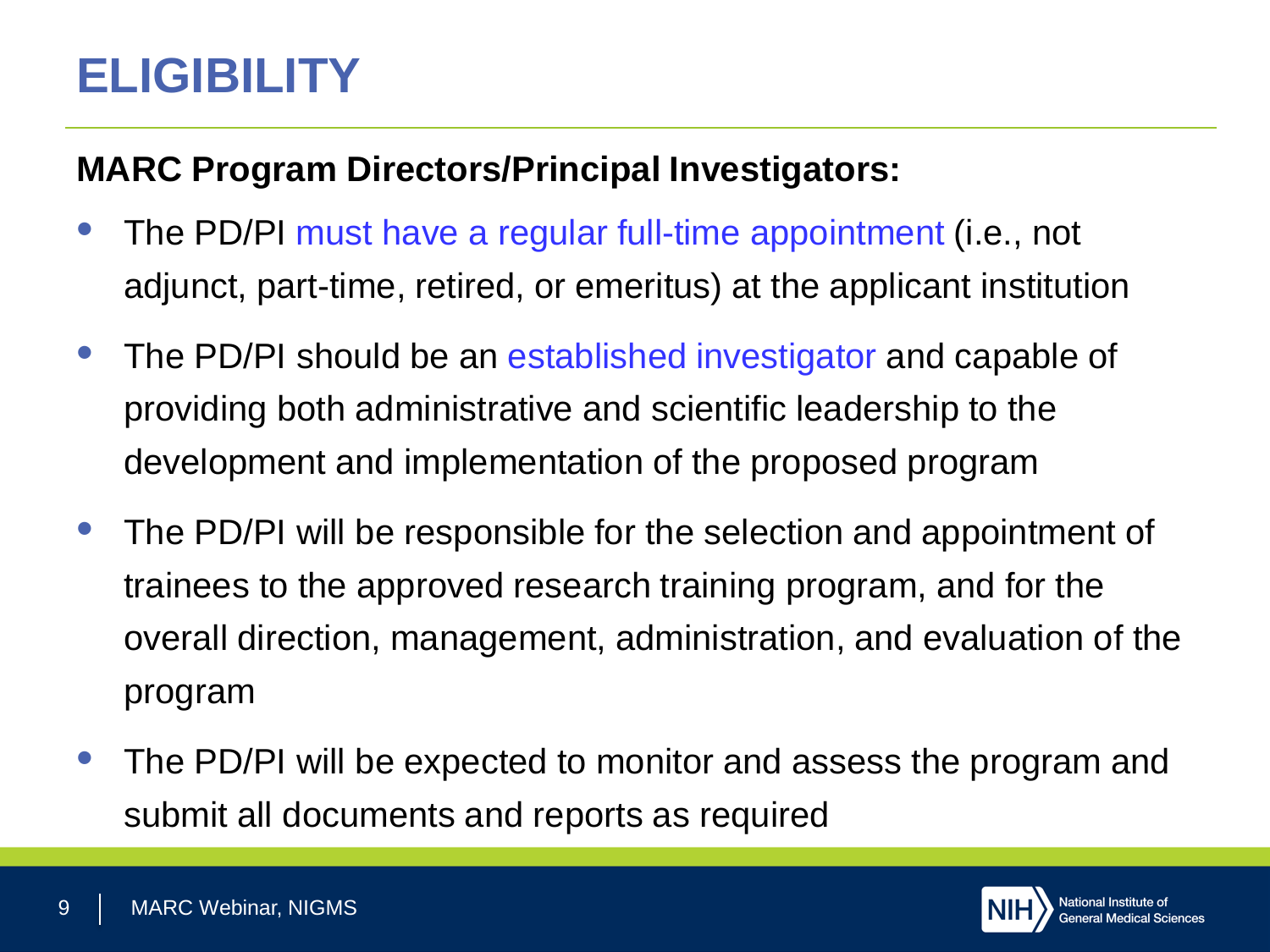## **ELIGIBILITY (continued)**

**MARC Mentors (upload biosketches under Participating Faculty Biosketches):**

- Strong records as researchers in the area of the proposed research training program
- Strong record of mentoring students in research and career planning
- Researchers from diverse backgrounds, including racial and ethnic minorities, persons with disabilities, and women are encouraged to participate as mentors
- May be members of faculty at the applicant institution or external faculty who participate in the proposed program

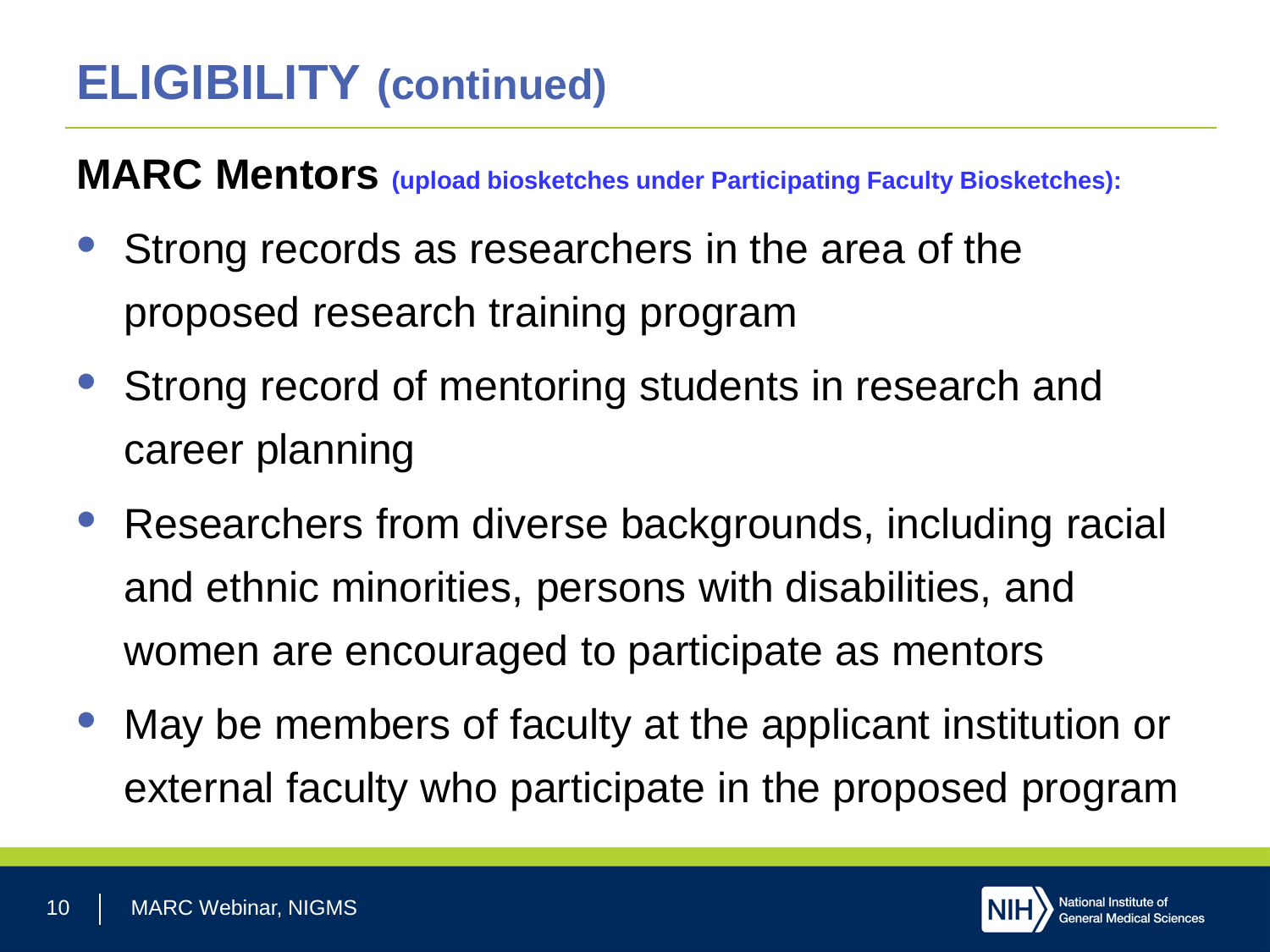## **ELIGIBILITY (continued)**

### **MARC Trainees:**

- Full-time honors students from UR groups at the applicant institution in science majors relevant to biomedicine.
- Full-time effort is 40 hours per week or as specified by the sponsoring institution in accordance with its own policies. 12-month appointments during the final two years of undergraduate training, typically called the junior and senior years. On an annual basis, trainee appointments for less than 12 months require prior written approval by NIGMS.
- Must be a citizen or a noncitizen national of the United States or have been lawfully admitted for permanent residence at the time of appointment.

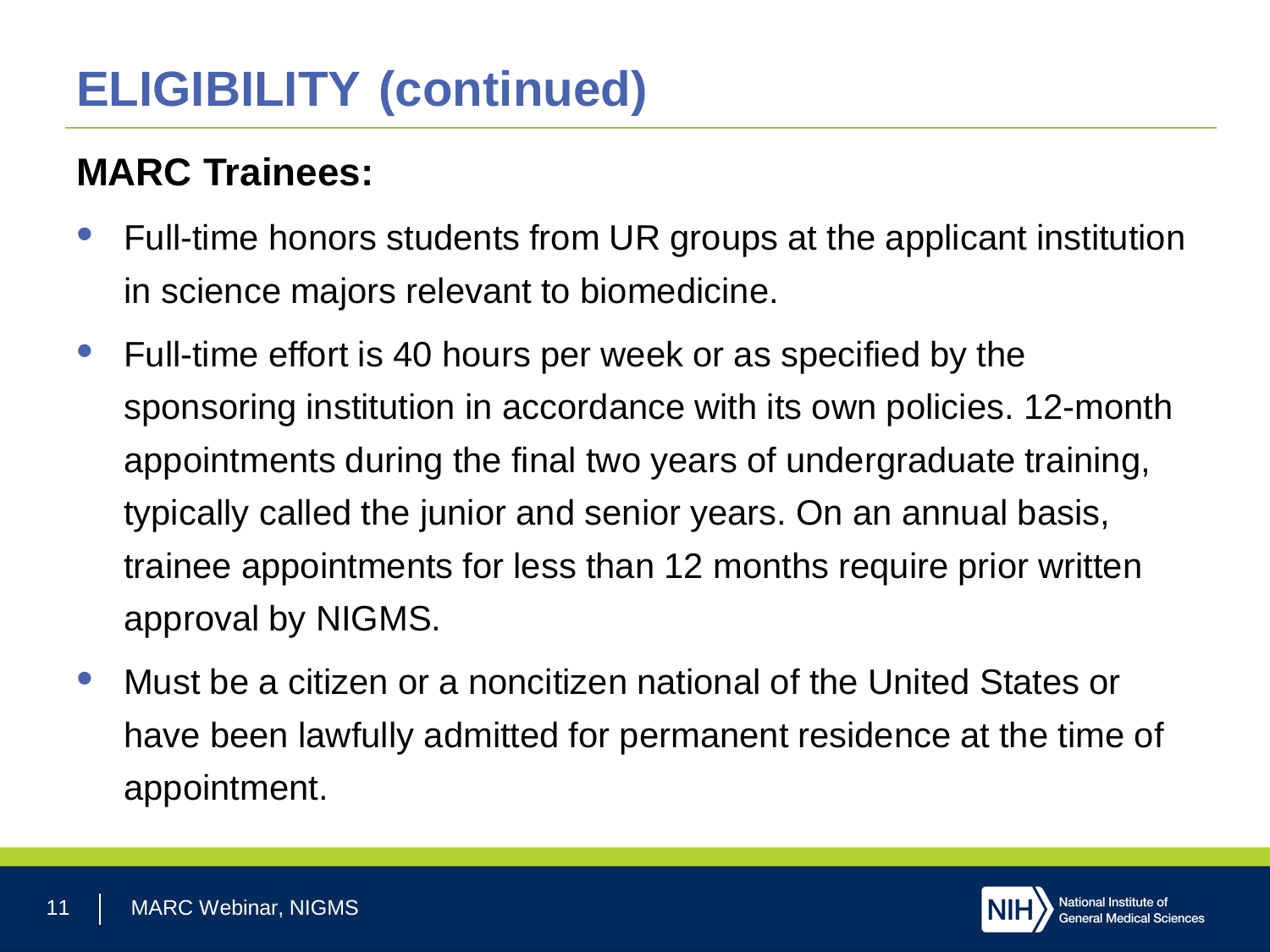## **TRAINING PROGRAM: Program Plan (25 page limit)**

#### **Include information on:**

- **Background**
- Program Administration
- Program Faculty
- Proposed Training
- Training Program Evaluation
- Trainee Candidates
- Institutional Environment and Commitment to the Program
- Recruitment Plan to Enhance Diversity

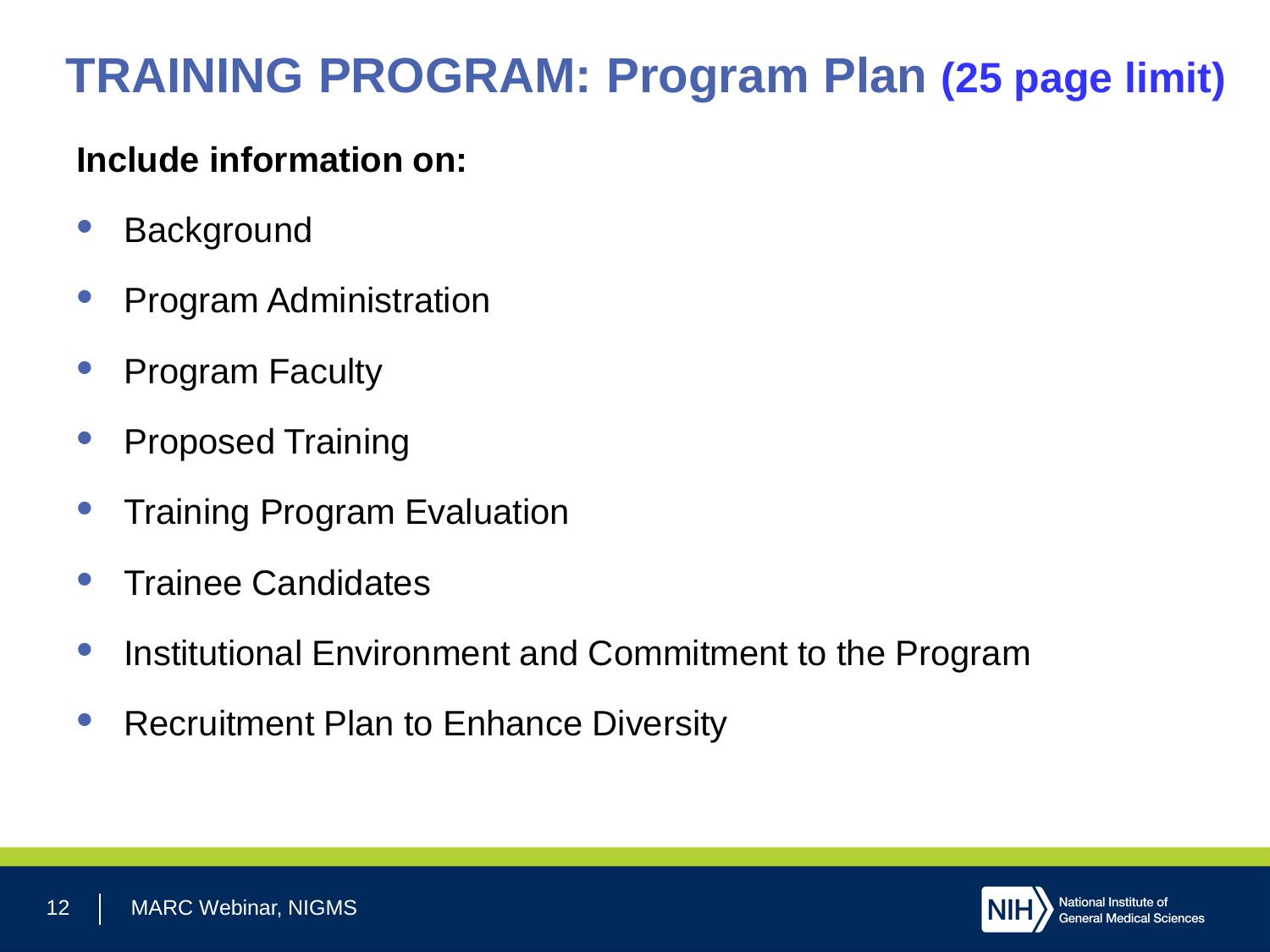#### **PROGRAM PLAN**

#### **Background**

- Describe the need for the proposed academic and research training program as well as the feasibility of success in the context of the institutional setting
- Include the information on enrollment of [underrepresented](http://grants.nih.gov/grants/guide/notice-files/NOT-OD-15-053.html) students as well as the unique environment and strengths of the institution. Institution type according to the Carnegie Basic Classification system and describe their distinctive educational research environment.
- Complete the institutional self-assessment to include:
	- o Baseline data regarding the student population
	- o Graduation rates (subsequent completion of Ph.D. or combined M.D.-Ph.D. degrees for all students and for underrepresented student)
	- o Relevant science programs
	- O Use NIGMS suggested **Tables A-C** to provide the data to support the institutional self-assessment narrative
- Include the design of the MARC U-STAR program by showing the institutional baseline data as a starting metric, applicants should state the MARC U-STAR Program goals with respect to graduation rates, matriculation into biomedical Ph.D. graduate programs, and earned higher degrees, particularly doctoral degrees

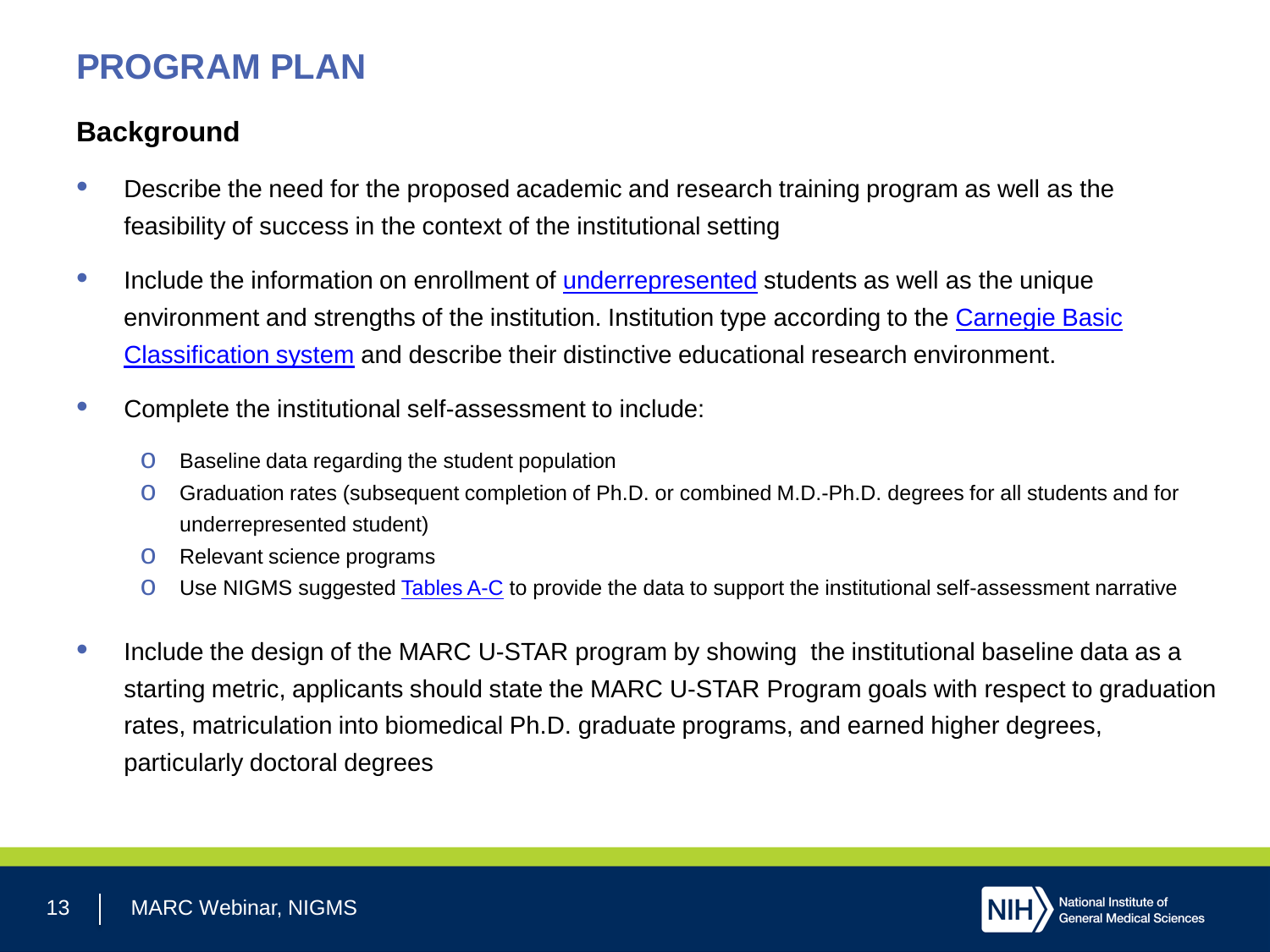#### **Program Administration:**

- Describe the acknowledged strengths, leadership and administrative skills, training experience, scientific expertise, and active research of the PD/PI
- Describe the planned strategy and administrative structure to be used to oversee and monitor the program. If there are multiple PDs/PIs, then the plan for Program Administration is expected to synergize with the "Multiple PD/PI Leadership Plan" section of the application
- Applicants must also describe the **administrative structure and leadership succession plan** for critical positions (e.g. PD/PI) in the administrative structure
- If a program coordinator or administrator position is planned, a description of the person's administrative capabilities

#### **Program faculty:**

- Include information about the program faculty who will be available to serve as mentors to MARC trainees
- Provide information on their experience in research and training

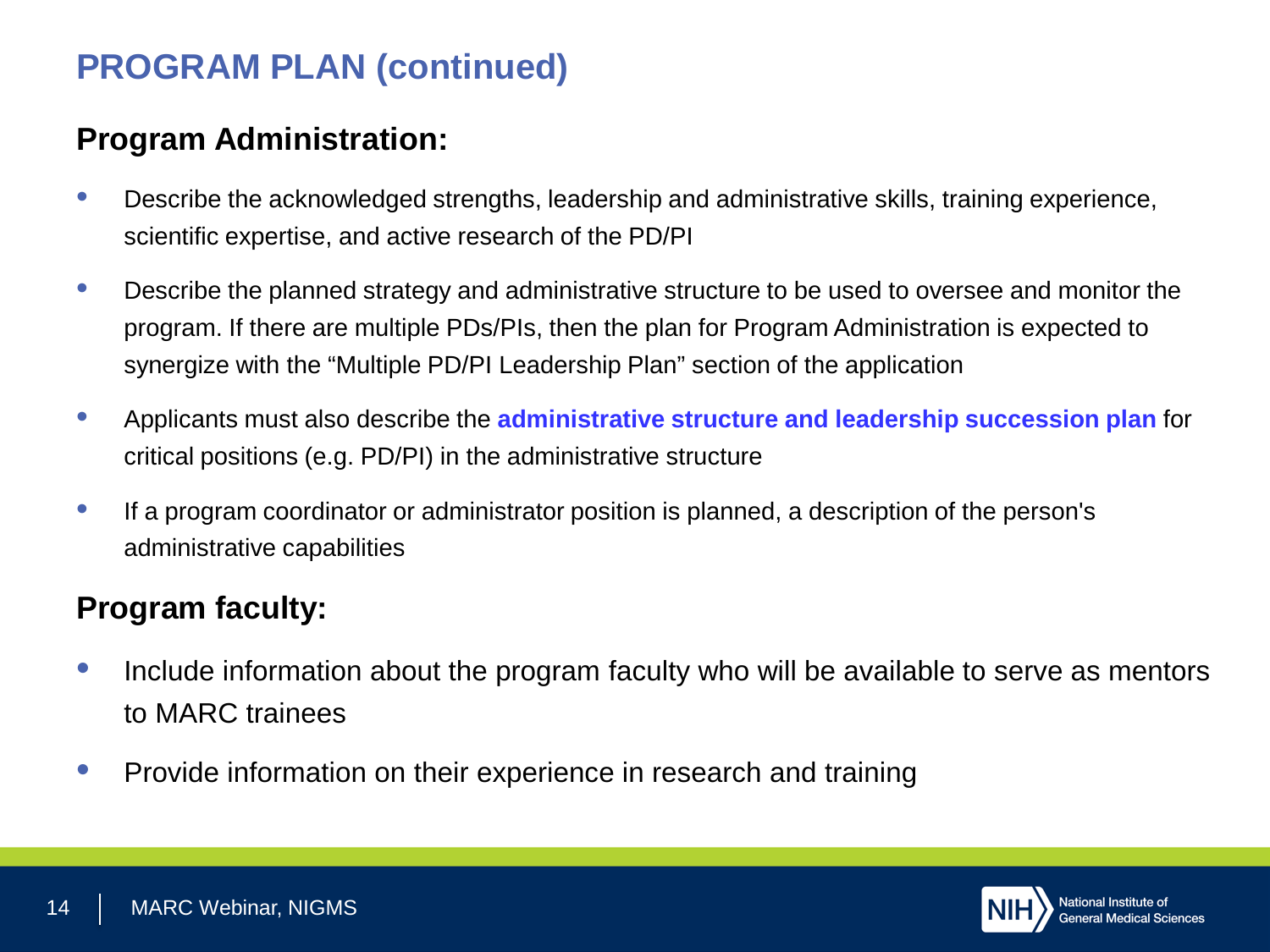### **Proposed training:**

Programmatic activities should include authentic research experiences, academic enhancements, skills development, and mentoring.

- Research Training
- Academic Enrichment and Skills Development
- Mentoring and advising activities

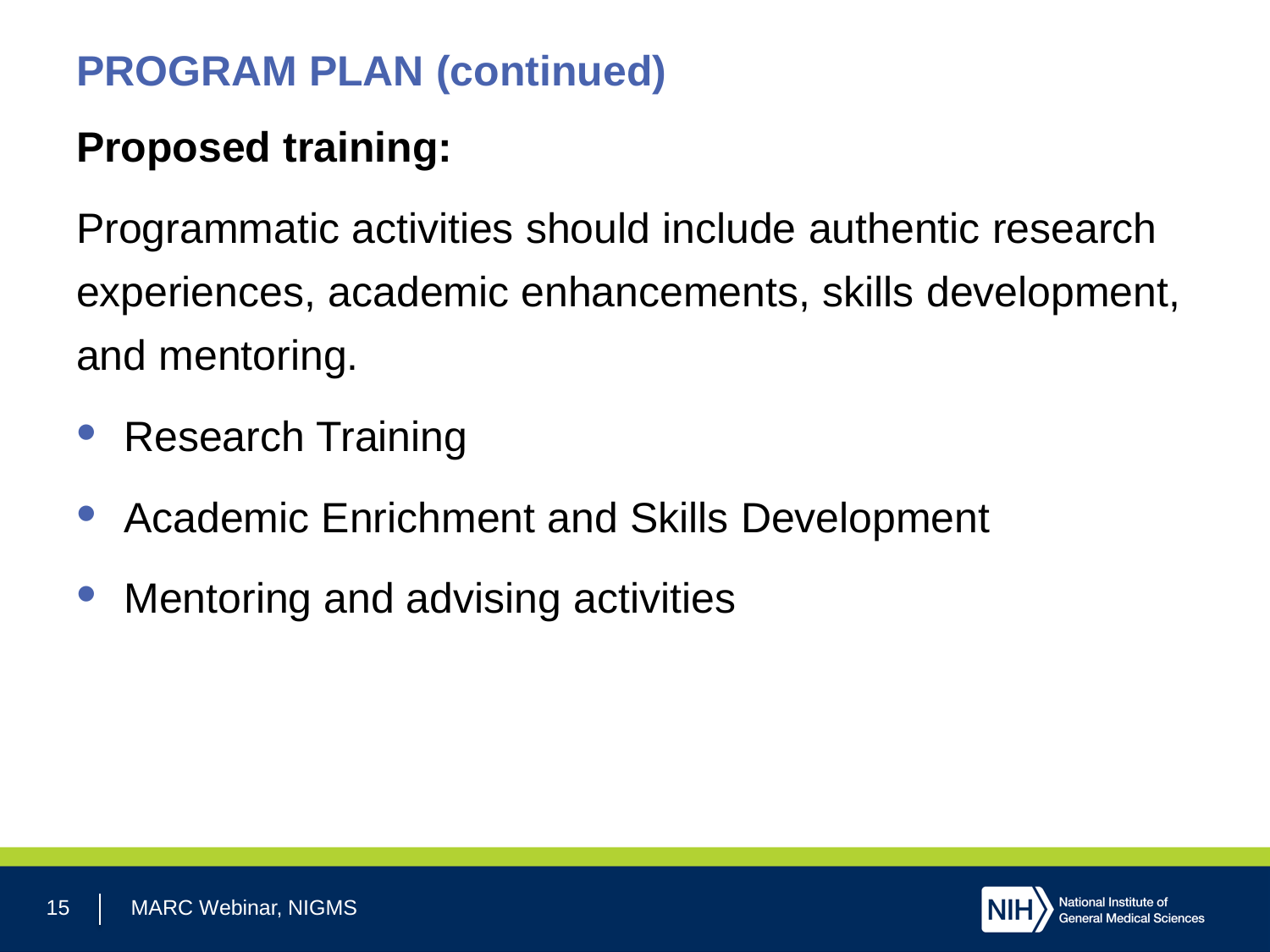#### **Program evaluation plan:**

- Plan for self assessment of the stated goals in context of the baseline data
- Plan to measure outcome metrics
- Plan to obtain feedback on program from current and former trainees

**The measurable goals and specific objectives are set by the applicant institution** 

#### **Trainee candidates:**

- Include student selection criteria
- Description of the size and qualifications of the potential pool of trainees
- Specific plans for selecting the trainees

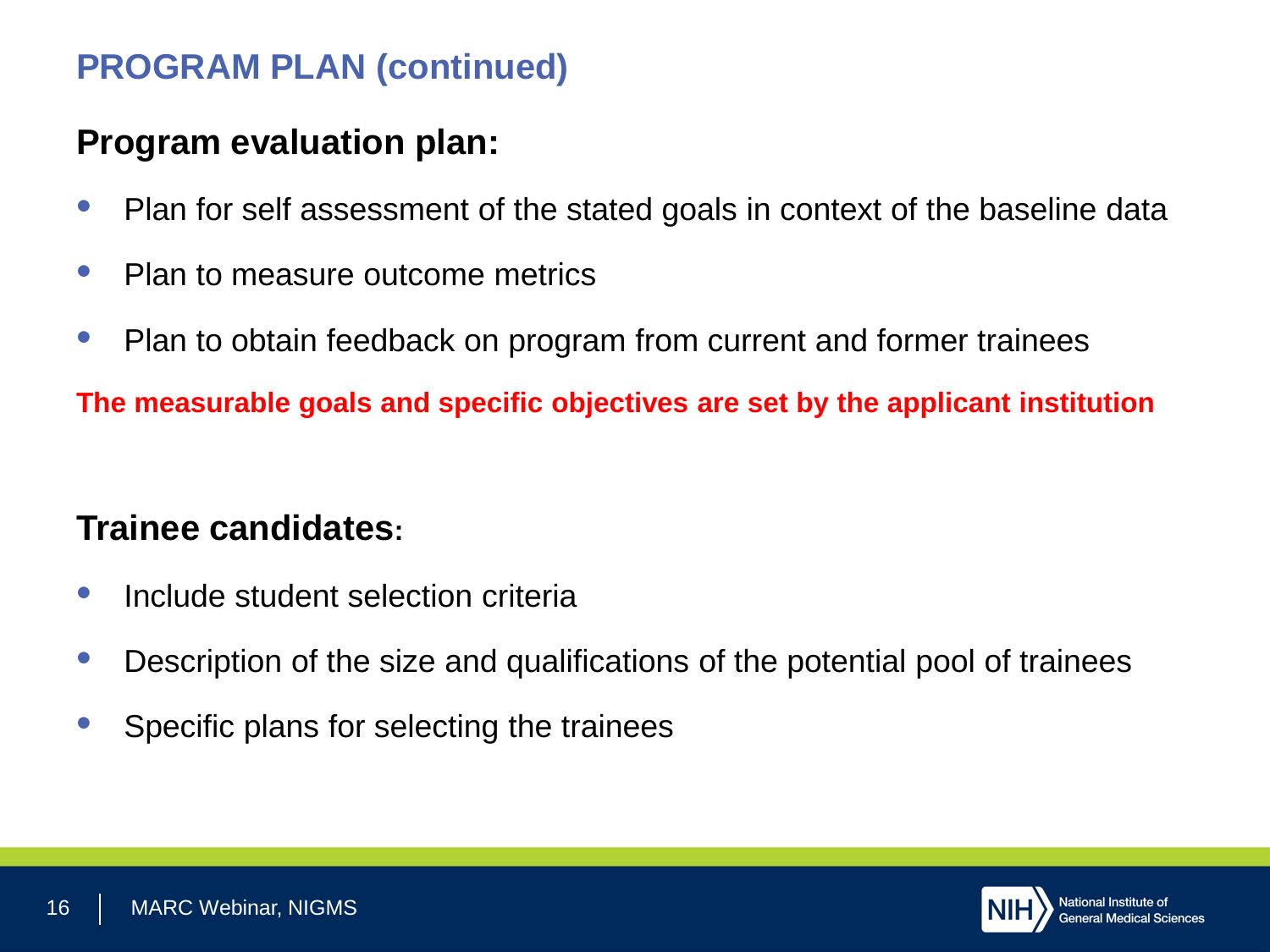#### **Institutional Environment and Commitment to the Program**

- **Explain what distinguishes the proposed MARC U-STAR program from the related programs at your institute and how the programs will synergize with one another**
- **Include a statement from the applicant institution describing the commitment to the planned program. The institution must confirm that sufficient time will be allowed for the PD(s)/PI(s), other faculty, staff and participating students to contribute to the proposed program**
- **A signed letter, on institutional letterhead, that describes the applicant institution's commitment to the planned program is required**

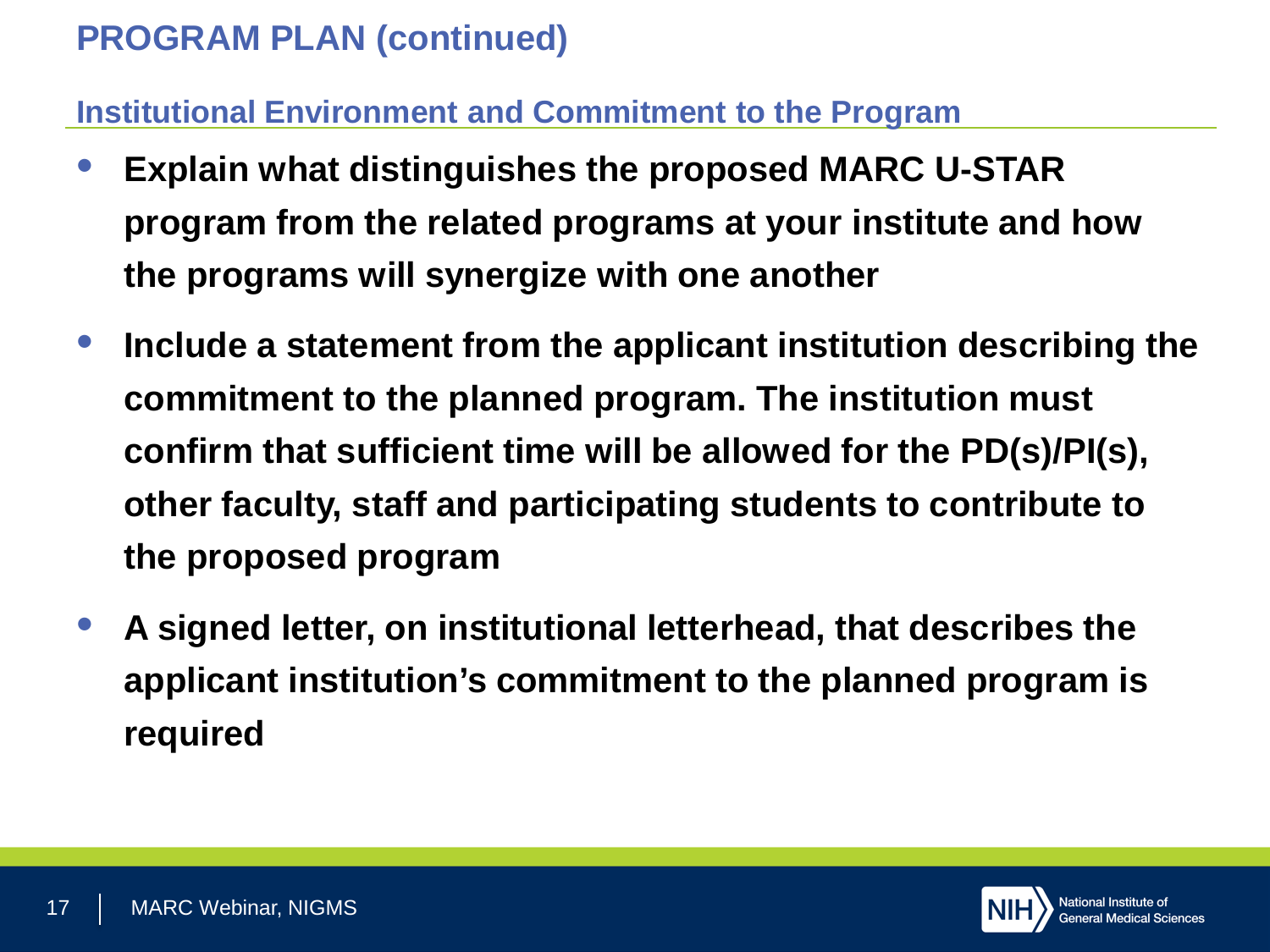### **Recruitment Plan to Enhance Diversity**

- **Describe steps to be taken during the proposed award period regarding the identification and recruitment of research-oriented honors students from UR groups.**
- **Describe the specific efforts to be undertaken by the training program and how these might relate to the recruitment efforts of the institution.**

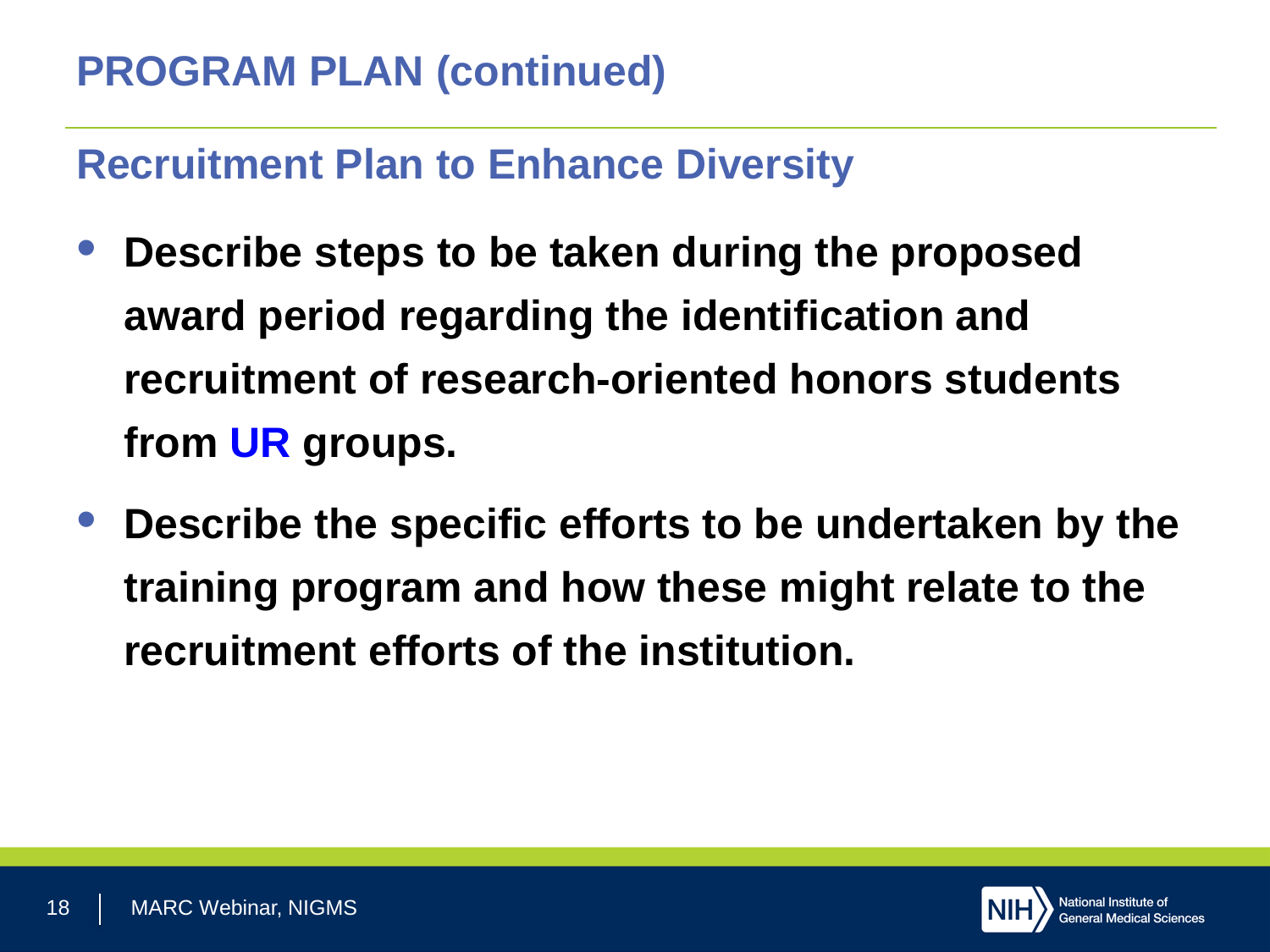### **Advisory Committee Plan (Upload under Other Attachments)**

- **A plan must be provided for the appointment of an Advisory Committee to monitor program and trainee progress. Composition, member expertise, responsibilities, frequency of meetings, and other relevant information should be included.**
- **Describe how the Advisory Committee will function in providing oversight of the development, implementation, and evaluation of recruitment strategies, the recruitment and retention of participants, and the evaluation of the overall effectiveness of the program.**

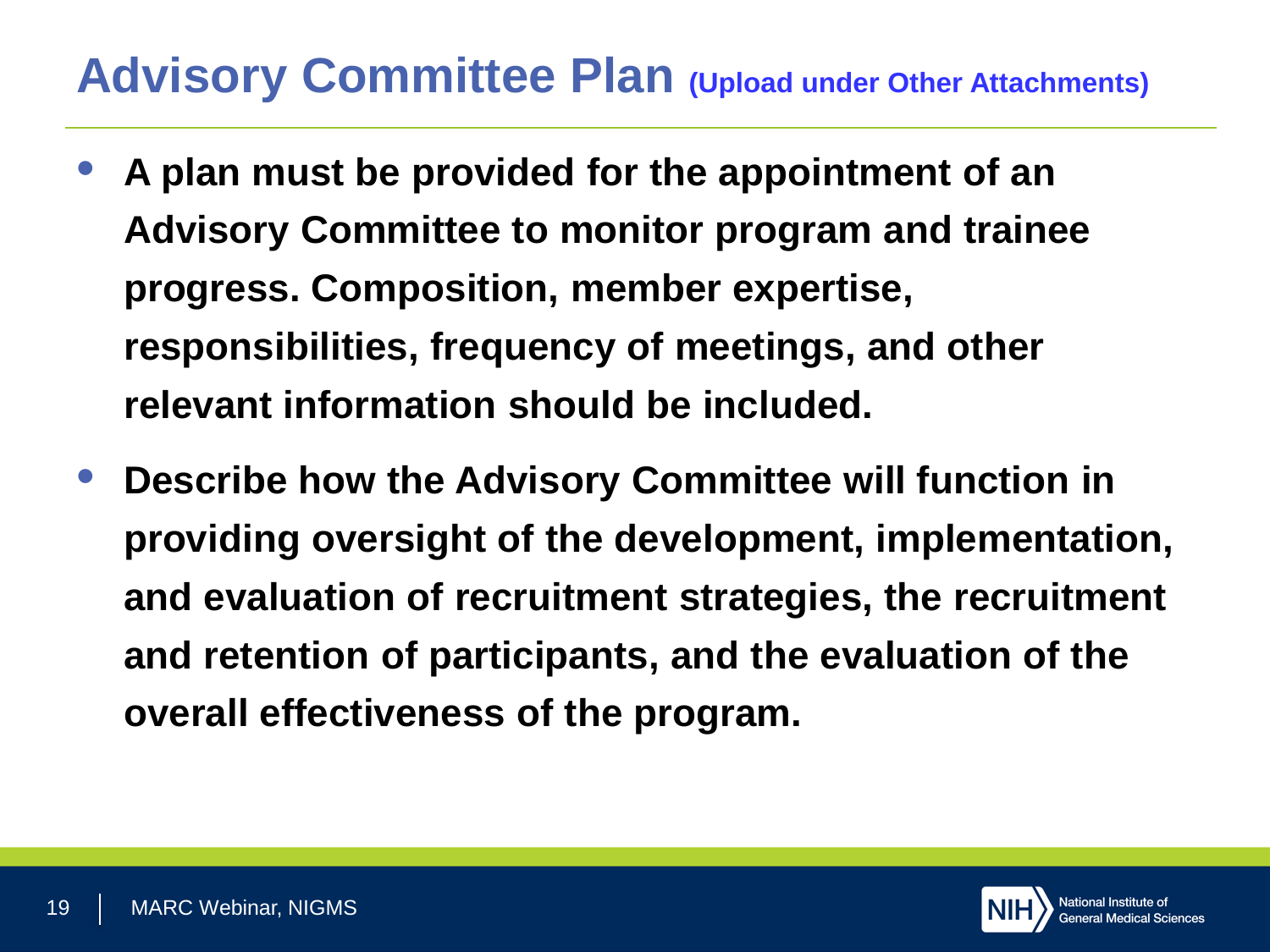**Plan for Instruction in the Responsible conduct of Research (Upload under Responsible Conduct of Research)**

- **Describe in detail the plans for teaching responsible conduct of research (RCR)**
- **The instruction in RCR is mandatory for all trainees Please refer to NIH policy [https://grants.nih.gov/grants/guide/notice-files/NOT-](https://grants.nih.gov/grants/guide/notice-files/NOT-OD-10-019.html)**

**OD-10-019.html for more information**

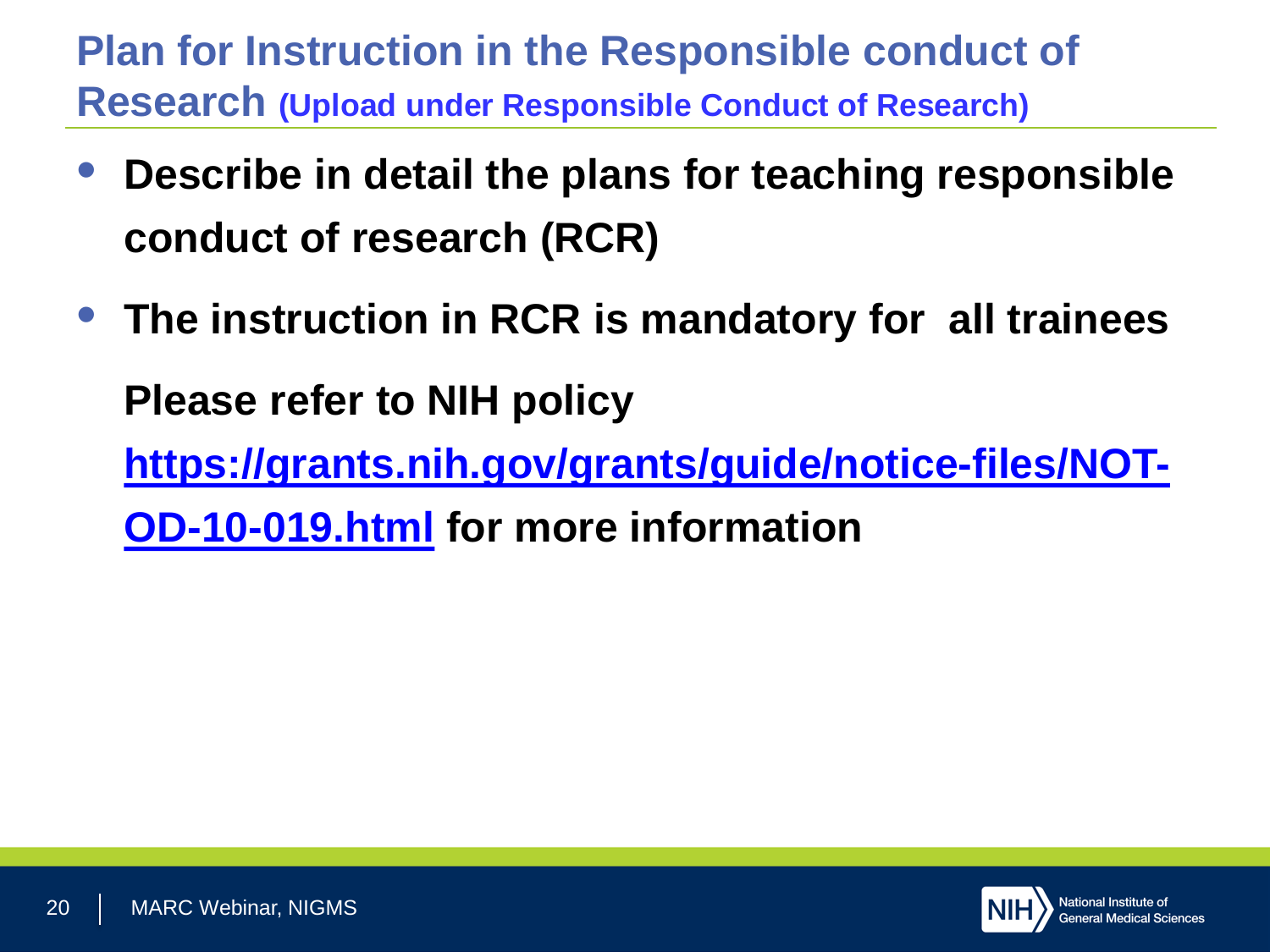#### **Data Tables Summary**

| <b>Table</b>   | <b>Title of Table</b>                                                     | <b>New</b><br><b>Applications</b> | <b>Renewals</b> | <b>Comments</b>                                      |
|----------------|---------------------------------------------------------------------------|-----------------------------------|-----------------|------------------------------------------------------|
| $\mathsf{A}$   | <b>Current Institutional Setting</b>                                      | Yes                               | Yes             | Suggested format, include data<br>in Program Plan    |
| B              | Institutional Biomedical Ph.D. Completion Data                            | Yes                               | Yes             | Suggested format, include<br>data in Program Plan    |
| $\mathsf{C}$   | <b>Current Science Diversity-Focused Student</b><br>Programs              | <b>Yes</b>                        | Yes             | Suggested format, include<br>data in Program Plan    |
| $D1-D3$        | Past MARC Trainee Record (D1: 5 years, D2: 10<br>years, and D3: 15 years) | $N/A^*$                           | Yes             | Suggested format, include<br>data in Progress Report |
| E              | <b>Institutional and MARC U-STAR</b><br>underrepresented Ph.D. Rates      | $N/A^*$                           | Yes             | Suggested format, include<br>data in Progress Report |
| $\overline{2}$ | <b>Participating Faculty Members</b>                                      | Yes                               | Yes             | Required, upload in Data<br><b>Tables Section</b>    |
| $\overline{4}$ | <b>Research Support of Participating Faculty</b><br><b>Members</b>        | Yes                               | Yes             | Required, upload in Data<br><b>Tables Section</b>    |
| <b>8D</b>      | Program Outcomes: Undergraduate (up to 15<br>years)                       | $N/A^*$                           | Yes, Part I     | Required, upload in Data<br><b>Tables Section</b>    |

#### \* Not Applicable

Tables 3 and 5C are not required for MARC U-STAR applications.

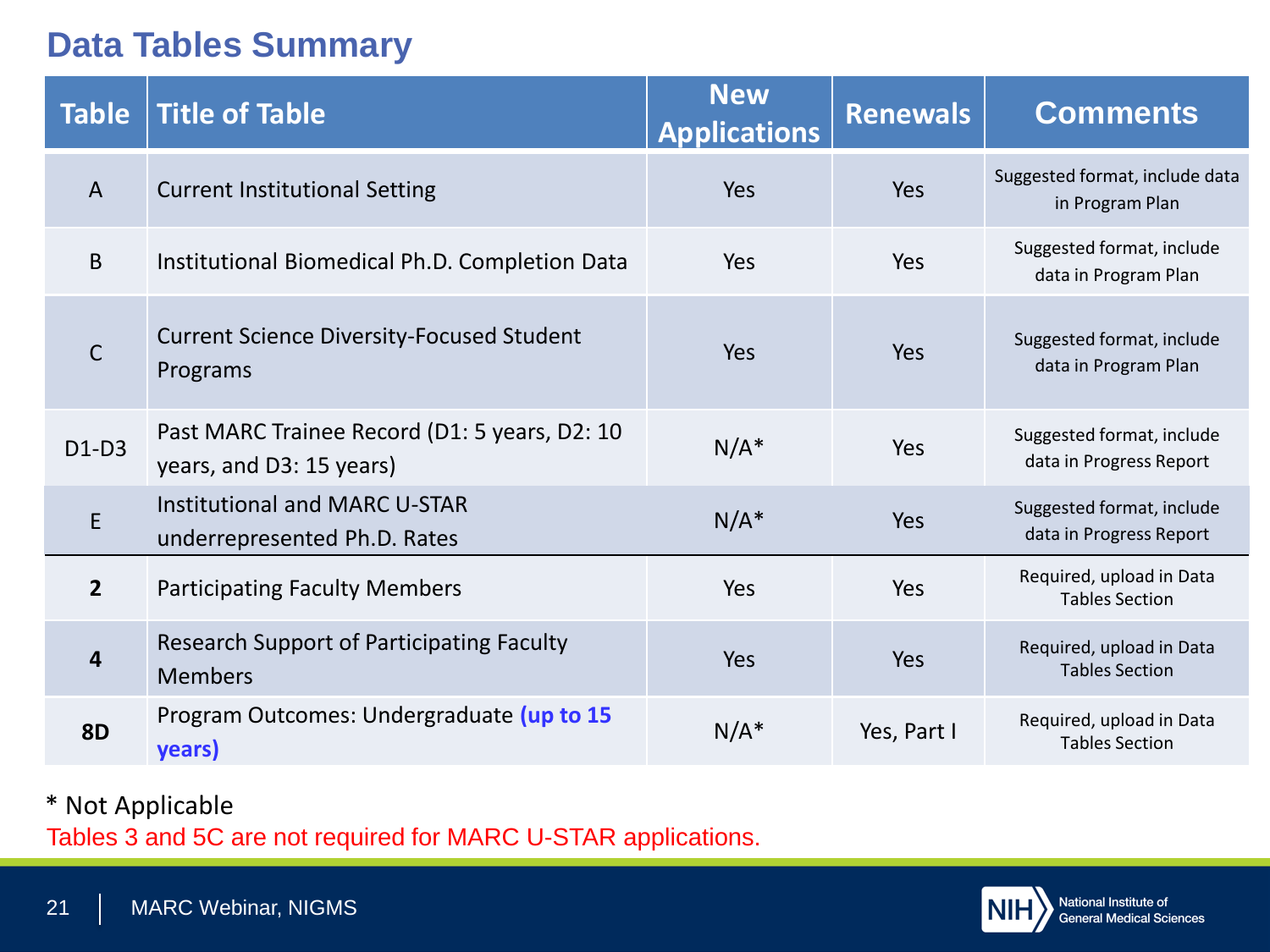### **[Table A](https://www.nigms.nih.gov/training/MARC/pages/MARCtables.aspx): Current Institutional Setting**

- Allows reviewers to assess the current student population which includes total number of students and percentage of UR students in proposed MARC departments and their graduation rates.
- Summarize and include the analysis in the Background section.
- Include the data for **Table A** in the Background Section of the Program Plan. **(Do not upload under Data Tables).**

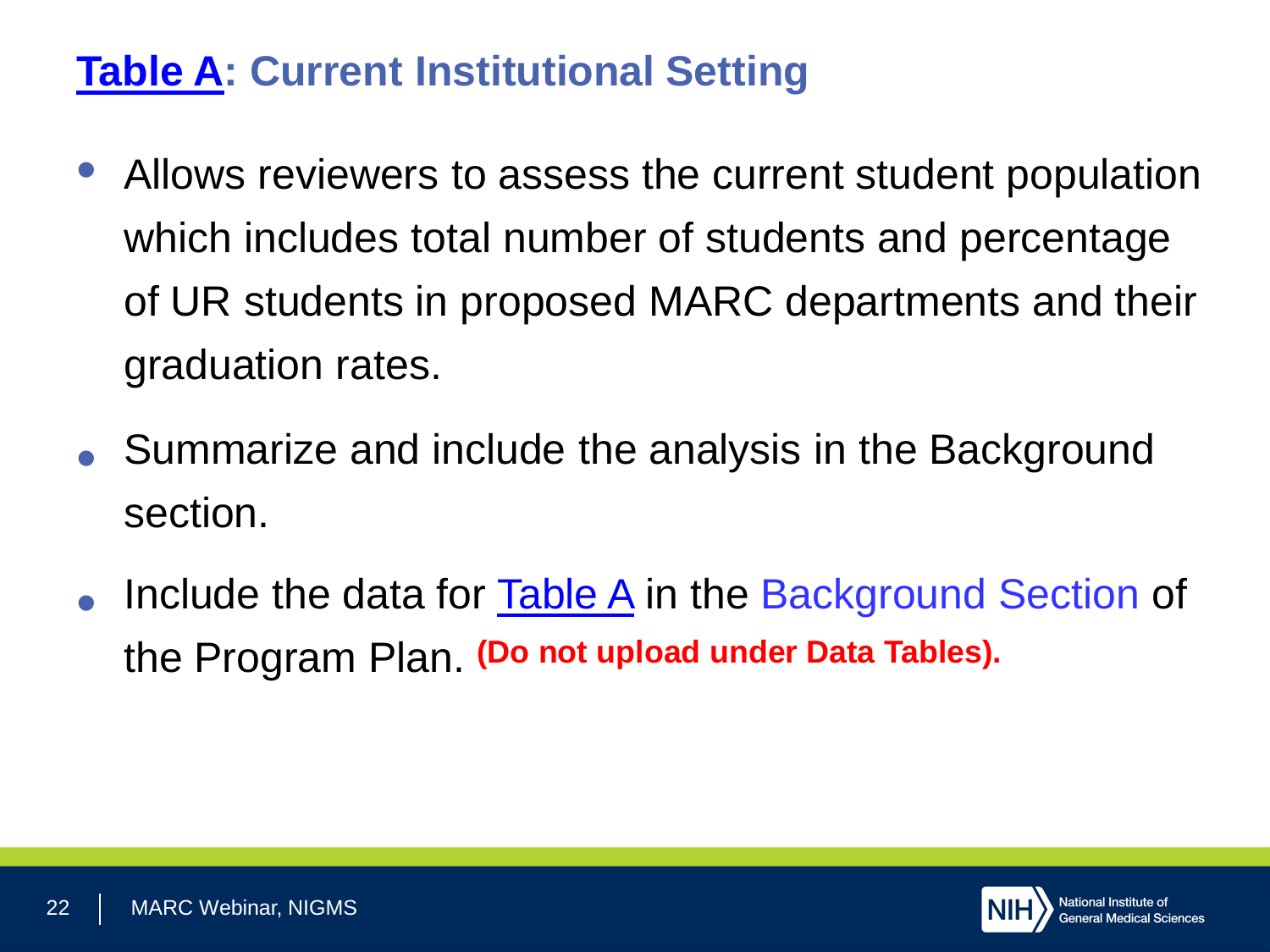## **[Table A:](https://www.nigms.nih.gov/training/MARC/pages/MARCtables.aspx) Current Institutional Setting (Sample)**

| <b>Institution Name: XXX University</b>               |                |                                                      |                                                      |            |              |  |  |  |  |  |
|-------------------------------------------------------|----------------|------------------------------------------------------|------------------------------------------------------|------------|--------------|--|--|--|--|--|
|                                                       |                |                                                      |                                                      |            |              |  |  |  |  |  |
| <b>Carnegie Classification: Research Intensive</b>    |                |                                                      |                                                      |            |              |  |  |  |  |  |
| Most recent full academic year: 2016                  |                |                                                      |                                                      |            |              |  |  |  |  |  |
|                                                       |                |                                                      |                                                      |            | Subtotal (#) |  |  |  |  |  |
| <b>Name the Proposed MARC</b>                         | <b>Biology</b> | Chemistry                                            | Chemical                                             | Psychology |              |  |  |  |  |  |
| Departments <sup>†</sup>                              |                |                                                      | engineering                                          |            |              |  |  |  |  |  |
| <b>Current number UR<sup>#</sup> students in</b>      | 120            | 110                                                  | 90                                                   | 60         | 380          |  |  |  |  |  |
| proposed MARC departments¥                            |                |                                                      |                                                      |            |              |  |  |  |  |  |
| Current number of honors <sup>§</sup> UR <sup>‡</sup> | 80             | 70                                                   | 50                                                   | 30         | 230          |  |  |  |  |  |
| students in proposed MARC                             |                |                                                      |                                                      |            |              |  |  |  |  |  |
| departments                                           |                |                                                      |                                                      |            |              |  |  |  |  |  |
| <b>Total number of students in</b>                    | 1000           | Percentage UR <sup>#</sup> students in proposed MARC | 38%                                                  |            |              |  |  |  |  |  |
| proposed MARC departments<br>departments              |                |                                                      |                                                      |            |              |  |  |  |  |  |
| <b>Student graduation rate in proposed</b>            | 80%            |                                                      | $UR^{\ddagger}$ students graduation rate in proposed |            | 50%          |  |  |  |  |  |
| <b>MARC departments<sup>††</sup></b>                  |                | MARC departments <sup>++</sup>                       |                                                      |            |              |  |  |  |  |  |

\* The most recent full academic year with reliable data; all data on Table A pertains to that year

**†** MARC departments should prepare students to be competitive for entering a Ph.D. in a biomedically relevant area, e.g., biology, chemistry, physics, math, certain engineering fields, etc.

**‡** UR, [underrepresented,](https://grants.nih.gov/grants/guide/notice-files/NOT-OD-15-053.html) as defined by the NIH

**§** Honors, as defined by the applicant institution

¥ Non-UR, students who are not from [underrepresented](https://grants.nih.gov/grants/guide/notice-files/NOT-OD-15-053.html) Groups

**††**If unable to identify institutional graduation rates for the science fields, overall graduate rate data may be provided through [NCES](http://nces.ed.gov/collegenavigator/) or the [Chronicle of Higher Education.](http://collegecompletion.chronicle.com/)

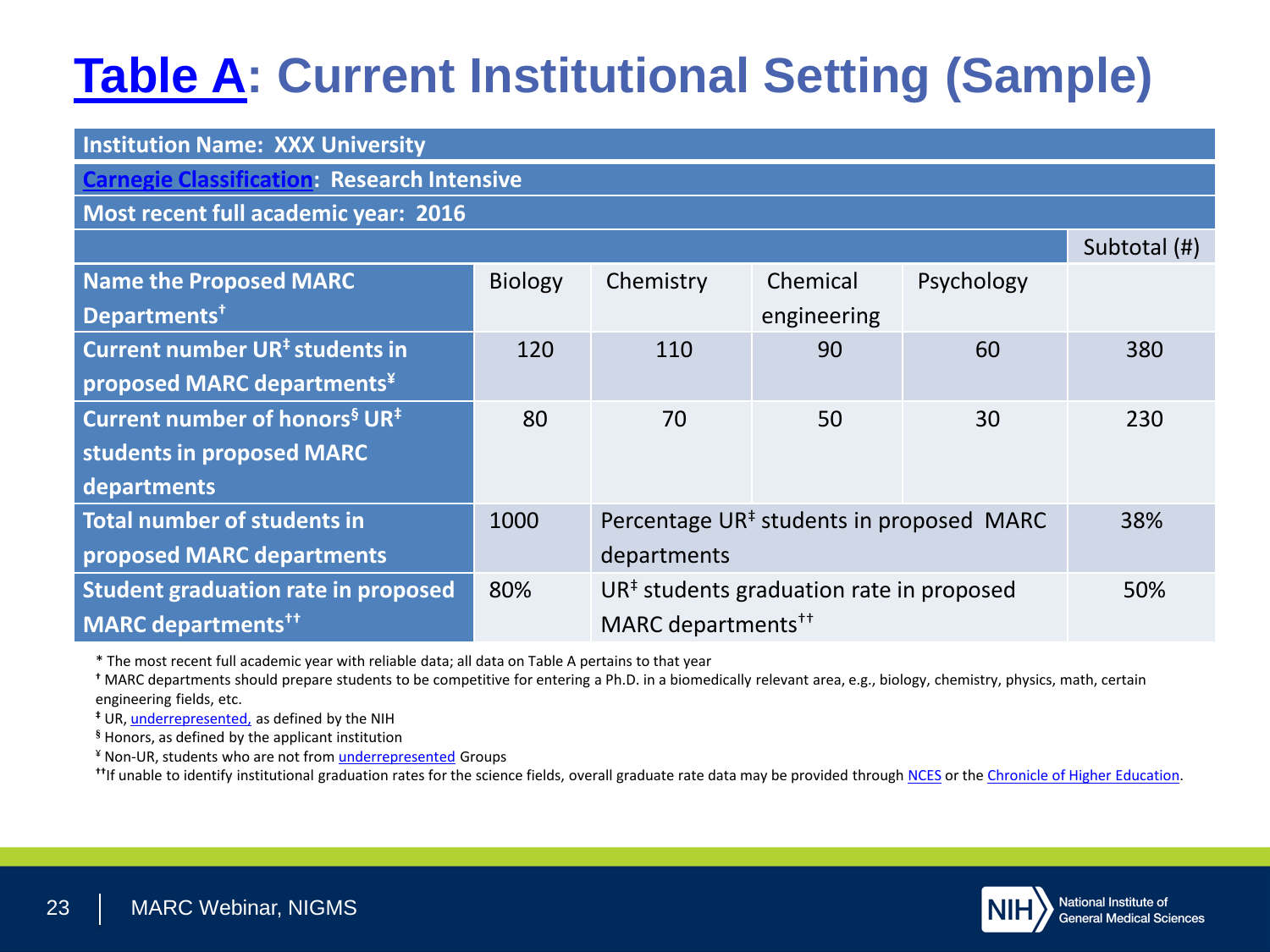### **[Table B](https://www.nigms.nih.gov/training/MARC/pages/MARCtables.aspx). Institutional Biomedical Ph.D. Completion Data**

- Allows the reviewers to assess total number of UR students who entered or completed B.S./B.A. in biomedically-related science fields in comparison to total number of students entered or completed B.S./B.A for the past 5 years.
- Summarize and include the analysis in the Background section.
- Include the data for Table B in the Background Section of the Program Plan. **(Do not upload under Data Tables).**

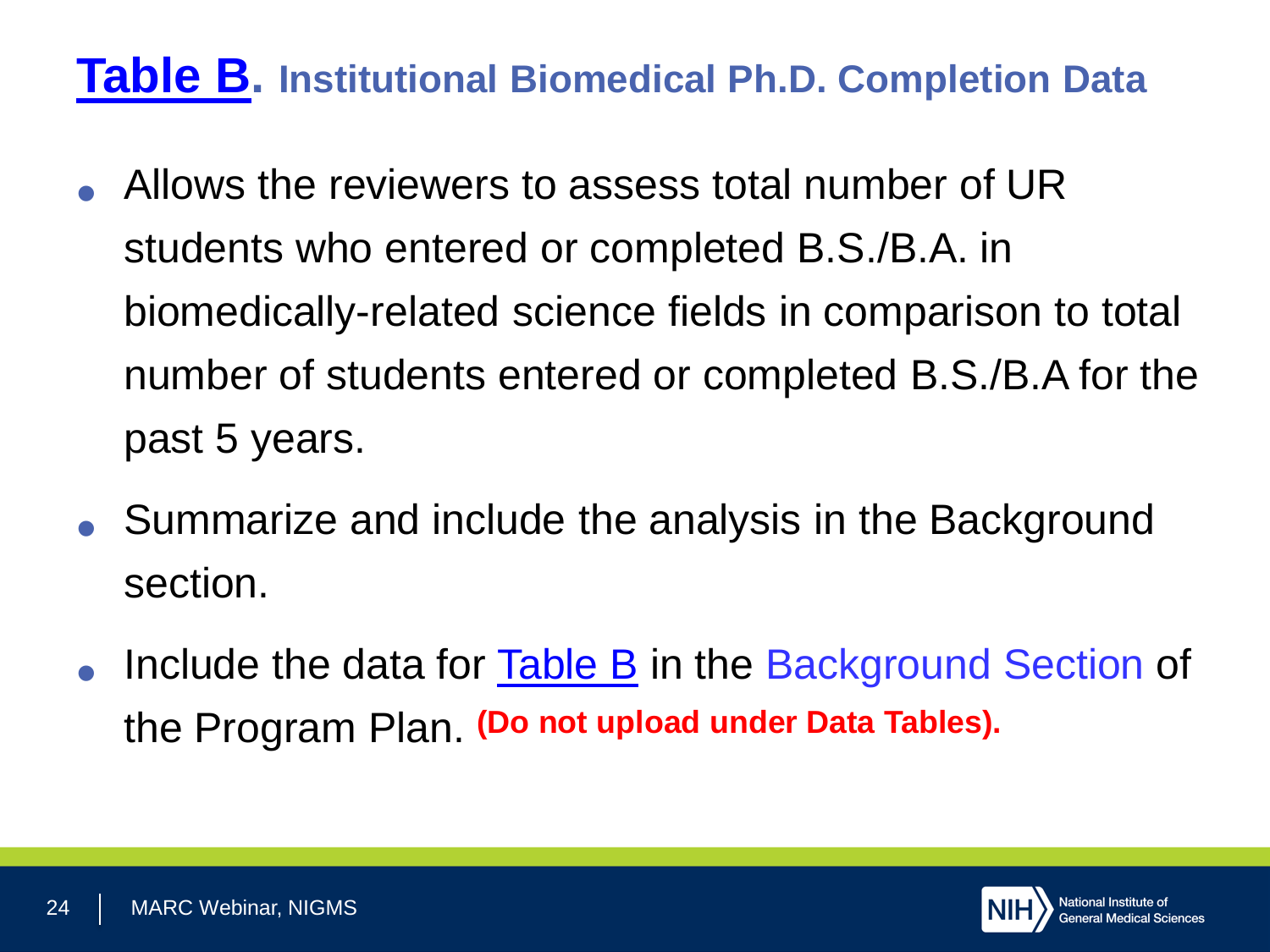### **Table B: Institutional Biomedical Ph.D. Completion Data (Sample)**

| <b>ITEM</b>                                                                                    | Year 1<br>2013 | Year 2<br>2014 | Year 3<br>2015 | Year 4<br>2016 | Year 5<br>(Current*)<br>2017 | <b>Ph.D. Baseline</b><br><b>Average</b> |
|------------------------------------------------------------------------------------------------|----------------|----------------|----------------|----------------|------------------------------|-----------------------------------------|
| Number of UR <sup>#</sup> students earning<br><b>B.S./B.A. in biomedical science</b><br>fields | 250            | 280            | 300            | 350            | 380                          |                                         |
| Number UR <sup>‡</sup> B.S./B.A. alumni<br><b>COMPLETED Ph.D. programs<sup>t</sup></b>         | 15             | 12             | 19             | 20             | 25                           | $6 - 7%$                                |
| <b>Total number of students earning</b><br><b>B.S./B.A. in biomedical science</b><br>fields    | 750            | 760            | 780            | 800            | 1000                         |                                         |
| Total number of B.S./B.A. alumni<br><b>COMPLETED Ph.D. programs<sup>t</sup></b>                | 150            | 160            | 200            | 250            | 280                          | 28%                                     |

\* The most recent full academic year

<sup>‡</sup>UR, *underrepresented*, as defined by the NIH

† includes Ph.D. as well as M.D./Ph.D programs in areas such as biology, chemistry, physics, math, and certain biomedical engineering fields. Data are available through [WebCasper](https://ncsesdata.nsf.gov/webcaspar/) and the [National Student Clearinghouse](http://www.studentclearinghouse.org/) databases. Additional information may be obtained from records kept at the applicant institution through resources such as the Office of the Registrar, Office of Institutional Planning and/or Research, Alumni Office, Office of Institutional Development, Office of Sponsored Programs, etc.

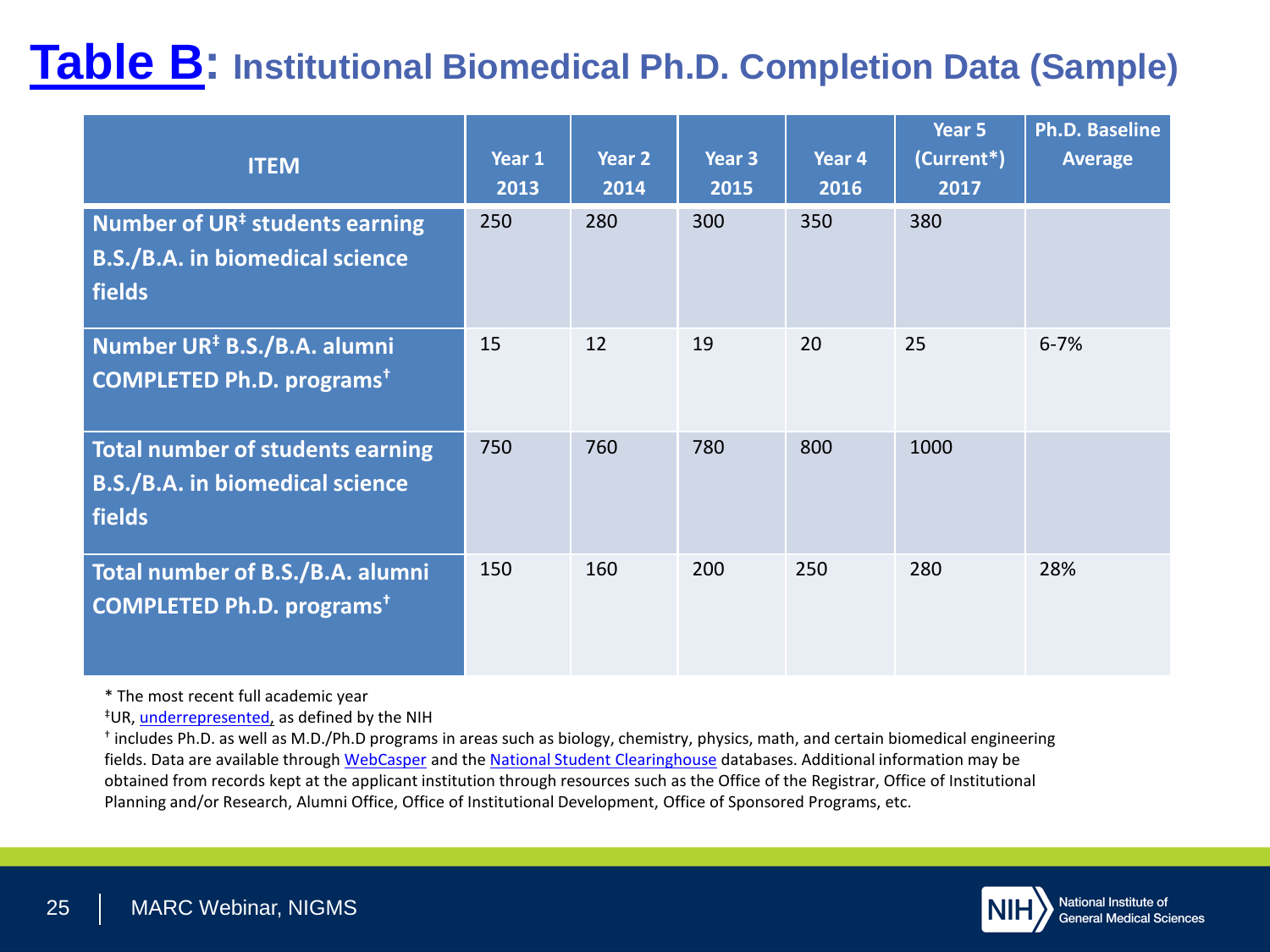#### **[Table C:](https://www.nigms.nih.gov/training/MARC/pages/MARCtables.aspx) Current Science Diversity-Focused Student Programs**

- Allows the reviewers to assess the existing Diversityfocused program(s) directed towards increasing the number of UR individuals in science fields at the institution.
- Summarize and include the analysis in the Background section.
- Include the date for [Table C](https://www.nigms.nih.gov/training/MARC/pages/MARCtables.aspx) in the Background Section of the Program Plan. **(Do not upload under Data Tables).**

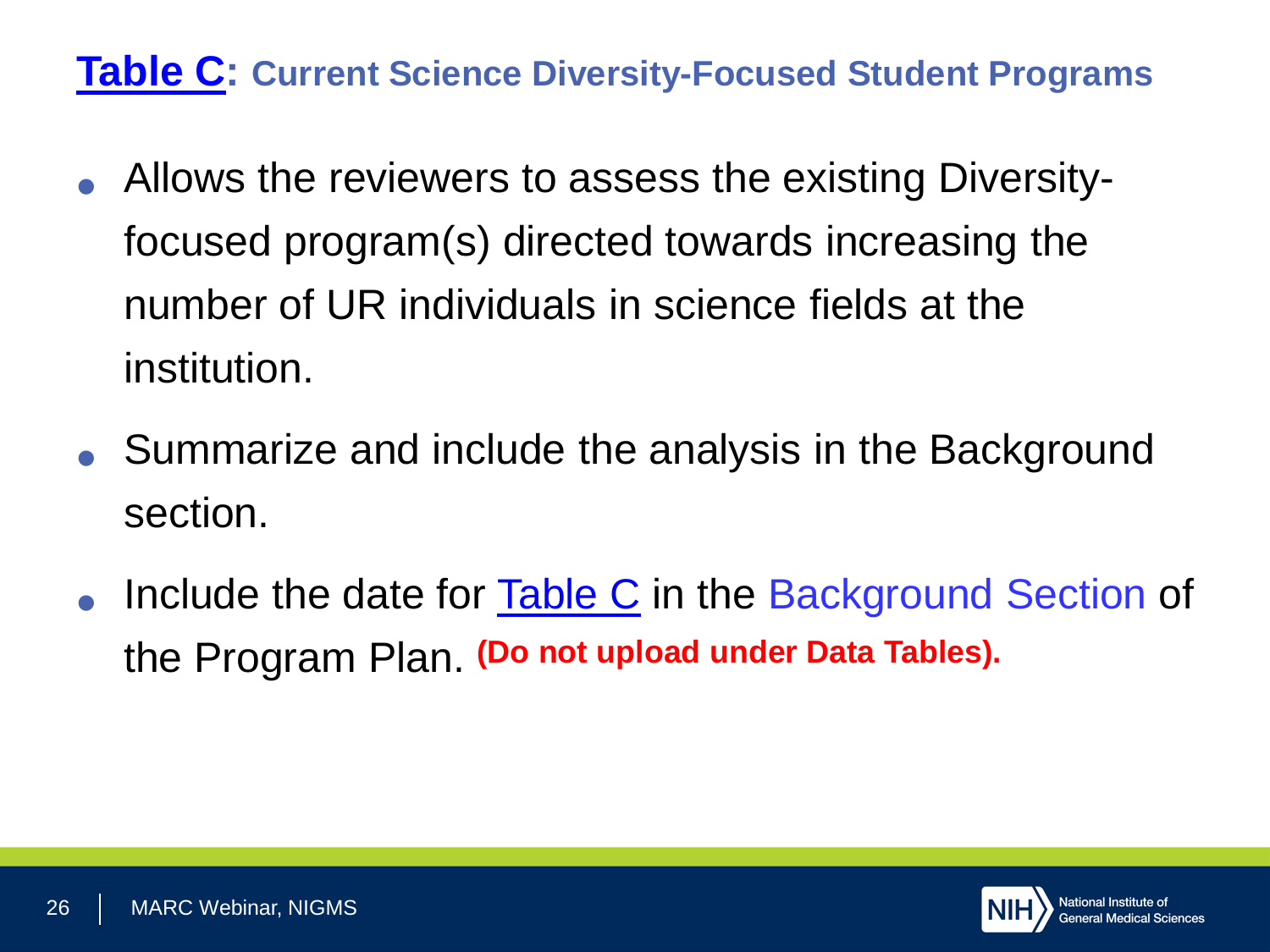### **[Table C:](https://www.nigms.nih.gov/training/MARC/pages/MARCtables.aspx) Current\* Science Diversity-Focused‡ Student Programs (Sample)**

| <b>ITEM</b>                                                  | Program<br>$\bf{1}$                    | Program<br>$\overline{2}$ | Program<br>$\overline{3}$ | Program<br>4 | Program<br>5 | Program<br>6 |
|--------------------------------------------------------------|----------------------------------------|---------------------------|---------------------------|--------------|--------------|--------------|
| <b>STEM Diversity<sup>#</sup> Program</b><br><b>Name</b>     | Dow STEM<br><b>Scholars</b><br>Program | <b>IMSD</b>               | <b>RISE</b>               | <b>PREP</b>  | <b>NA</b>    | <b>NA</b>    |
| <b>Program Duration (in years)</b><br>since inception        | 20                                     | 15                        | 10                        | 9            | <b>NA</b>    | <b>NA</b>    |
| <b>Current* Project Period</b><br><b>Start and End Dates</b> | No planned<br>end date                 | 2014-<br>2019             | 2015-2020                 | 2013-2018    | <b>NA</b>    | <b>NA</b>    |
| <b>Funding Source (Entity)</b>                               | <b>MSU</b>                             | <b>NIH</b>                | <b>NIH</b>                | <b>NIH</b>   | <b>NA</b>    | <b>NA</b>    |
| <b>Participant Number</b>                                    | 240                                    | 10                        | 20                        | 12           | <b>NA</b>    | <b>NA</b>    |
| <b>Student Population Targeted</b><br>(academic level)       | High school to<br>Undergrad            | Undergrad                 | Ph.D.                     | Undergrad    | <b>NA</b>    | <b>NA</b>    |

\*The most recent full academic year; all data on Table C pertains to that year <sup>‡</sup>Diversity-focused program directed towards increasing the number of [underrepresented](https://grants.nih.gov/grants/guide/notice-files/NOT-OD-15-053.html) individuals in science fields

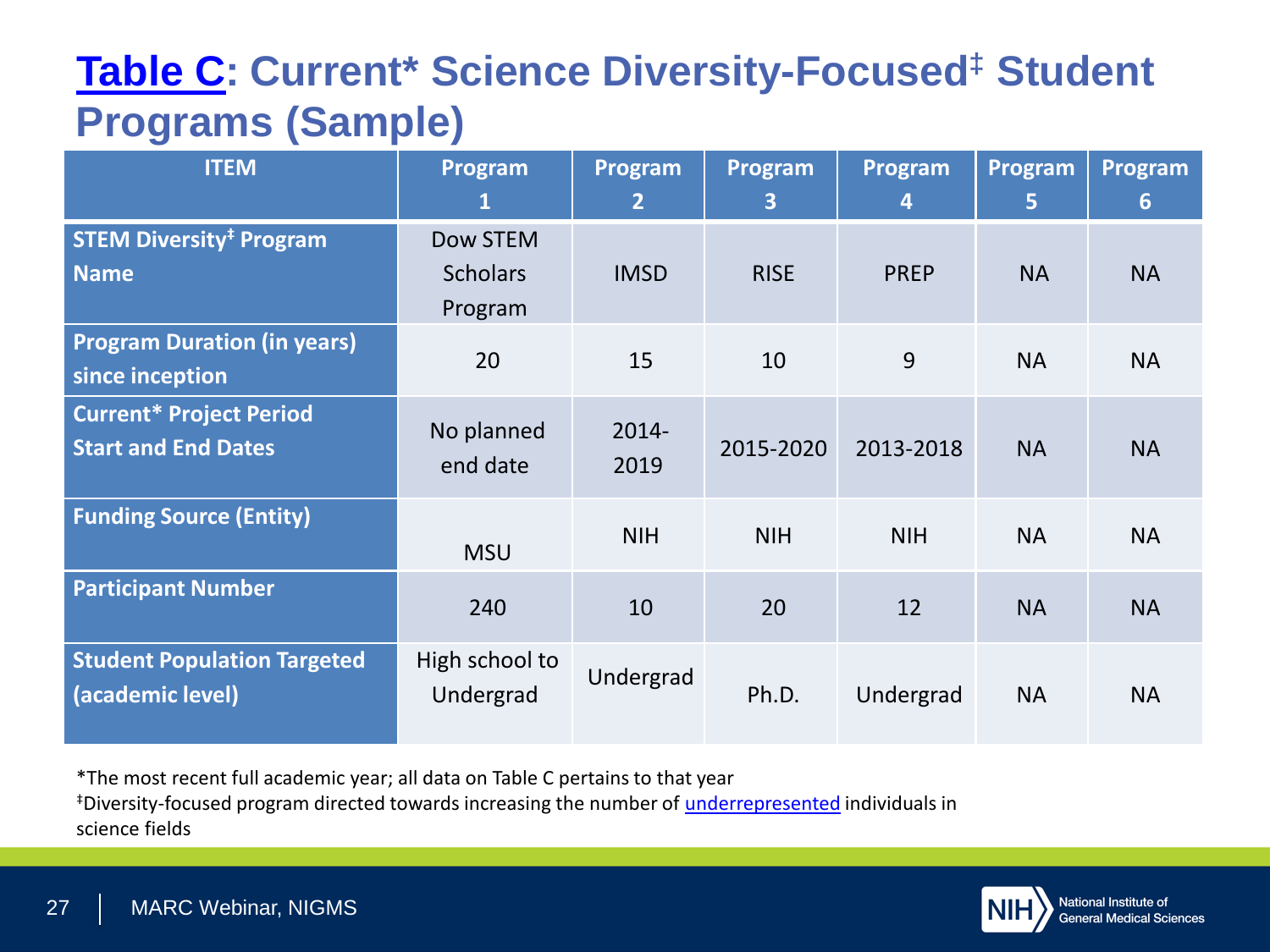### **[Tables D1-](https://www.nigms.nih.gov/training/MARC/pages/MARCtables.aspx) D3: Past MARC Trainee Period - Renewals**

- Allows the reviewers to assess the effectiveness of the supported training program in achieving the training objectives of the prior award period(s) for 5, 10, or 15 years as applicable.
- Summarize and include the analysis in the Program Evaluation Section.
- Include the data for the table  $(D1: 5 \text{ years}, D2: 10 \text{ years},$ or D3: 15 years) in the Progress Report section.

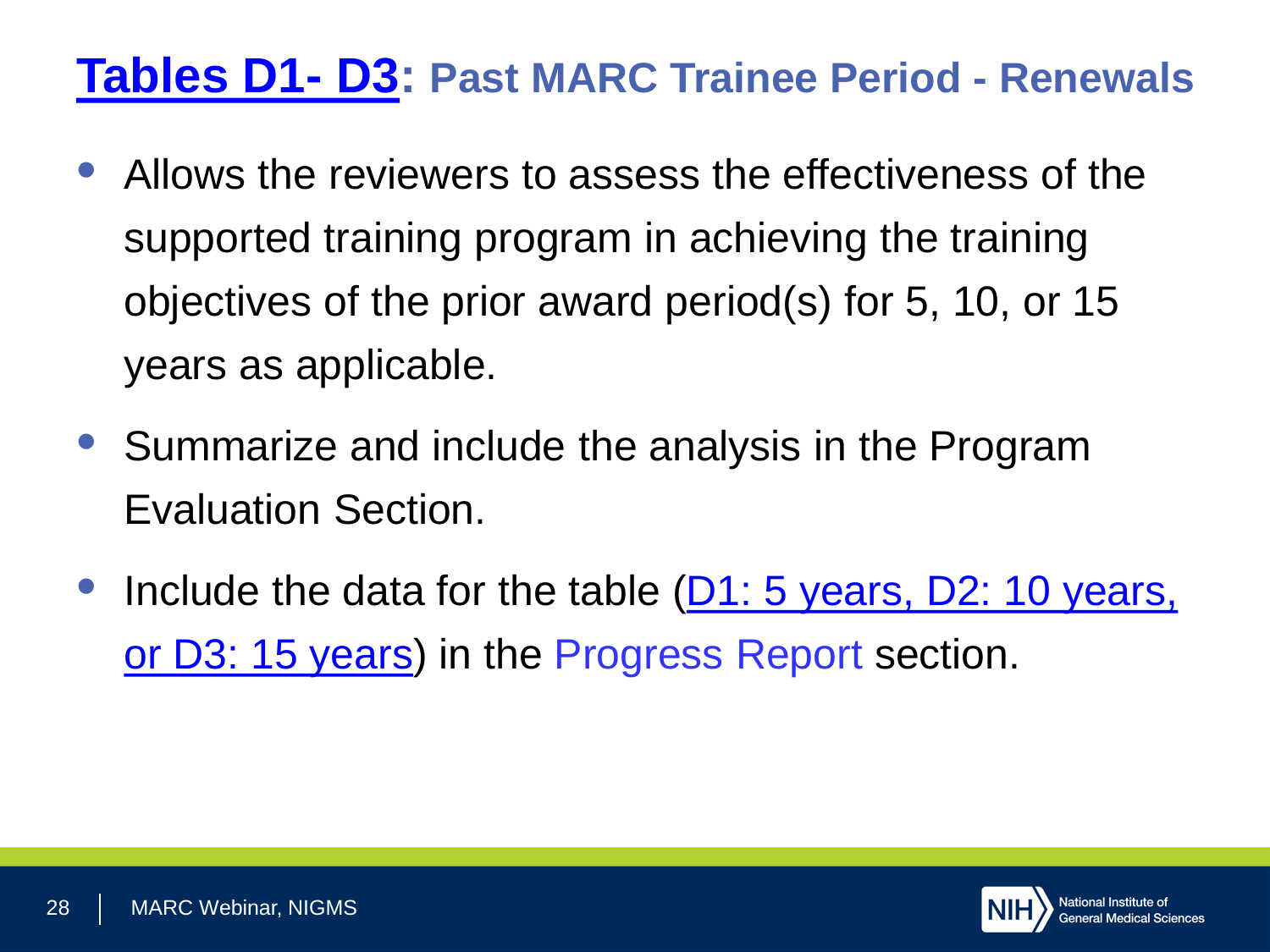#### **[Table D.1:](https://www.nigms.nih.gov/training/MARC/pages/MARCtables.aspx) 5 Year Past MARC Trainee Record (Sample)**

| <b>Row</b>              | <b>ITEM</b>                                                                               | Year 1<br>2013 | Year <sub>2</sub><br>2014 | Year <sub>3</sub><br>2015 | Year 4<br>2016 | Year 5<br>(Current*)<br>2017 | <b>Total</b> |
|-------------------------|-------------------------------------------------------------------------------------------|----------------|---------------------------|---------------------------|----------------|------------------------------|--------------|
| $\mathbf{1}$            | Number of MARC slots awarded:                                                             | $\overline{2}$ | 4                         | 4                         | $\overline{4}$ | 4                            | 18           |
| $\mathbf{2}$            | Number of MARC slots appointed:                                                           | $\overline{2}$ | 4                         | 4                         | 4              | 4                            | 18           |
| $\overline{\mathbf{3}}$ | Number of Junior level trainees appointed:                                                | $\overline{2}$ | $\overline{2}$            | $\overline{2}$            | $\overline{2}$ | $\overline{2}$               | 10           |
| 4                       | Number of Senior level trainees appointed:                                                | 0              | 2                         | $\overline{2}$            | $\overline{2}$ | 2                            | 8            |
| 5                       | Number of trainees who left MARC program<br>without graduating:                           | $\mathbf{0}$   | $\overline{0}$            | $\mathbf 0$               | $\mathbf 0$    | $\mathbf{1}$                 | 1            |
| 6 <sup>1</sup>          | Number of trainees who graduated with B.S. or<br>B.A.:                                    | 0              | $\mathbf{0}$              | $\overline{2}$            | $\overline{2}$ | $\overline{2}$               | 6            |
| $\overline{7}$          | Number of MARC alumni enrolled in Ph.D. or<br>M.D./Ph.D. programs:                        | $\mathbf{0}$   | $\mathbf 0$               | $\mathbf{1}$              | $\overline{2}$ | $\mathbf{1}$                 | 4            |
| 8                       | Number of MARC alumni completed Ph.D. or<br>M.D./Ph.D. programs:                          | $\Omega$       | $\mathbf 0$               | $\mathbf 0$               | $\mathbf 0$    | $\mathbf{0}$                 | 0            |
| 9                       | Number of MARC alumni enrolled in/completed<br>M.D. programs:                             | $\mathbf{0}$   | $\mathbf 0$               | $\mathbf 0$               | $\overline{0}$ | $\overline{0}$               | $\mathbf{0}$ |
| 10                      | Number of MARC alumni enrolled in/completed<br>M.S. programs:                             | $\Omega$       | $\overline{0}$            | $\mathbf{1}$              | $\mathbf{0}$   | $\overline{0}$               | 1            |
| 11                      | Number of MARC alumni enrolled in/completed<br>post-bac programs:                         | $\mathbf{0}$   | $\mathbf 0$               | $\mathbf 0$               | $\mathbf 0$    | $\mathbf{1}$                 | 1            |
| 12                      | Number of MARC alumni enrolled in/completed<br>other higher degree program <sup>+</sup> : | 0              | $\pmb{0}$                 | $\boldsymbol{0}$          | $\mathbf{1}$   | $\boldsymbol{0}$             | 0            |
|                         | $*$ Tho most rocant full asadomic voar $*$                                                |                |                           |                           |                |                              |              |

The most recent full academic year

**†**includes D.O. and clinical doctorate programs such as Pharm.D., D.D.S., D.M.D., D.V.M.

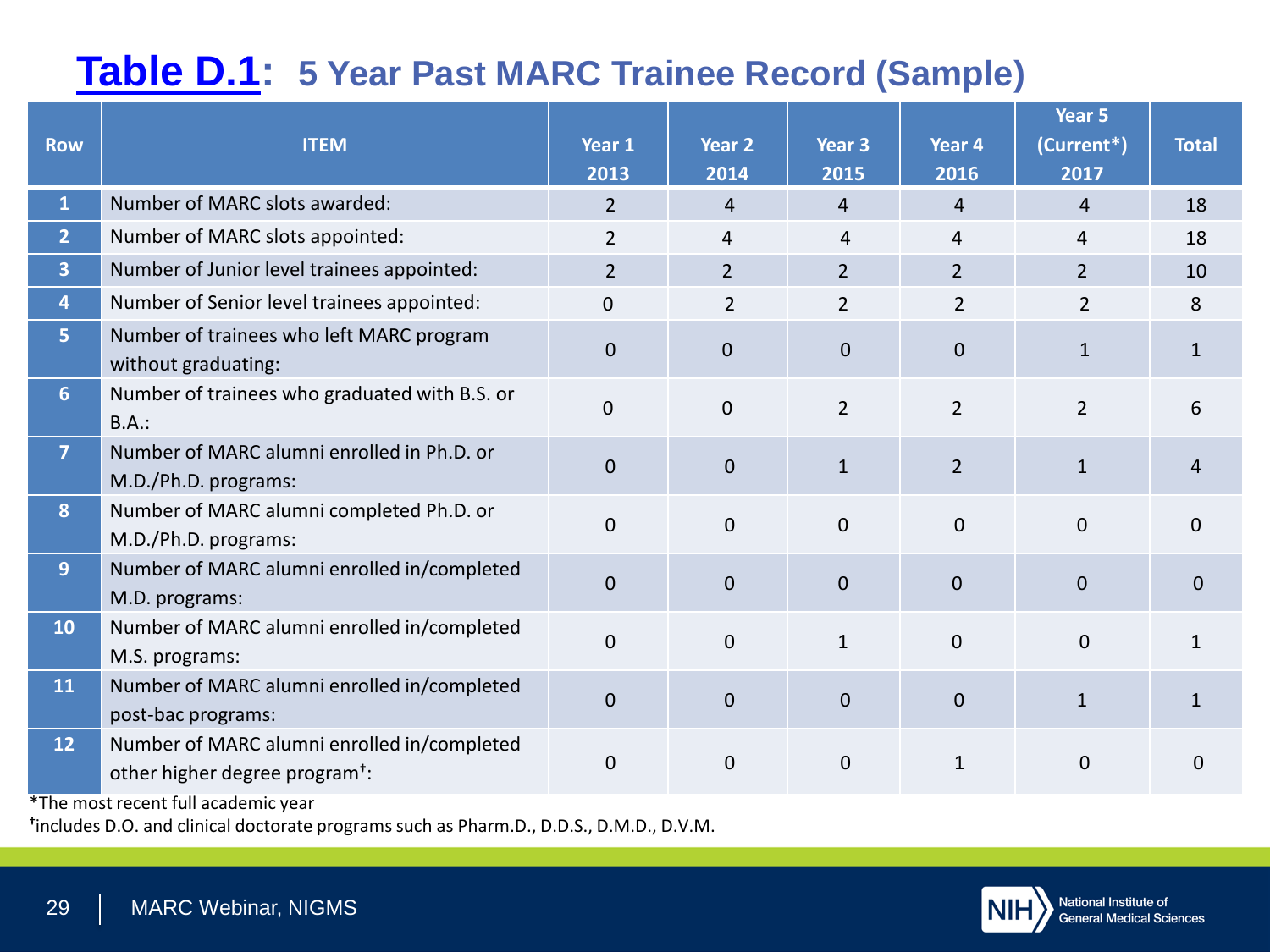## **[Table E](https://www.nigms.nih.gov/training/MARC/pages/MARCtables.aspx). Institutional and MARC U-STAR Underrepresented Ph.D. Rates - Renewals**

- Allows the reviewers to assess the effectiveness of the supported training program in achieving the training objectives of MARC U-STAR award for prior award of 5 years as applicable.
- Summarize and include the analysis in the Program Evaluation Section.
- Include the data for  $Table E$  in the Progress Report section of the application.

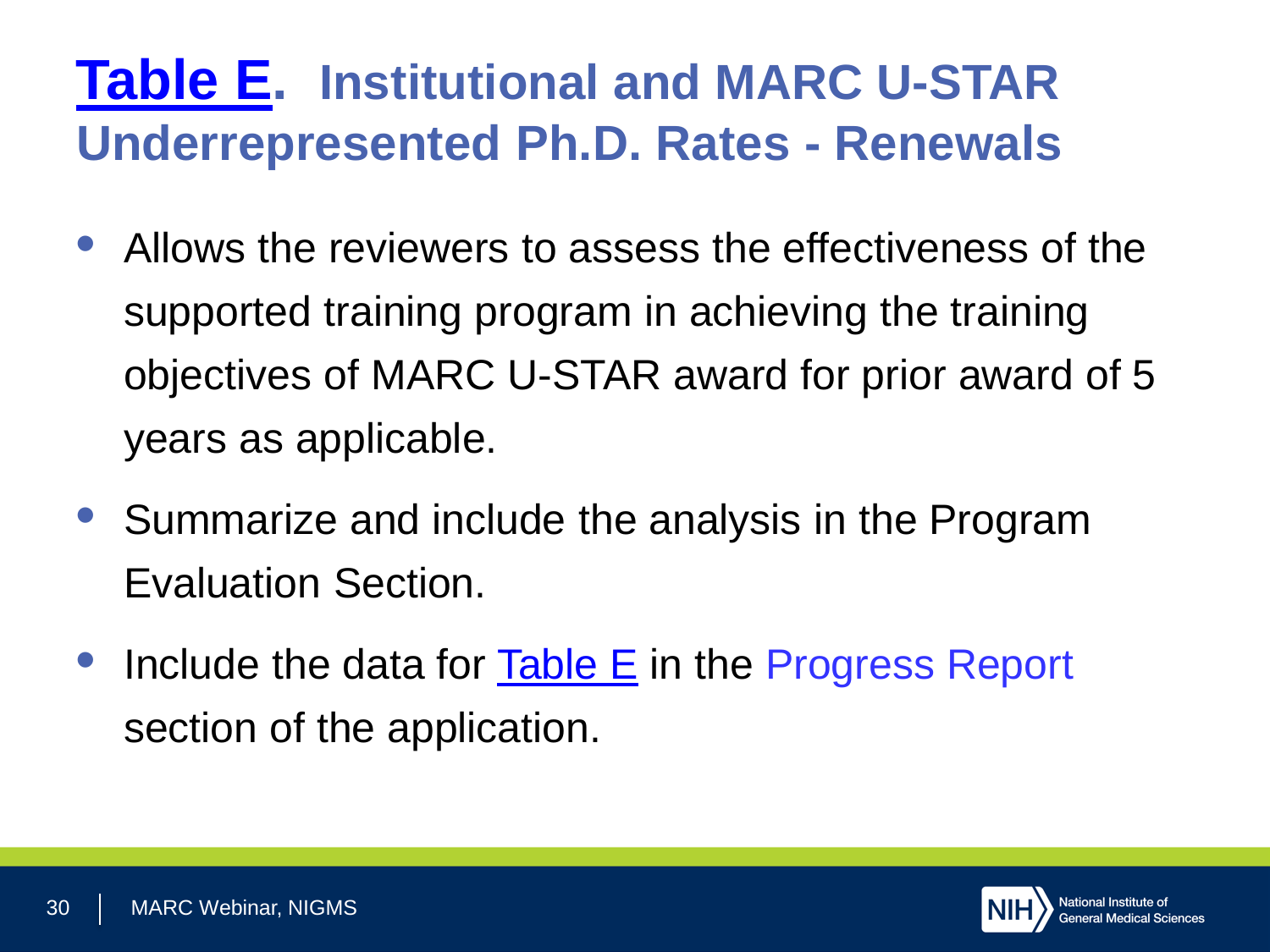### **[Table E.](https://www.nigms.nih.gov/training/MARC/pages/MARCtables.aspx) Institutional and MARC U-STAR Underrepresented Ph.D. Rates (Sample)**

| <b>Row</b>       | <b>ITEM</b>                                                                                                                                                      | <b>Subtotal</b> |
|------------------|------------------------------------------------------------------------------------------------------------------------------------------------------------------|-----------------|
|                  | <b>MARC U-STAR Ph.D. Numbers</b>                                                                                                                                 |                 |
| $\mathbf{1}$     | Total Number MARC Individuals Appointed in the last 5 years*                                                                                                     | 20              |
| $\overline{2}$   | Total Number MARC alumni who ENTERED biomedically-related <sup>†</sup> Ph.D. programs <sup>¥</sup> in the last 5 years                                           | 10              |
| 3 <sup>1</sup>   | Total Number MARC alumni who are ENROLLED in or COMPLETED biomedically-related <sup>+</sup> Ph.D. programs <sup>¥</sup> in<br>the last 5 years                   | 2               |
| 4                | Percentage of MARC alumni who are ENROLLED in or COMPLETED biomedically-related <sup>†</sup> Ph.D. programs <sup>¥</sup> in<br>the last 5 years                  | 20%             |
|                  | <b>Institutional UR<sup>‡</sup> Ph.D. Numbers</b>                                                                                                                |                 |
| 5 <sub>1</sub>   | Total Number UR <sup>‡</sup> B.S./B.A. alumni in biomedically-related <sup>†</sup> fields in the last 5 years                                                    | 200             |
| $6 \overline{6}$ | Total Number UR <sup>‡</sup> B.S./B.A. alumni who ENTERED biomedically-related <sup>†</sup> Ph.D. programs in the last 5 years                                   | 40              |
| $\overline{7}$   | Number UR <sup>+</sup> B.S./B.A. alumni who ENROLLED in or COMPLETED biomedically-related <sup>+</sup> Ph.D. programs <sup>*</sup> in the<br>last 5 years        | $\overline{4}$  |
| 8                | Percentage of UR <sup>‡</sup> B.S./B.A. alumni who ENROLLED in or COMPLETED biomedically-related <sup>†</sup> Ph.D. programs <sup>¥</sup><br>in the last 5 years | 10%             |
|                  |                                                                                                                                                                  |                 |

\* Provide numbers for individuals over the past 5 years

**†** biomedically-related areas include, biology, chemistry, physics, math, certain engineering fields, etc.

**‡** UR, [underrepresented](https://grants.nih.gov/grants/guide/notice-files/NOT-OD-15-053.html), as defined by the NIH

¥ includes Ph.D. as well as M.D./Ph.D programs

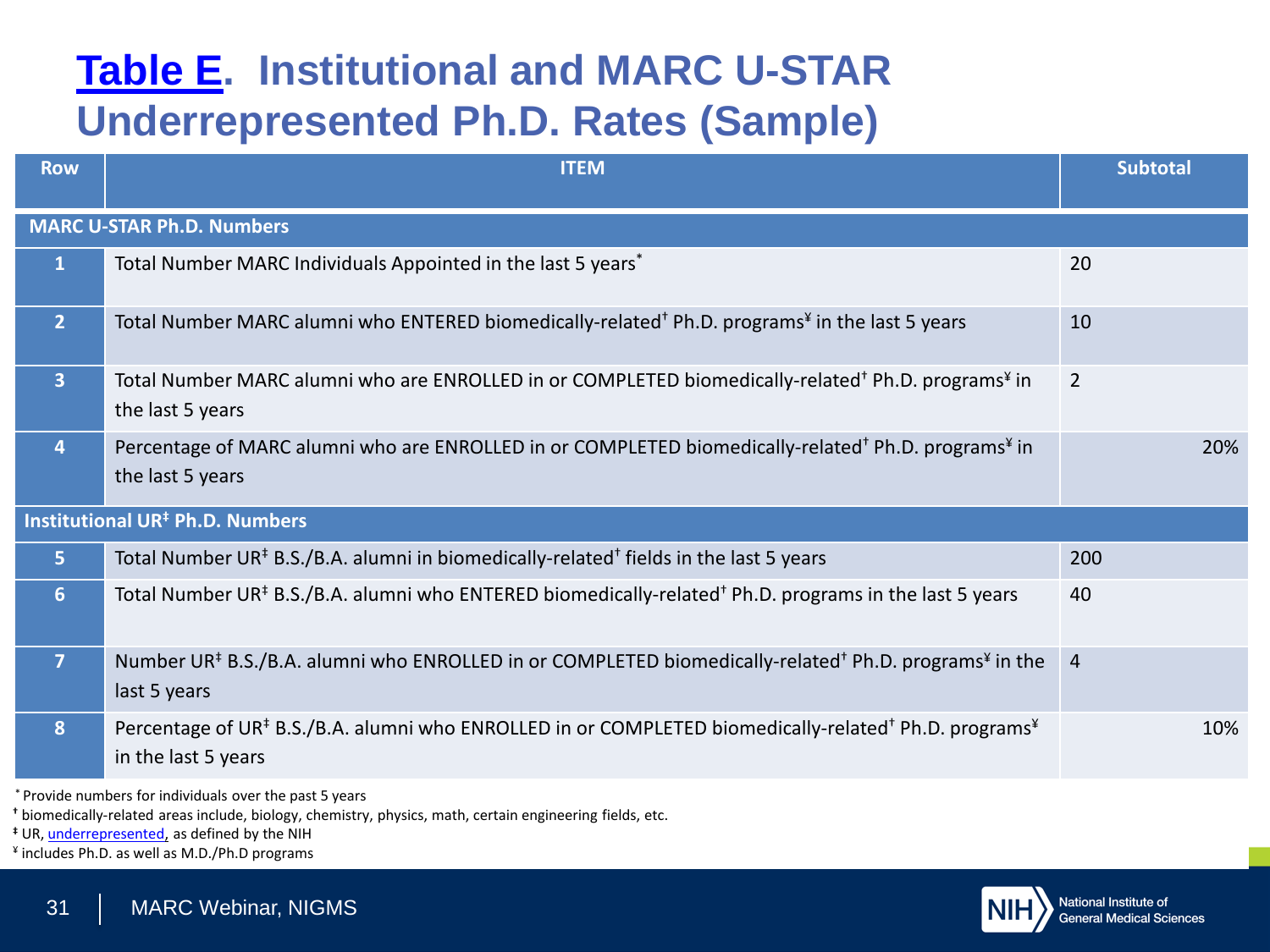## **[Table 2.](https://grants.nih.gov/grants/forms/data-tables/forms-d.htm) Participating Faculty Members**

- Allows reviewers to assess the distribution of participating faculty by rank, research interests, and department or interdepartmental program. Faculty mentoring records permit an evaluation of the experience of participating faculty in facilitating the progression of trainees.
- Summarize and analyze these data in the Background section and the program faculty section of the program plan. **Upload the Table 2 under Data Tables.**

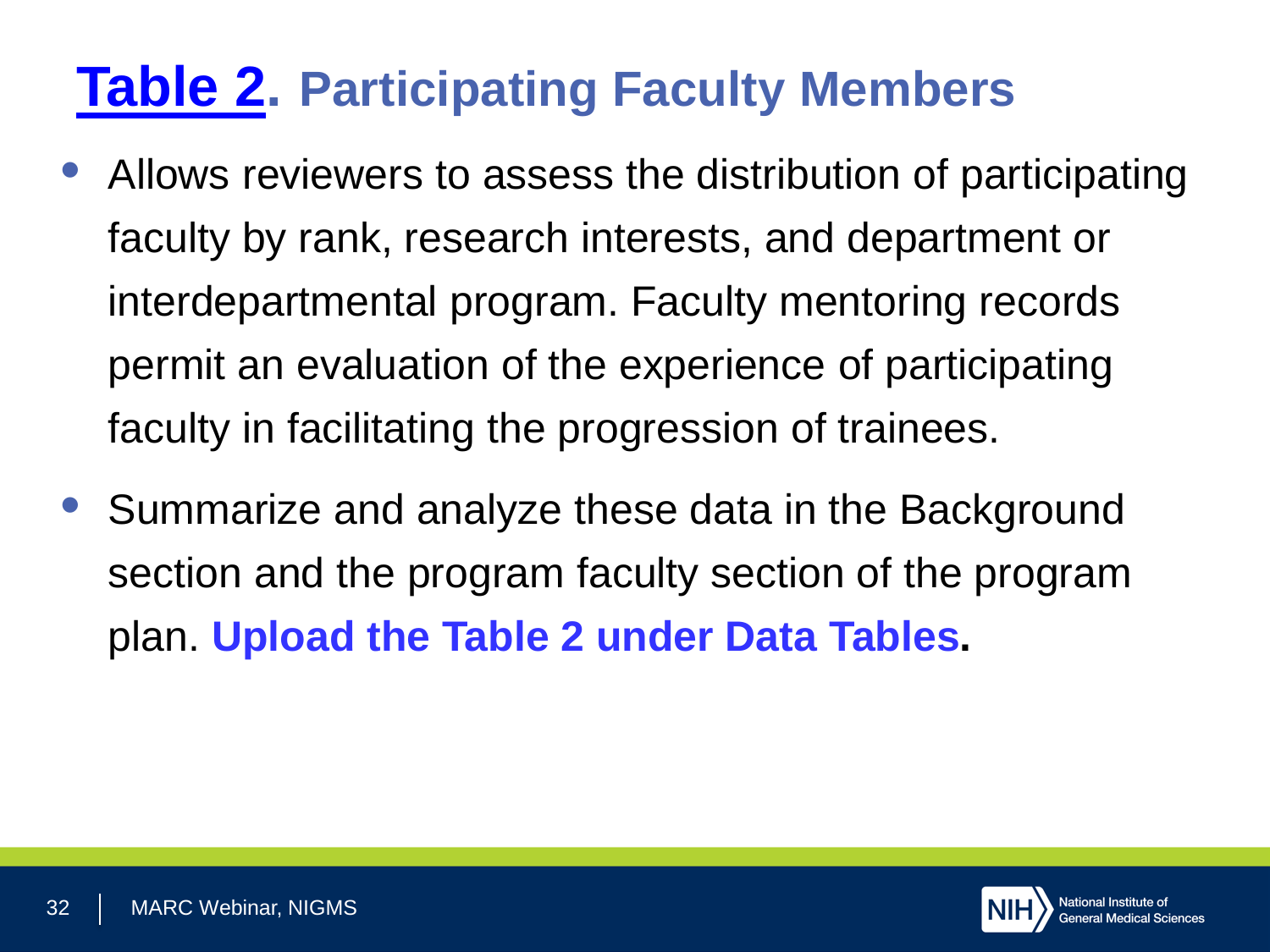## **[Table 2.](https://grants.nih.gov/grants/forms/data-tables/forms-d.htm) Participating Faculty Members (Sample)**

| <b>Name</b>              | Degree(s)  | <b>Rank</b>         | <b>Primary Department</b><br>or Program | <b>Research</b><br><b>Interest</b>                         | Training<br><b>Role</b> | <b>Undergraduates In</b><br><b>Training</b> | <b>Undergraduates</b><br><b>Graduated</b> | <b>Under-</b><br>graduates<br><b>Continued</b><br>in Research<br>or Related<br><b>Careers</b> |
|--------------------------|------------|---------------------|-----------------------------------------|------------------------------------------------------------|-------------------------|---------------------------------------------|-------------------------------------------|-----------------------------------------------------------------------------------------------|
| Abrams-<br>Johnson, Jane | <b>PhD</b> | Asst. Prof.         | Pharmacology                            | Regulation of<br>Synthesis of<br><b>Biogenic Amines</b>    | Preceptor<br>Other Comm |                                             | $\overline{2}$                            | $\overline{2}$                                                                                |
| Jones, Lisa S.           | PhD        | Res. Asst.<br>Prof. | Biochemistry                            | Protein Structure,<br>Folding, and<br>Immunogenicity       | Preceptor<br>Exec Comm  | 3                                           | 3                                         | 3                                                                                             |
| Sandoz,<br>Miguel J.     | MD, PhD    | Assoc.<br>Prof.     | Neuroscience                            | Developmental<br>Genetics in<br>Drosophila                 | Preceptor               | 4                                           | 6                                         | 5                                                                                             |
| Thomas,<br>James C.      | PhD        | Prof.               | Biochemistry                            | Molecular and<br>Genetic Analysis of<br><b>RNA Viruses</b> | PD/PI                   | $\overline{7}$                              | 10                                        | 9                                                                                             |

#### **Mentoring Information for the last 10 years**

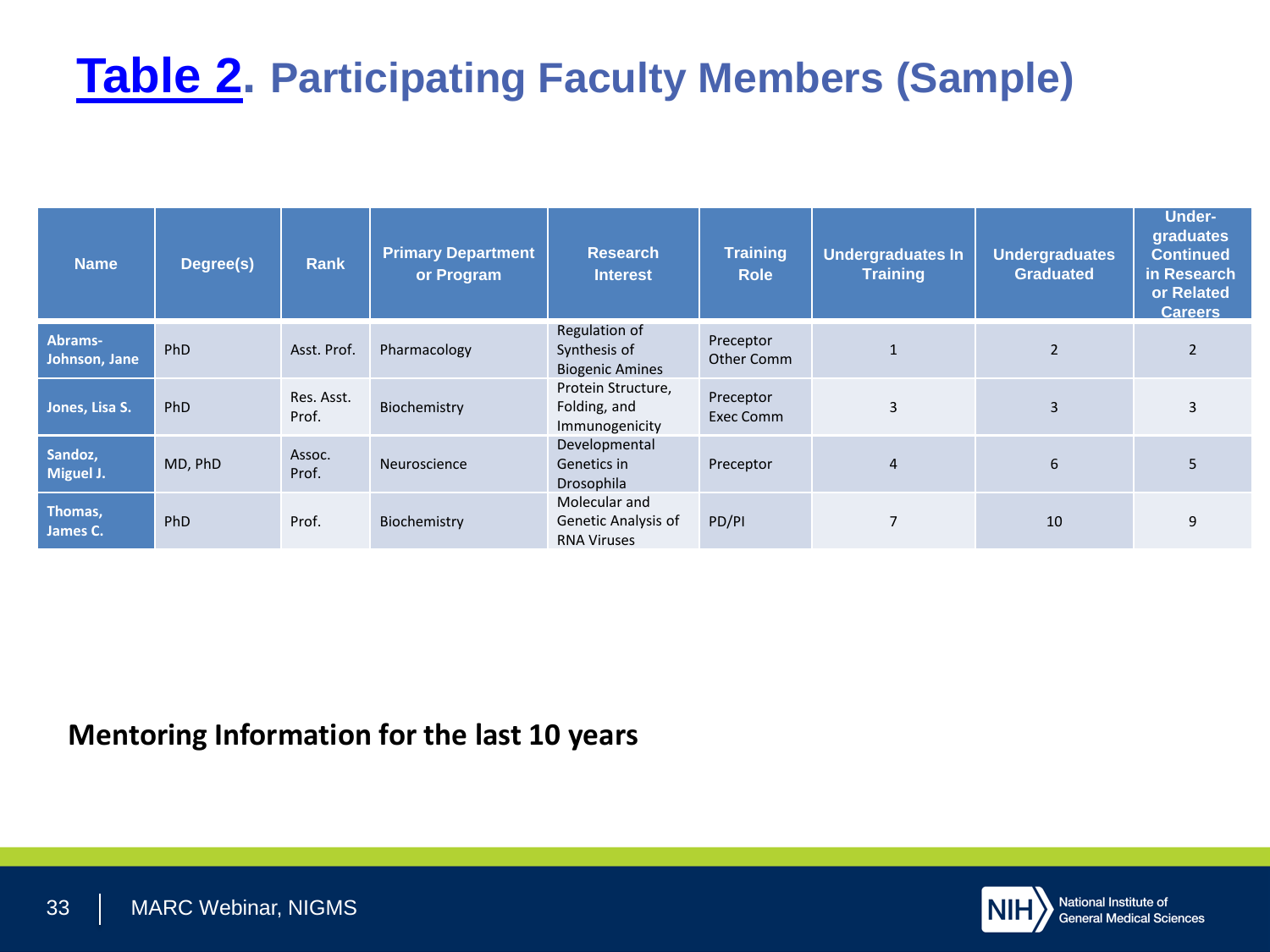## **[Table 4.](https://grants.nih.gov/grants/forms/data-tables/forms-d.htm) Research Support of Participating Faculty Members**

- Provides evidence of the strength of the research environment, the availability of funds to support research conducted by the trainees, and the appropriateness of the participating faculty in terms of their active research support.
- Analyze and summarize these data in the Program Plan.
- **Upload Table 4 under Data Tables.**

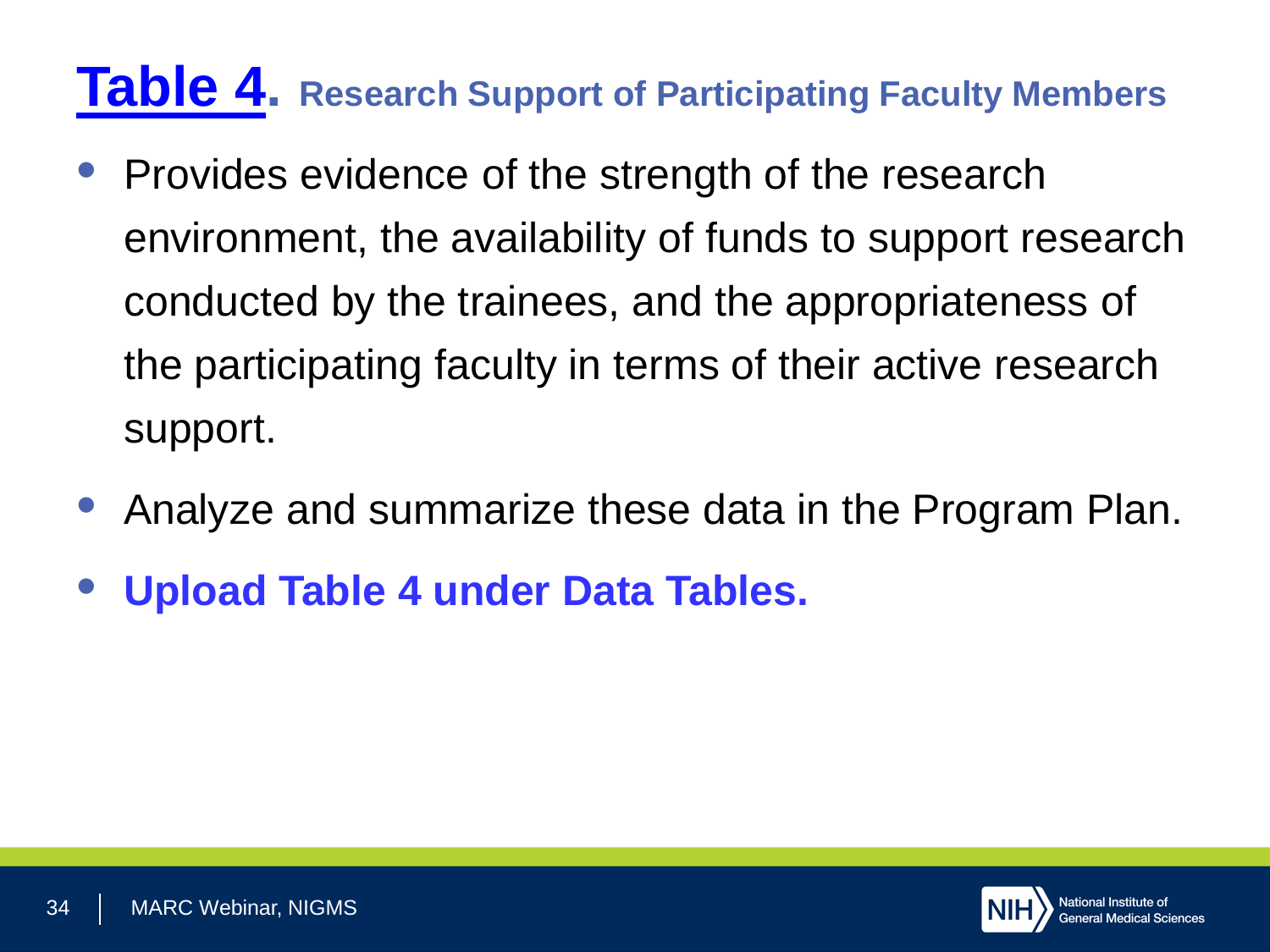### **[Table 4.](https://grants.nih.gov/grants/forms/data-tables/forms-d.htm) Research Support of Participating Faculty Members**

| <b>Faculty Member</b>                                                                       | <b>Funding Source</b> | <b>Grant Number</b> | Role on<br><b>Project</b> | <b>Grant Title</b>                                                         | <b>Project Period</b> | <b>Current Year Direct</b><br><b>Costs</b> |
|---------------------------------------------------------------------------------------------|-----------------------|---------------------|---------------------------|----------------------------------------------------------------------------|-----------------------|--------------------------------------------|
| Jones, Janine L.                                                                            | <b>NIH</b>            | 1 R01 GM76259-01    | PD/PI                     | Structure and Function of Acetylcholine<br>Receptors                       | 06/2014--05/2018      | \$190,000                                  |
| Jones, Janine L.                                                                            | <b>NIH</b>            | 5 K08 AI00091-03    | PD/PI                     | Purification & Identification of<br>Receptors                              | 11/2012-11/2017       | \$140,000                                  |
| Ehlers, Roger G.                                                                            | Univ                  |                     | PD/PI                     | University start-up funds                                                  | 08/2014-07/2017       | \$350,000                                  |
| <b>Mack, Thomas R.</b>                                                                      | Fdn                   |                     | PD/PI                     | <b>Control of Angiogenesis</b>                                             | 03/2011-02/2015       | \$185,000                                  |
| <b>Mack, Thomas R.</b>                                                                      | <b>NSF</b>            | PCM 80-12935        | PD/PI                     | <b>Cell Culture Center</b>                                                 | 12/2012-11/2015       | \$180,000                                  |
| <b>Mack, Thomas R.</b>                                                                      | <b>NIH</b>            | 1 P01 HL71802-05    | Project PI                | Subproject 4: Oncogenic Kit Receptor<br>Signaling in vivo                  | 10/2011-09/2015       | \$165,000                                  |
| Smith, James P.                                                                             | <b>None</b>           |                     |                           |                                                                            |                       |                                            |
| <b>Zachary, Andrew</b>                                                                      | <b>NIH</b>            | 1 U01 AI28507-01    | PD/PI                     | Human Monoclonal Antibodies as a<br>Therapy for Staphylococcal Enterotoxin | 07/2013-06/2018       | \$200,000                                  |
| <b>Average Grant</b><br><b>Support per</b><br><b>Participating Faculty</b><br><b>Member</b> |                       |                     |                           |                                                                            |                       | \$282,000                                  |

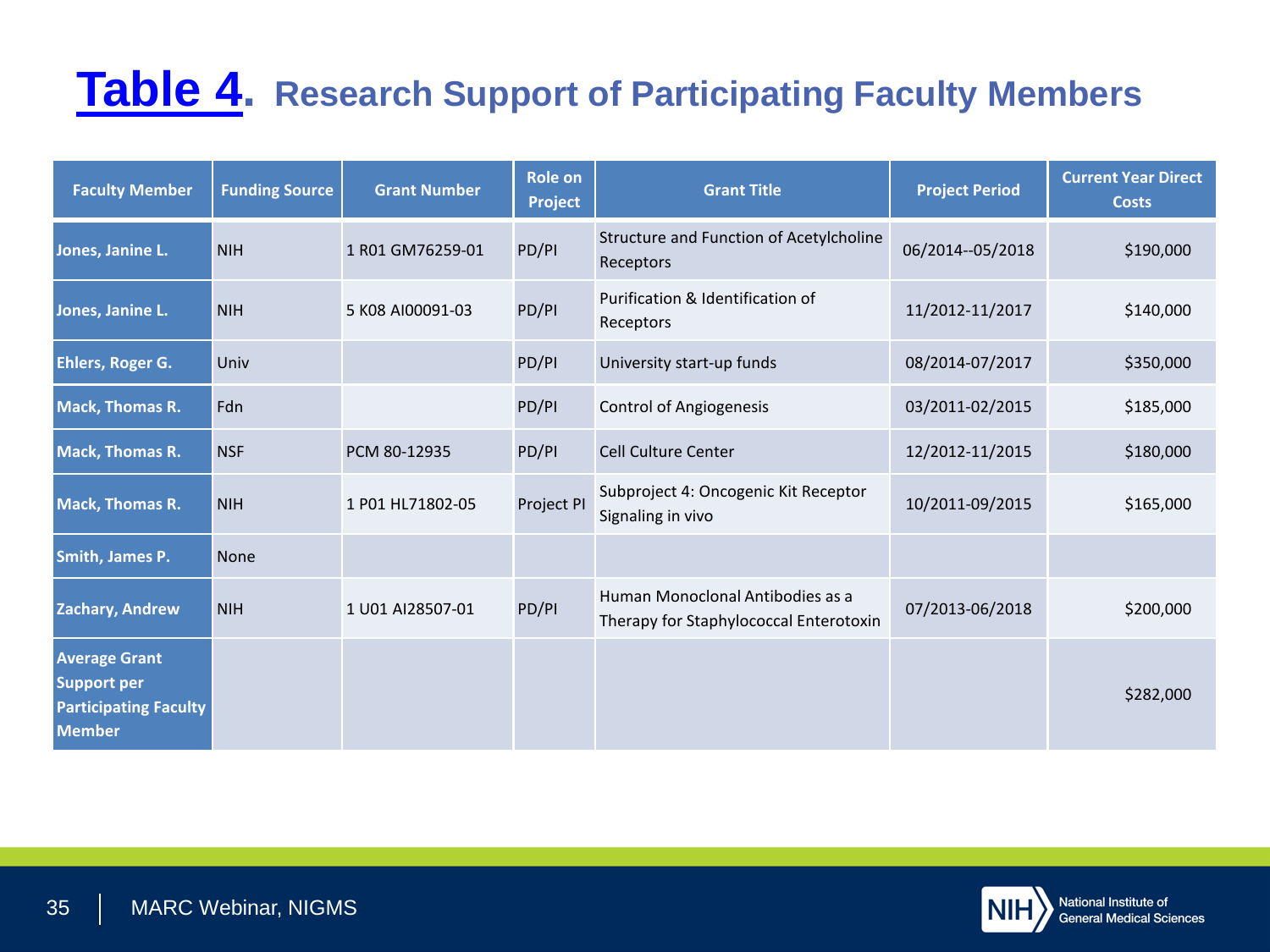## **[Table 8D.](https://grants.nih.gov/grants/forms/data-tables/forms-d.htm) Program outcomes: Undergraduate – Renewals (Part I)**

- For new applications, Table 8D is not required.
- For renewal applications, this table provides information about the use of undergraduate training positions (e.g., distribution by faculty member, year in program, years of support per undergraduate student). The data also permits an evaluation of the effectiveness of the supported training program in achieving the training objectives of the prior award period(s) for up to 15 years. Summarize the data in the Program Plan Section or the Progress Report Section, as appropriate.
- **Upload Table 8D under Data Tables.**

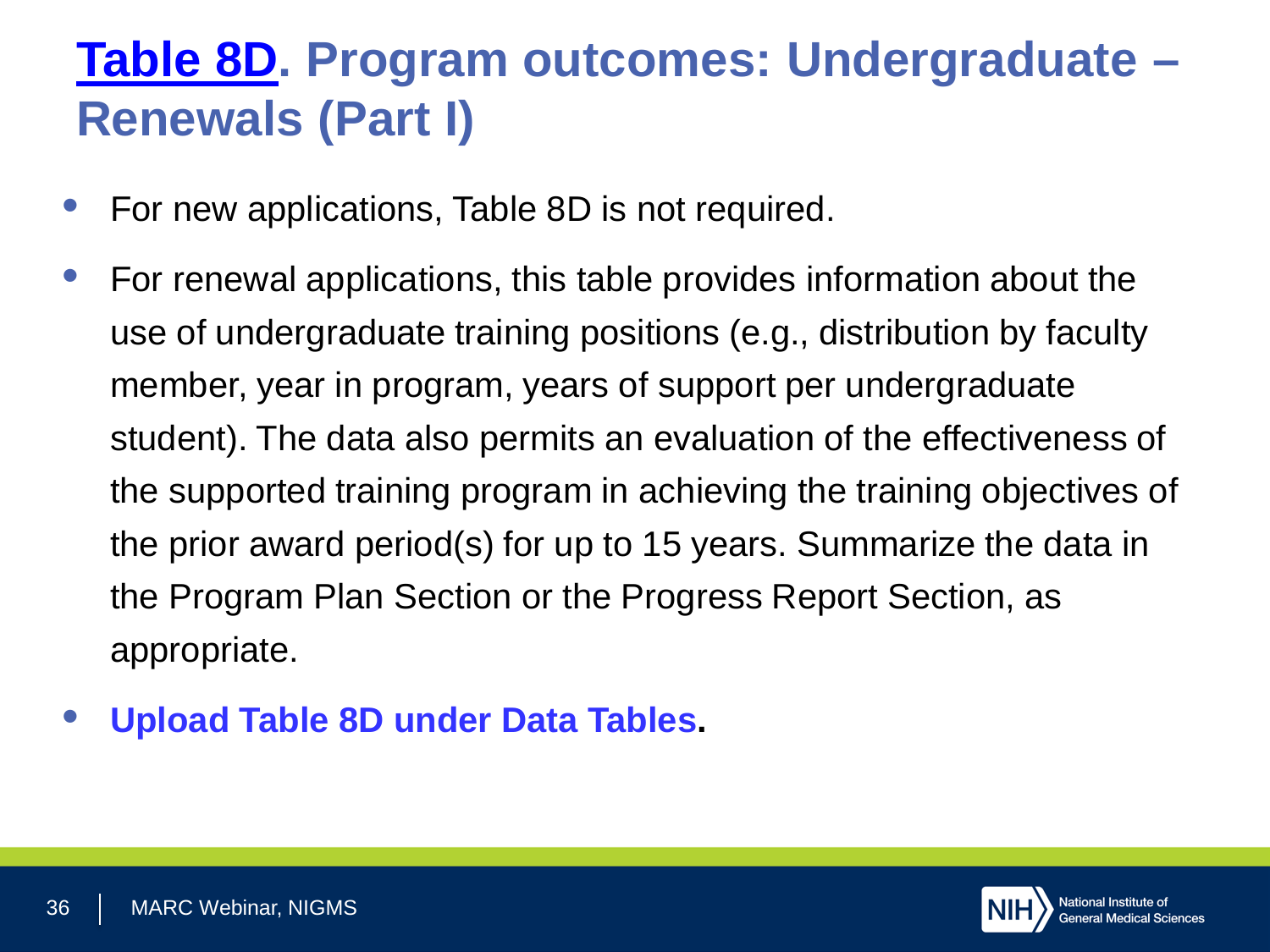### **[Table 8D](https://grants.nih.gov/grants/forms/data-tables/forms-d.htm). Program outcomes: Undergraduate (Sample)**

#### **Part I. Those Appointed to the Training Grant (up to 15 years as applicable)**

| <b>Undergraduate</b><br><b>Student</b><br><b>Participant</b> | <b>Faculty</b><br><b>Member</b>   | <b>Start</b><br><b>Date</b> | <b>Summary of</b><br><b>Support During</b><br><b>Training</b> | Degree(s)<br><b>Received and</b><br>Year(s) | <b>Topic of</b><br><b>Research</b><br><b>Project</b>                      | <b>Initial Position</b><br><b>Department</b><br><b>Institution</b><br><b>Activity</b> | <b>Current Position</b><br><b>Department</b><br><b>Institution</b><br><b>Activity</b>                     | <b>Subsequent</b><br>Grant(s)/<br><b>Role/Year</b><br><b>Awarded</b> |
|--------------------------------------------------------------|-----------------------------------|-----------------------------|---------------------------------------------------------------|---------------------------------------------|---------------------------------------------------------------------------|---------------------------------------------------------------------------------------|-----------------------------------------------------------------------------------------------------------|----------------------------------------------------------------------|
| Cox, Charles C.                                              | Lewis,<br>John<br>Smith,<br>Jerry | 09/1995                     | TY 3: <b>GM T34</b><br>TY 4: <b>GM T34</b>                    | BS 1997<br>PhD 2001<br>MD 2003              | The role of<br>Notch in<br>blood vessel<br>maturation                     | <b>MSTP</b><br>Student/Dept of<br>Cell Biology/<br><b>UTHSC Dallas</b>                | Assistant<br>Professor<br>Hematology<br>Rutgers<br>University<br>Research-Related                         | <b>HL</b><br>K23/PI/2006<br>HL P01/Co-<br>1/2011                     |
| Johnson, Gina R.                                             | Lewis,<br>John                    | 09/1998                     | TY 3: GM T34<br>TY 4: GM T34                                  | BS 2000<br>PhD 2005                         | Interactions<br>between<br>circadian<br>rhythms,<br>sleep &<br>metabolism | Grad student<br>Molecular<br><b>Biology</b><br><b>UC San Francisco</b>                | <b>Assistant Prof</b><br>Molecular<br><b>Biology</b><br><b>UC San Francisco</b><br>Research-<br>Intensive | HL F32 2006<br><b>GM R01/PI/</b><br>2011                             |
| Phelps, Ryan                                                 | Vasquez,<br>Richard               | 09/1999                     | TY 3: GML T34<br>TY 4: GM T34                                 | BS 2001<br>MS 2004                          | Viral<br>infections                                                       | Grad<br>Student/Dept. of<br>Microbiology/<br>Temple<br>University                     | Laboratory<br>Manager<br>Pfizer<br>Research-Related                                                       |                                                                      |
|                                                              |                                   |                             |                                                               |                                             |                                                                           |                                                                                       |                                                                                                           |                                                                      |

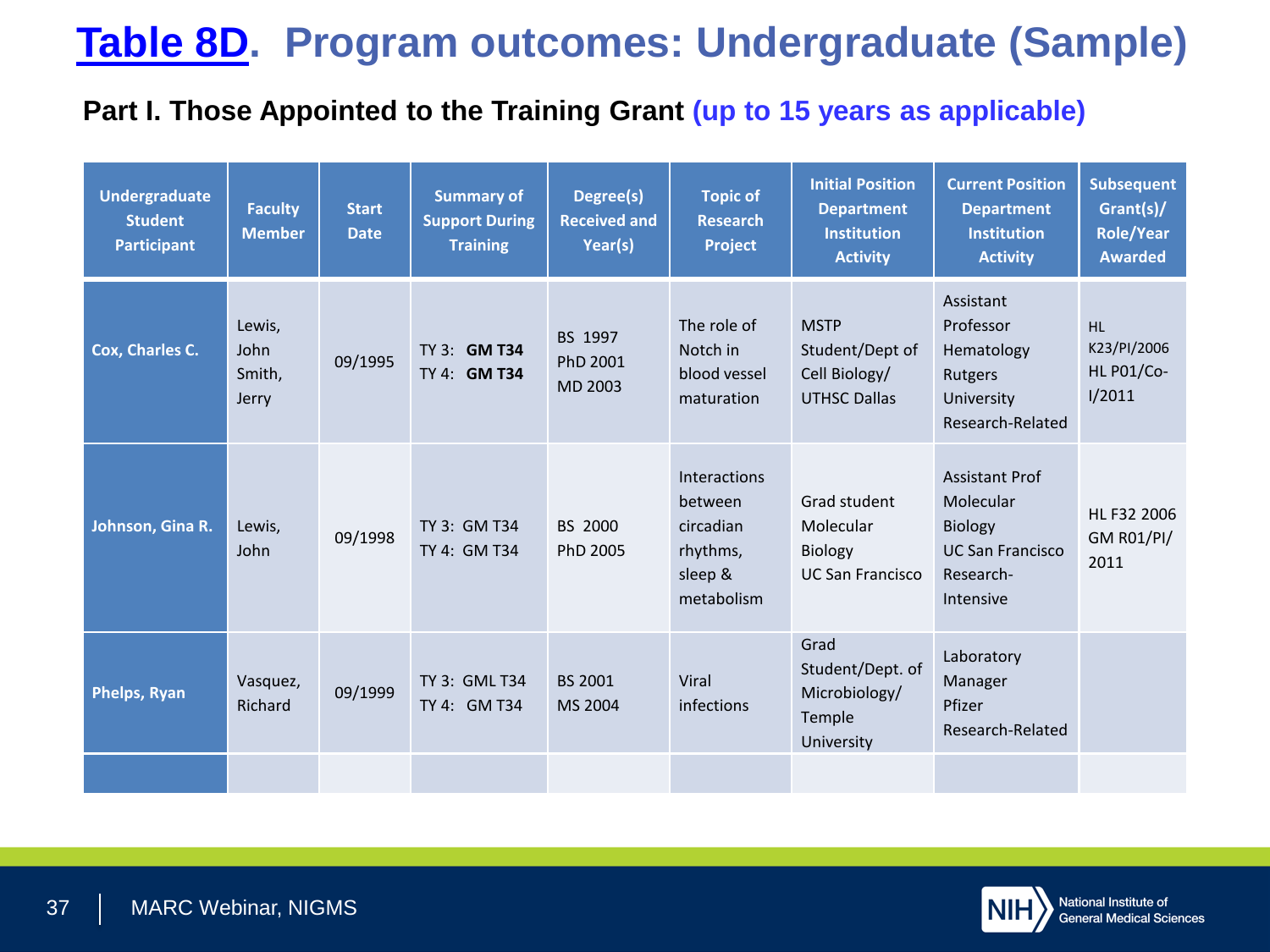### **[Table 8D](https://grants.nih.gov/grants/forms/data-tables/forms-d.htm). Program outcomes: Undergraduate (Sample) (cont.)**

#### **Part I. Those Appointed to the Training Grant**

| <b>Undergraduate</b><br><b>Student</b><br><b>Participant</b> | <b>Faculty</b><br><b>Member</b>       | <b>Start</b><br><b>Date</b> | <b>Summary of</b><br><b>Support During</b><br><b>Training</b> | Degree(s)<br><b>Received and</b><br>Year(s) | <b>Topic of</b><br><b>Research</b><br>Project                                          | <b>Initial Position</b><br><b>Department</b><br><b>Institution</b><br><b>Activity</b> | <b>Current Position</b><br><b>Department</b><br><b>Institution</b><br><b>Activity</b> | <b>Subsequent</b><br>Grant(s)/<br><b>Role/Year</b><br><b>Awarded</b> |
|--------------------------------------------------------------|---------------------------------------|-----------------------------|---------------------------------------------------------------|---------------------------------------------|----------------------------------------------------------------------------------------|---------------------------------------------------------------------------------------|---------------------------------------------------------------------------------------|----------------------------------------------------------------------|
| <b>Miller, Fred</b>                                          | Harper,<br>Bruce &<br>Smith,<br>Jerry | 09/2011                     | TY 3: <b>GM T34</b><br>TY 4: <b>GM T34</b>                    | BS, 2013                                    | Effect of<br>manganese<br>catalysts on<br>fluorination<br>reactions                    | 3rd Yr Graduate<br>Student, Dept<br>Biochemistry<br><b>Emory University</b>           |                                                                                       |                                                                      |
| <b>Smith, Pamela</b>                                         | Sanchez,<br>Augusto                   | 09/2012                     | TY2: GM R25<br><b>TY 3: GM T34</b><br>TY 4: GM T34            | BS, 2014                                    | Role of<br>unsaturated<br>lipids in pore<br>formation in<br>mitochondrial<br>membranes | 1 <sup>st</sup> Yr Grad<br>Student, Dept of<br>Genetics, UC San<br>Francisco          |                                                                                       |                                                                      |
| <b>Estrada, Alberto</b>                                      | Vasquez,<br>Esther                    | 09/2014                     | TY 3: GM T34<br>TY 4: GM T34                                  | <b>BS</b> expected<br>2016                  | Epigenetic<br>effects on<br>aging                                                      |                                                                                       |                                                                                       |                                                                      |
|                                                              |                                       |                             |                                                               |                                             |                                                                                        |                                                                                       |                                                                                       |                                                                      |

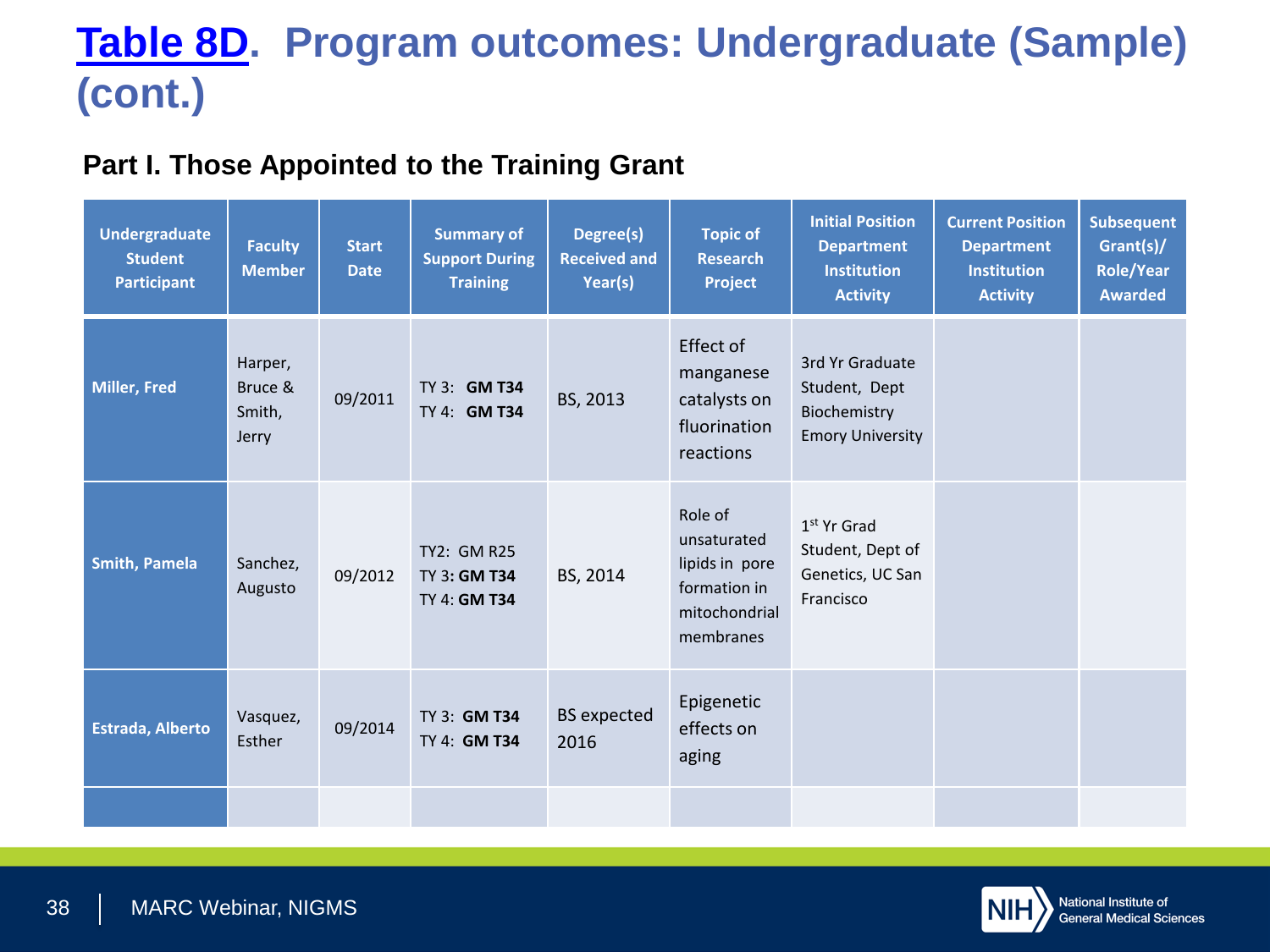## **Appendix Policy**

**New Policy Eliminates Most Appendix Material for NIH/AHRQ/NIOSH Applications Submitted for Due Dates**  . **On or After January 25, 2017 [https://grants.nih.gov/grants/guide/notice-files/NOT-OD-16-](https://grants.nih.gov/grants/guide/notice-files/NOT-OD-16-129.html) 129.html**

### **DO NOT INCLUDE ANY MATERIALS UNDER APPENDIX**

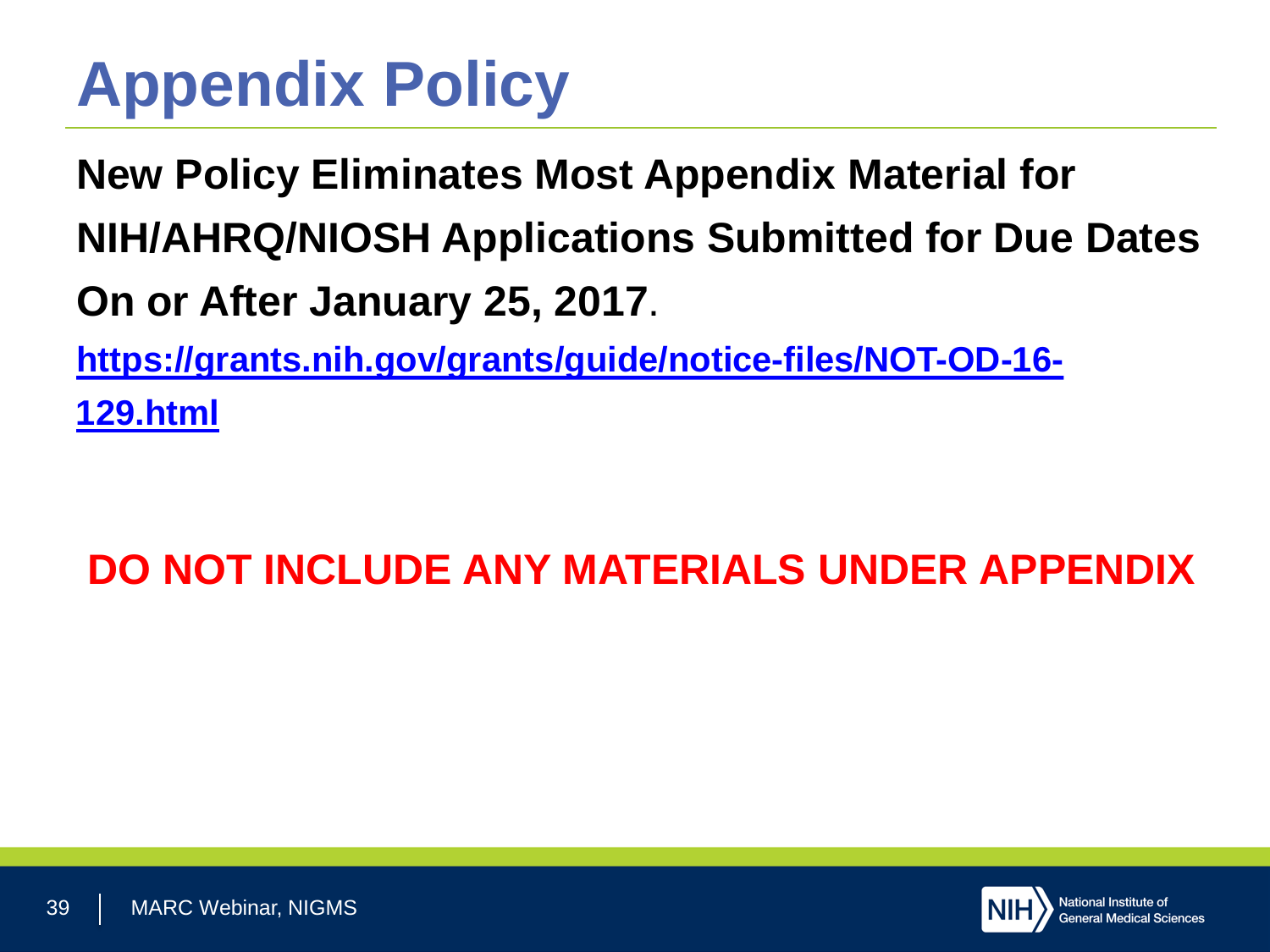## **Application submission**

There are several options available to submit your application

- Use the NIH ASSIST system to prepare, submit and track your application online.
- Use an institutional system-to-system (S2S) solution to prepare and submit your application to Grants.gov and eRA Commons to track your application. Check with your institutional officials regarding availability.
- [Go to Grants.gov](https://grants.nih.gov/grants/guide/pa-files/PAR-17-068.html) to download an application package to complete the application forms offline or create a Workspace to complete the forms online; submit your application to Grants.gov; and track your application in eRA Commons.

Learn more about the various [submission options](http://grants.nih.gov/grants/ElectronicReceipt/preparing.htm%232).

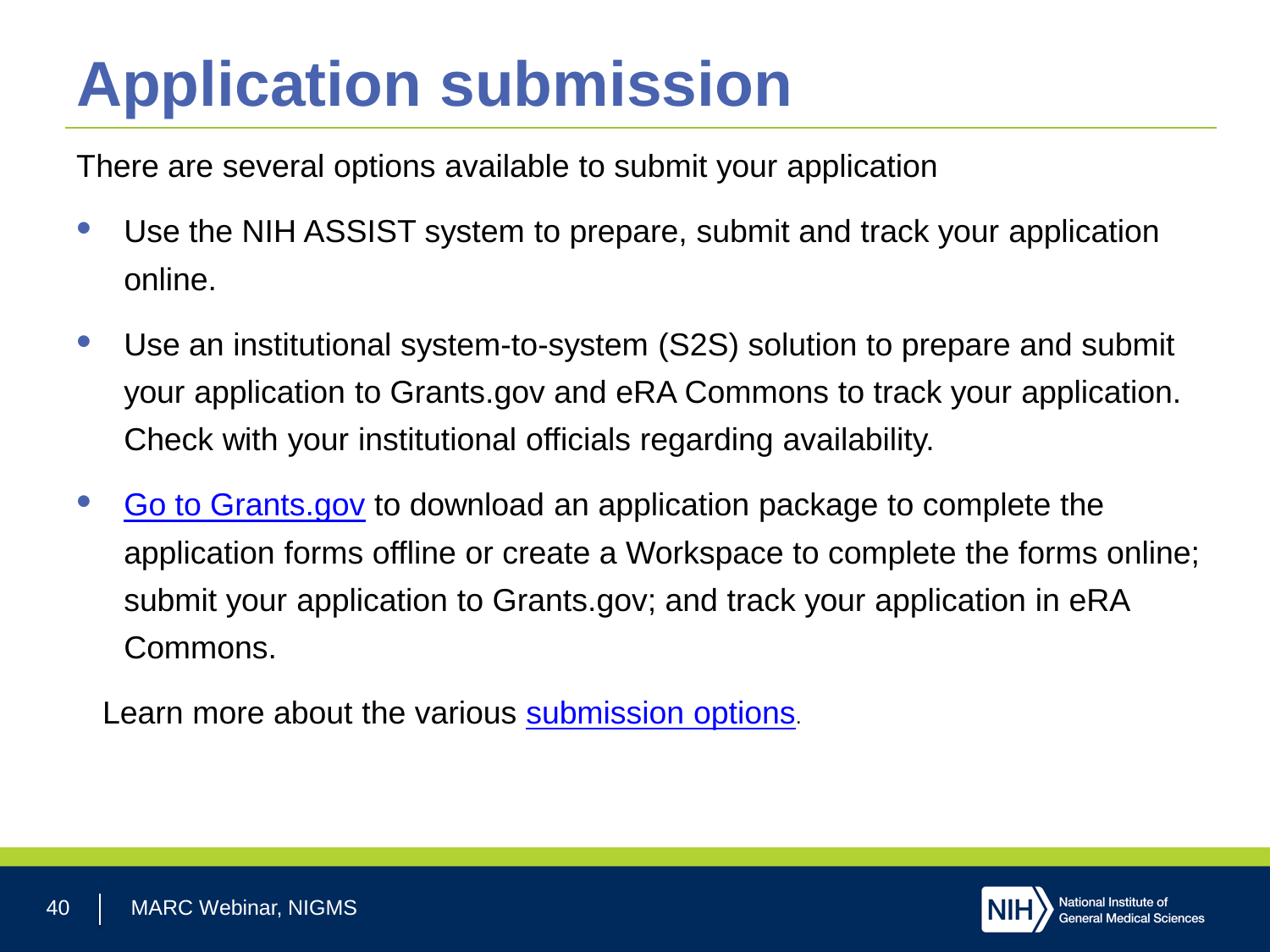## **Application Instructions**

**Please review the instructions at this website on how to fill the application forms**

[http://grants.nih.gov/grants/how-to](http://grants.nih.gov/grants/how-to-apply-application-guide/forms-d/training-forms-d.pdf)apply-application-guide/formsd/training-forms-d.pdf

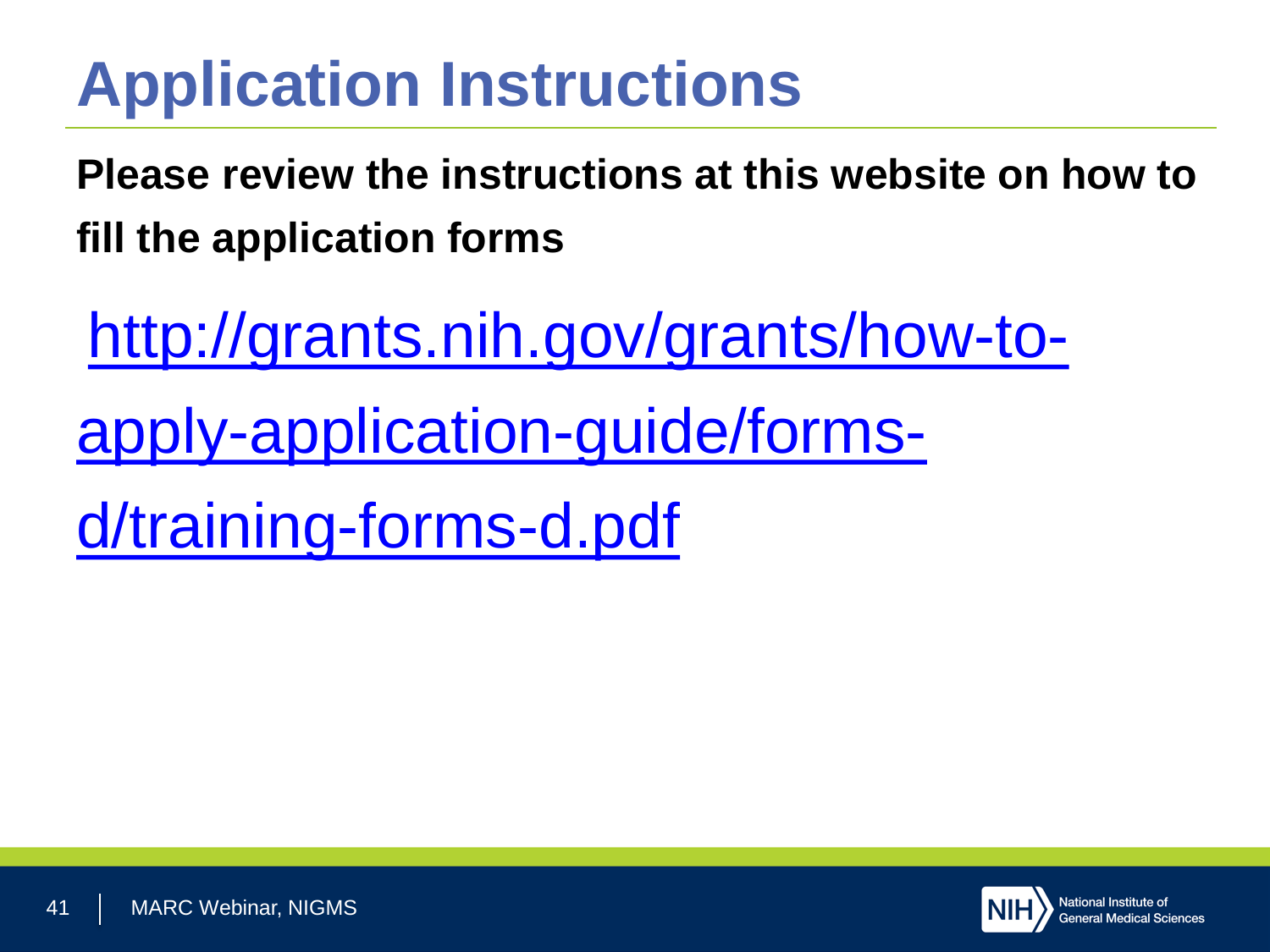## **Important dates**

- **Application Due date(s):** May 24, 2017; May 24, 2018 by 5:00 PM local time of applicant organization
- Plan to submit early to allow adequate time to make any corrections to errors found in the application during the submission process by the due date
- **Peer Review:** October November 2017, 2018
- **Advisory Council Review:** January 2018, 2019
- **Earliest Start Date:** June 1, 2018

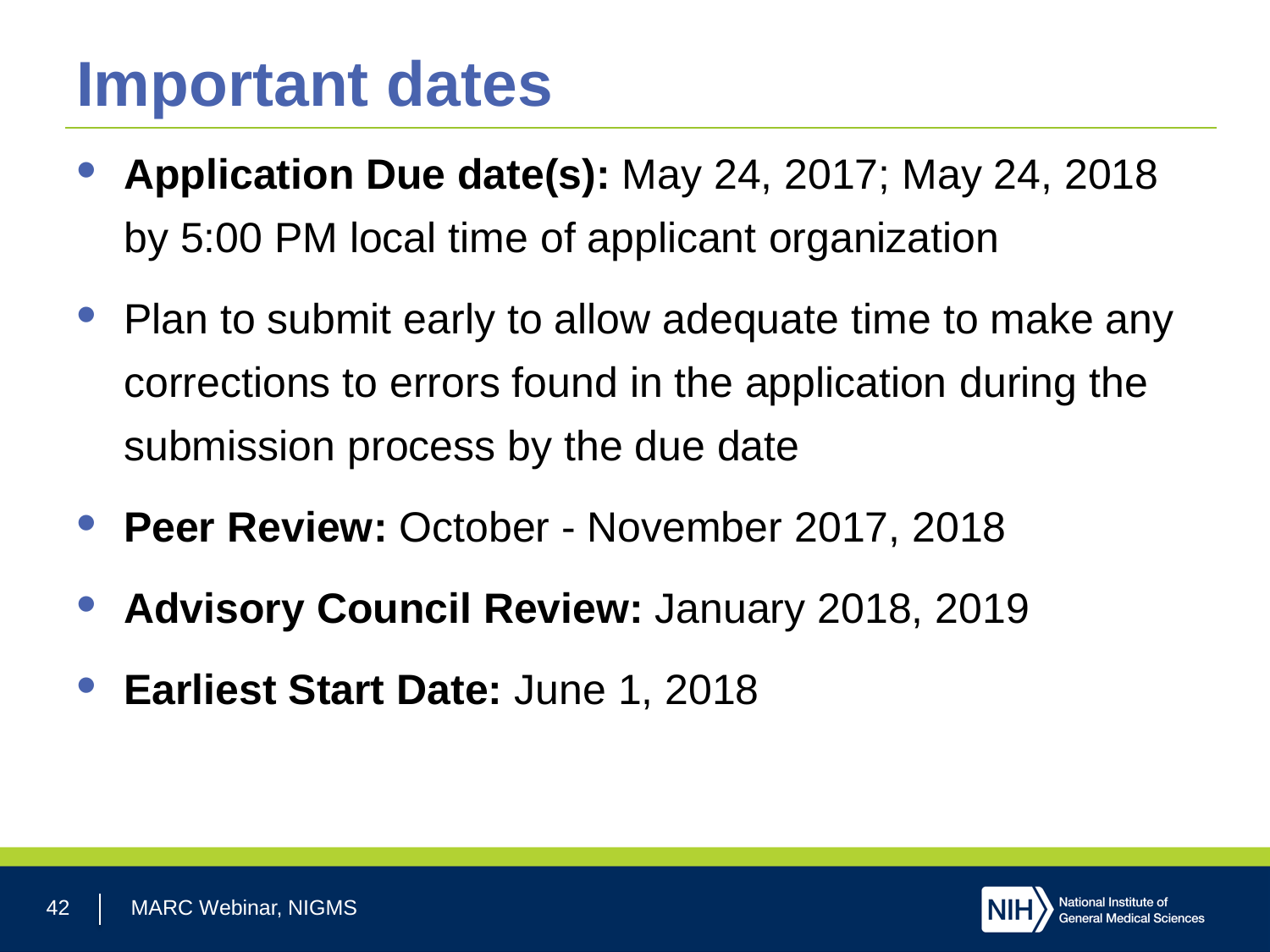# PEER REVIEW

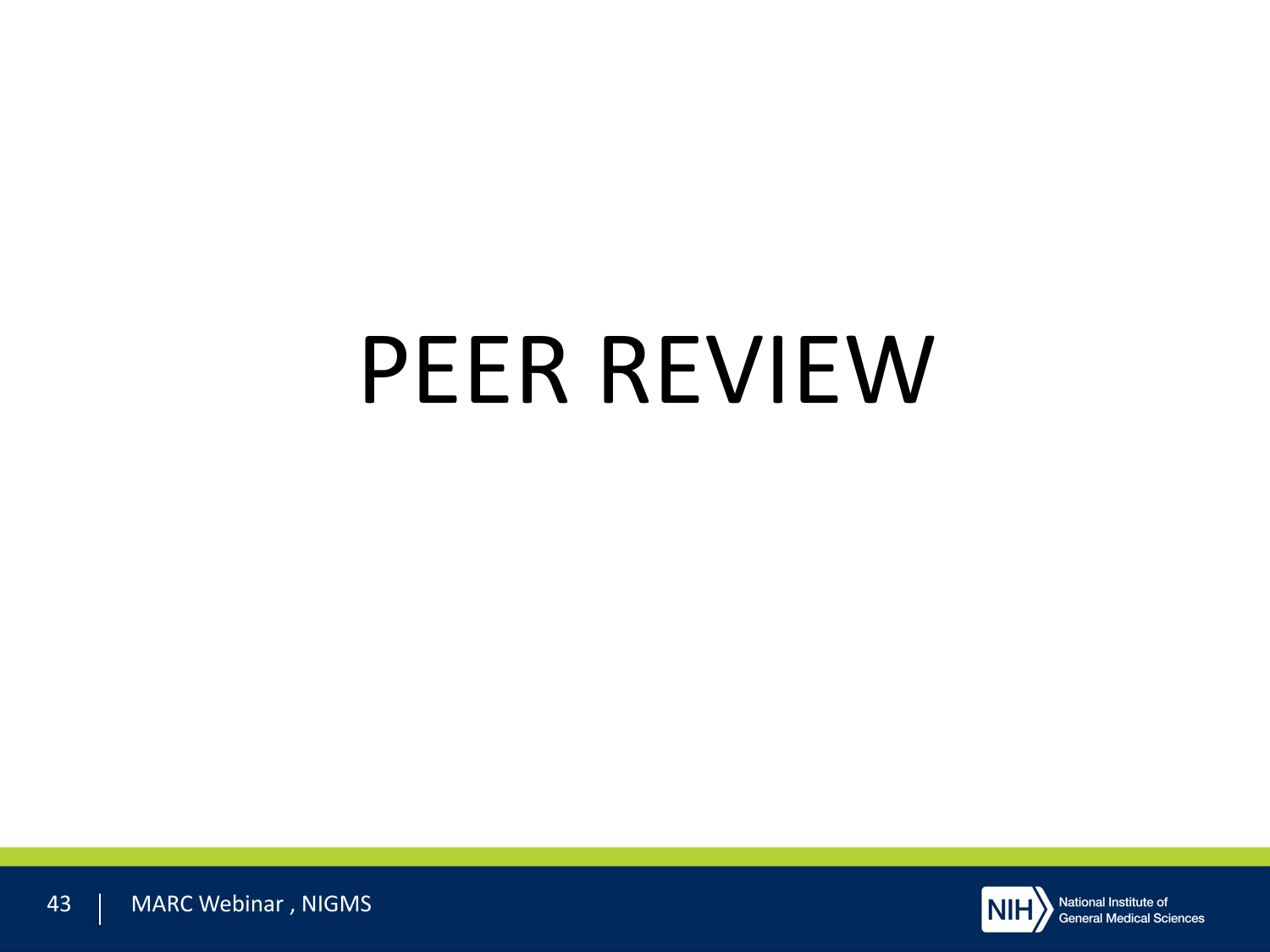## **Peer Review**

#### All from FOA Section V under Application Review Information

#### Scored Criteria:

- Training Program and Environment
- Training Program Director(s)/ PI(s)
- Mentors
- **Trainees**
- Training Record

#### Additional Review Criteria:

- Resubmissions (responses to previous reviews/changes)
- Renewals (progress from last 5, 10, or 15 years as applicable)
- Additional Review Considerations: Acceptable/Unacceptable
- Recruitment Plan to Enhance Diversity
- Training in the Responsible Conduct of Research

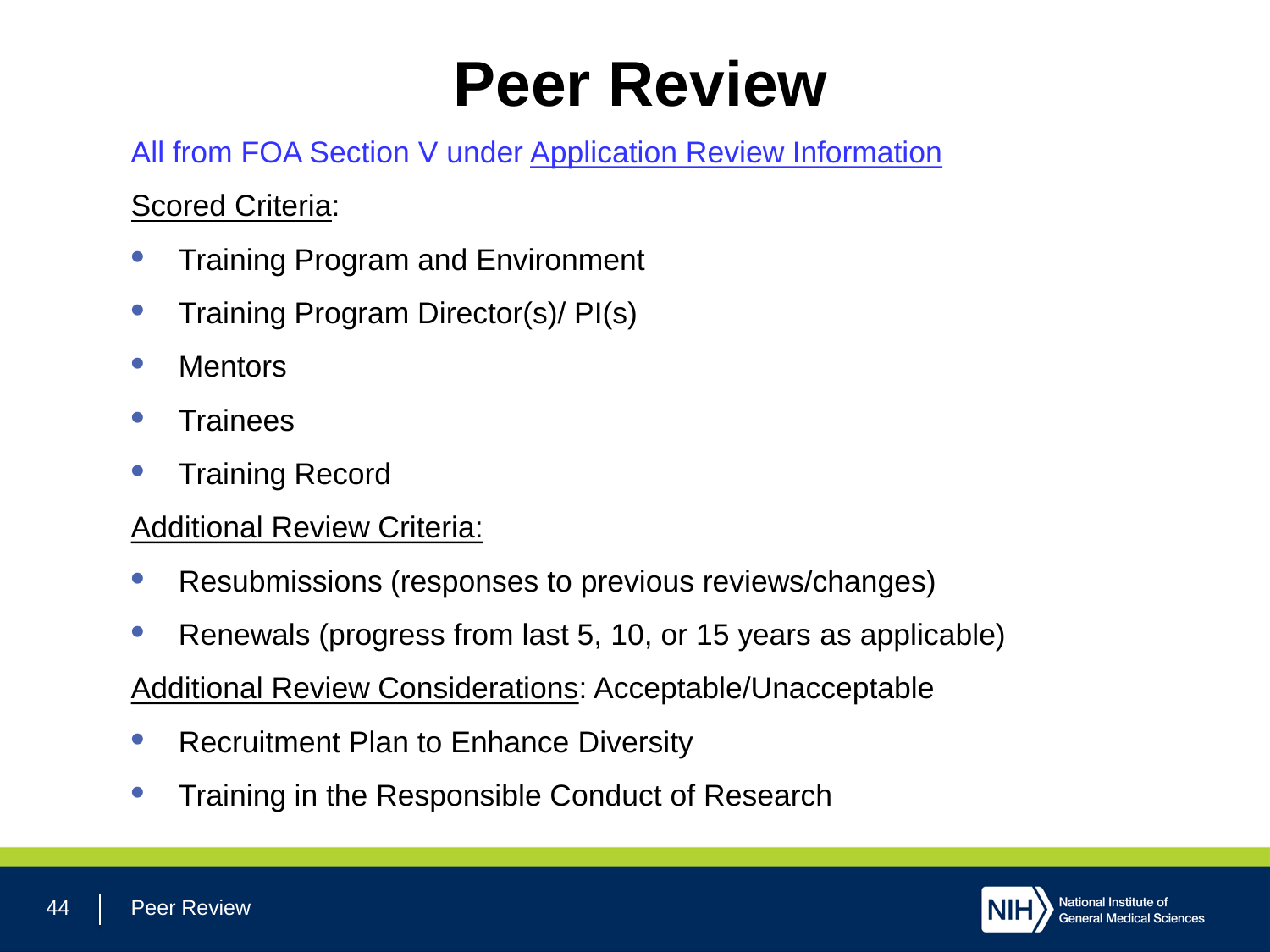## **Tips about Format**

**Page Limits**

- Supply all requested materials within page limits
- Do not "overstuff" sections that don't have page limits or use appendices to get around the limits

#### **Appendices**

- **New notice NOT-OD-16-129 eliminates most** appendix material for applications submitted after 1/25/2017.
- **Still allowed:** 
	- Blank informed consent/assent forms
	- Blank surveys, questionnaires, data collection instruments FOA-specified items

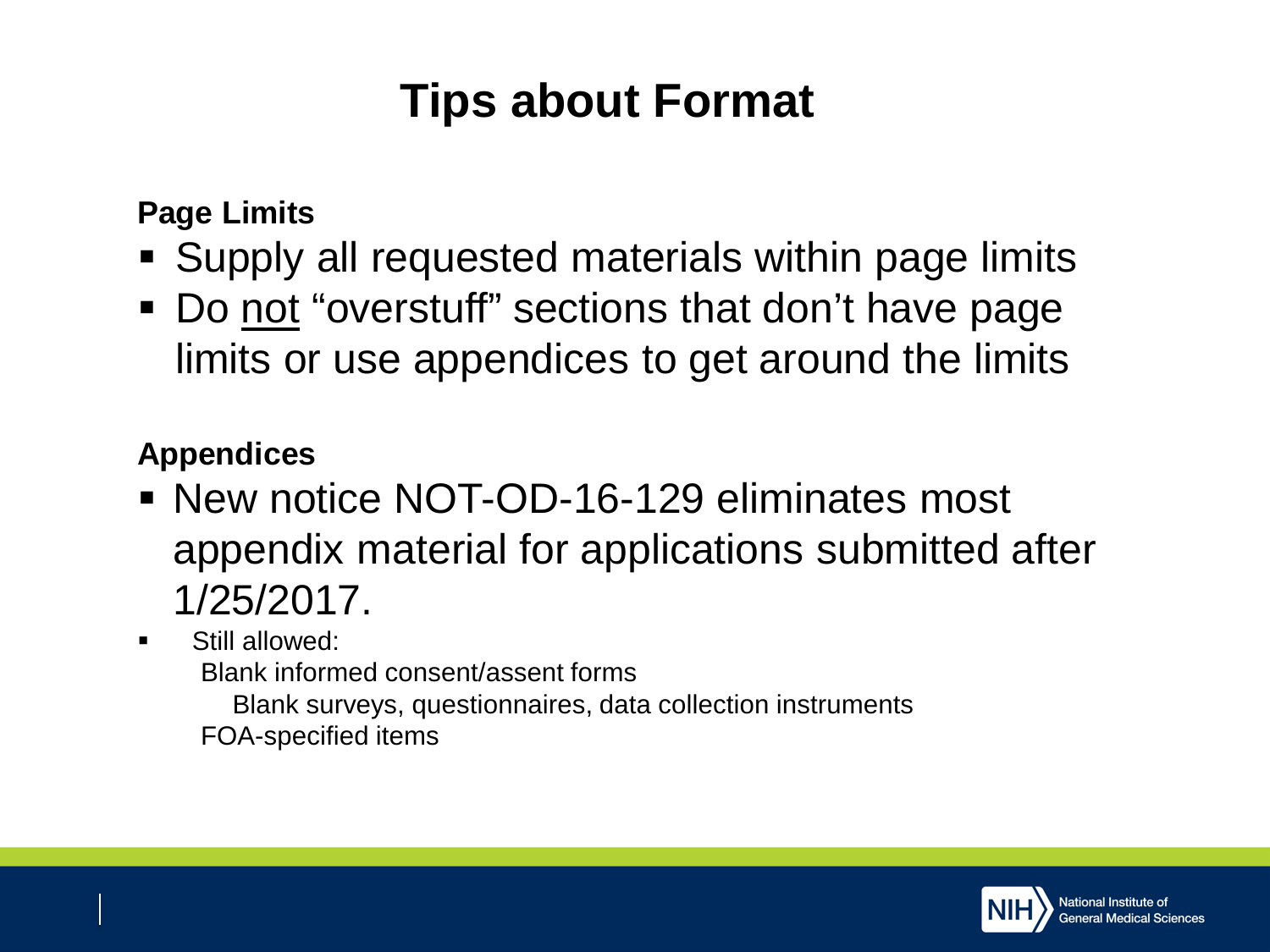## **Application Preparation Tips**

## **Content**

- Read the program announcement and ensure that your application contains the necessary elements
- Successful submission through Grants.gov and eRA Commons does not mean appropriate responsiveness to the program announcement

## **Context**

- Present the *institutional* framework and environment of your program
- Be realistic in your program's goals

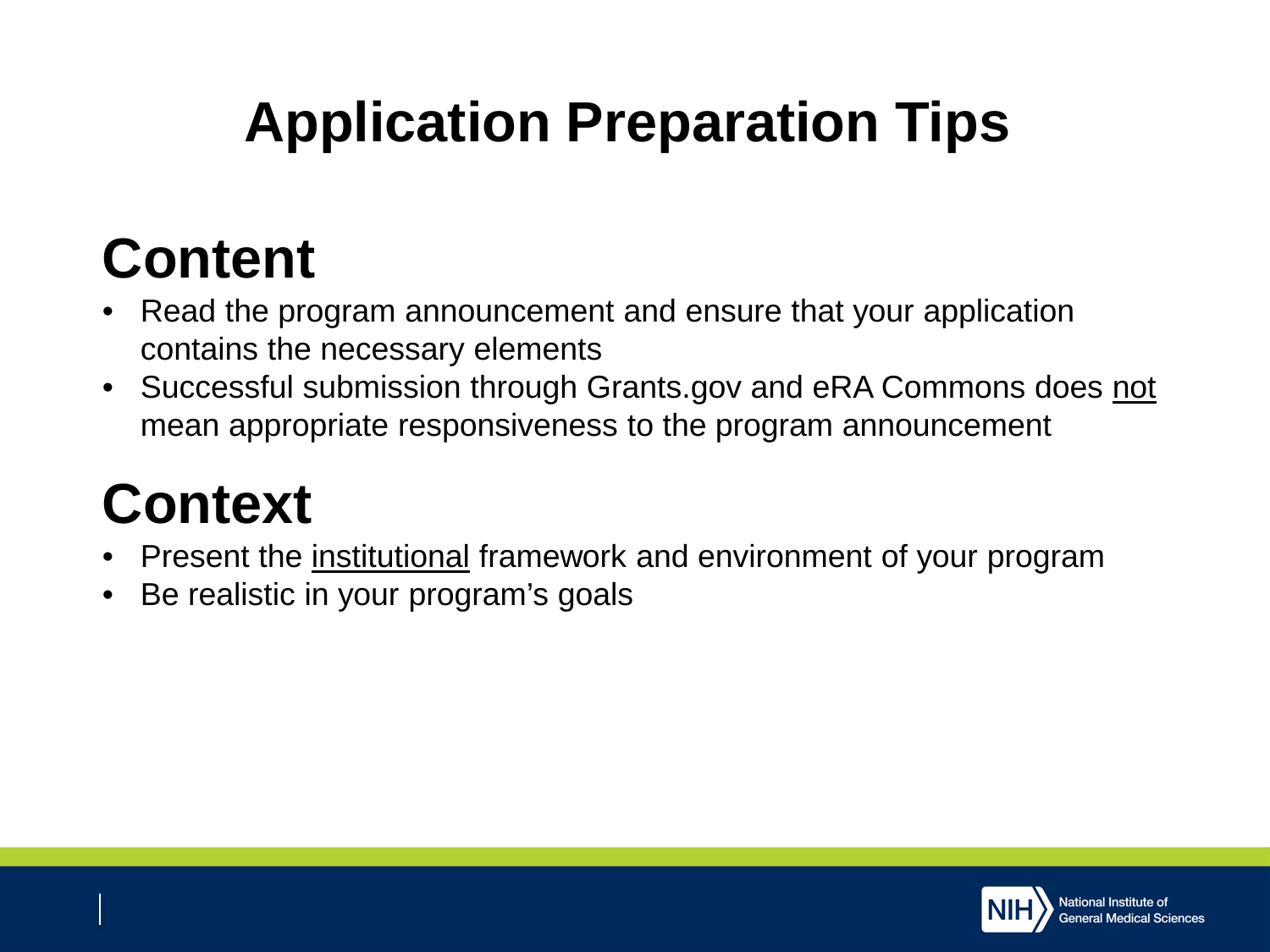## **Application Preparation Tips (cont.)**

### **Comprehensive**

- Address all of the requirements of the program announcement
	- For example:
		- If you don't have institutional baseline data, explain how you plan to obtain it
		- If you haven't fully formed your evaluation plan, at least acknowledge that you are working on it
- Describe how your program "works"
	- For example:
		- How are students recruited and selected? By whom?
		- What does the advisory committee do? How often do they meet?
		- How have you used evaluation information in designing/improving your program?

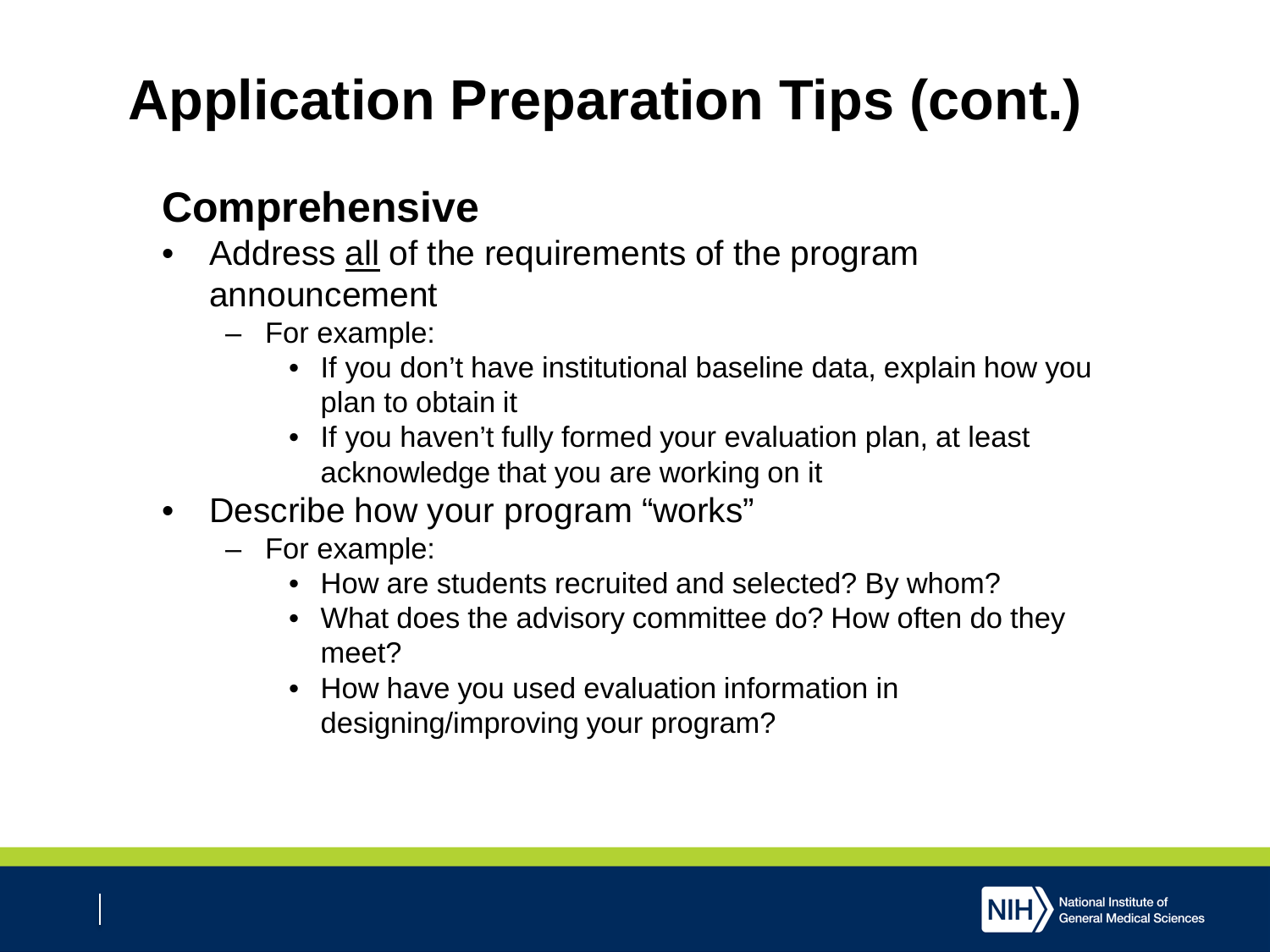## **Application Preparation Tips (cont.)**

## **Clear**

- Don't bury important information
- Don't expect reviewers to "read between the lines" to figure out what you are proposing
- Present outcomes data in a straightforward manner:
	- Don't exaggerate
	- Don't hide data (reviewers will "do the math")
	- It is far better to present results as they are and address how the program aims to improve

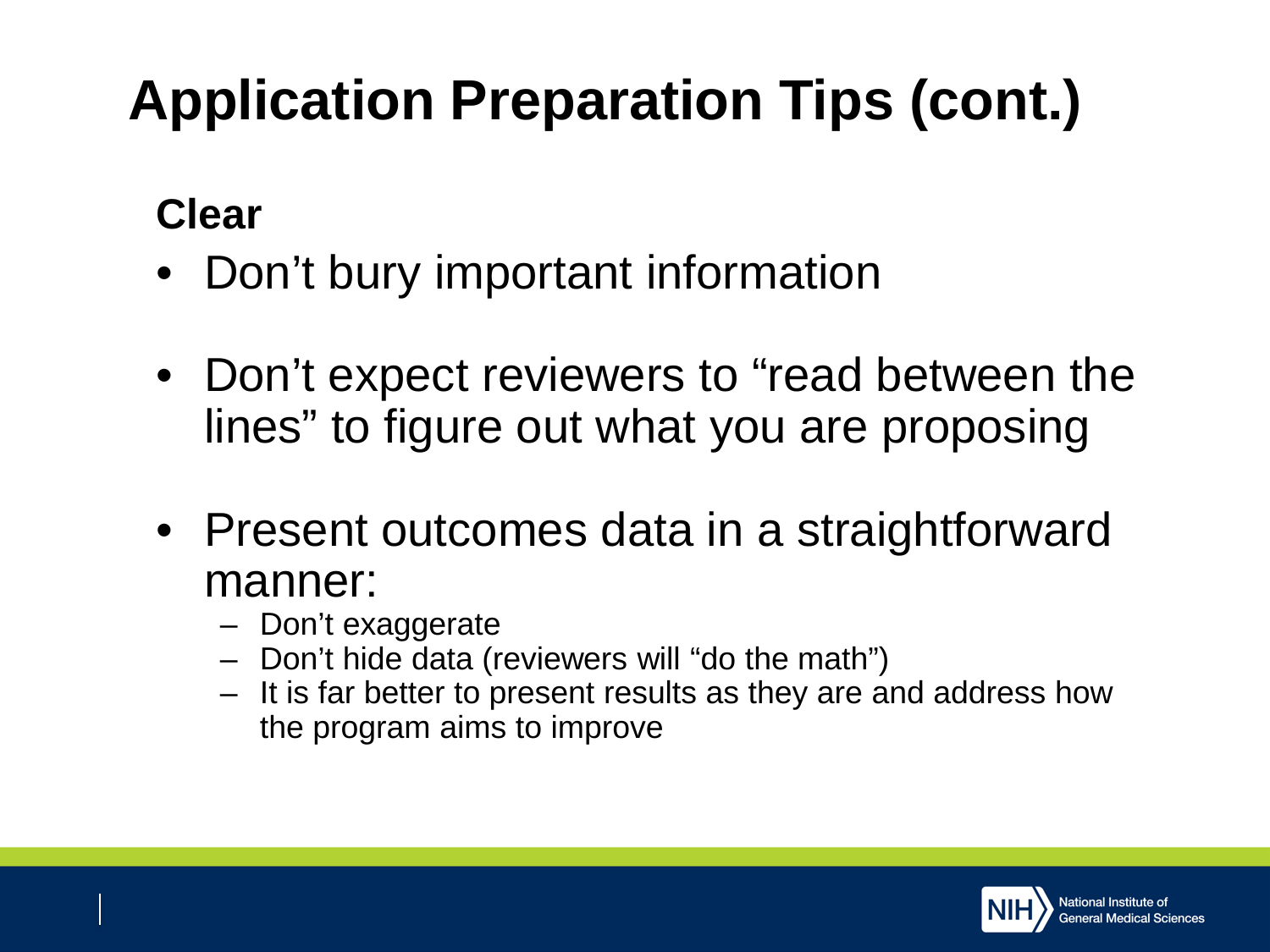## **Application Preparation Tips (cont.)**

### **Current**

- Make sure faculty biosketches are up-to-date, in correct format, and relevant for training program
- Provide data on current and prior students
- Use the most recent institutional data

## **Consistent**

- Data in tables and text should match
- Data should be consistent across tables
- Match justification to budget items
- Refer to the correct program in text and tables

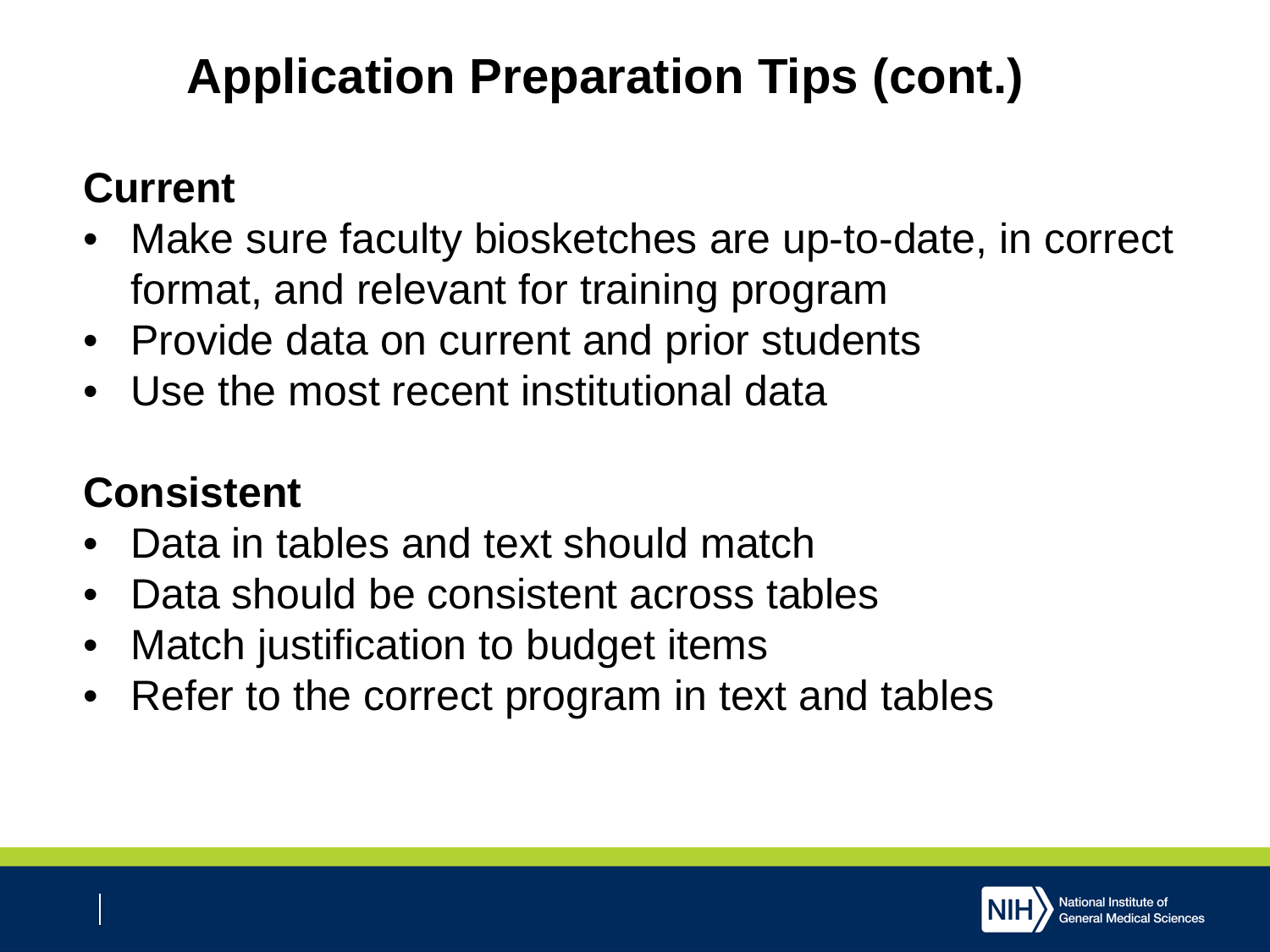#### **Review Process: Usual Timeline**

#### **Timeframe Activity (From submission date)**

#### 1 - 2 months Referral

- 
- 
- 
- 
- 
- 
- 2 6 months Review Panel
- 6 7 months Summary Statement Available
- 7 8 months **Advisory Council**
- 8 9 months **Funding Decisions**
- 9 10 months Award Start Date

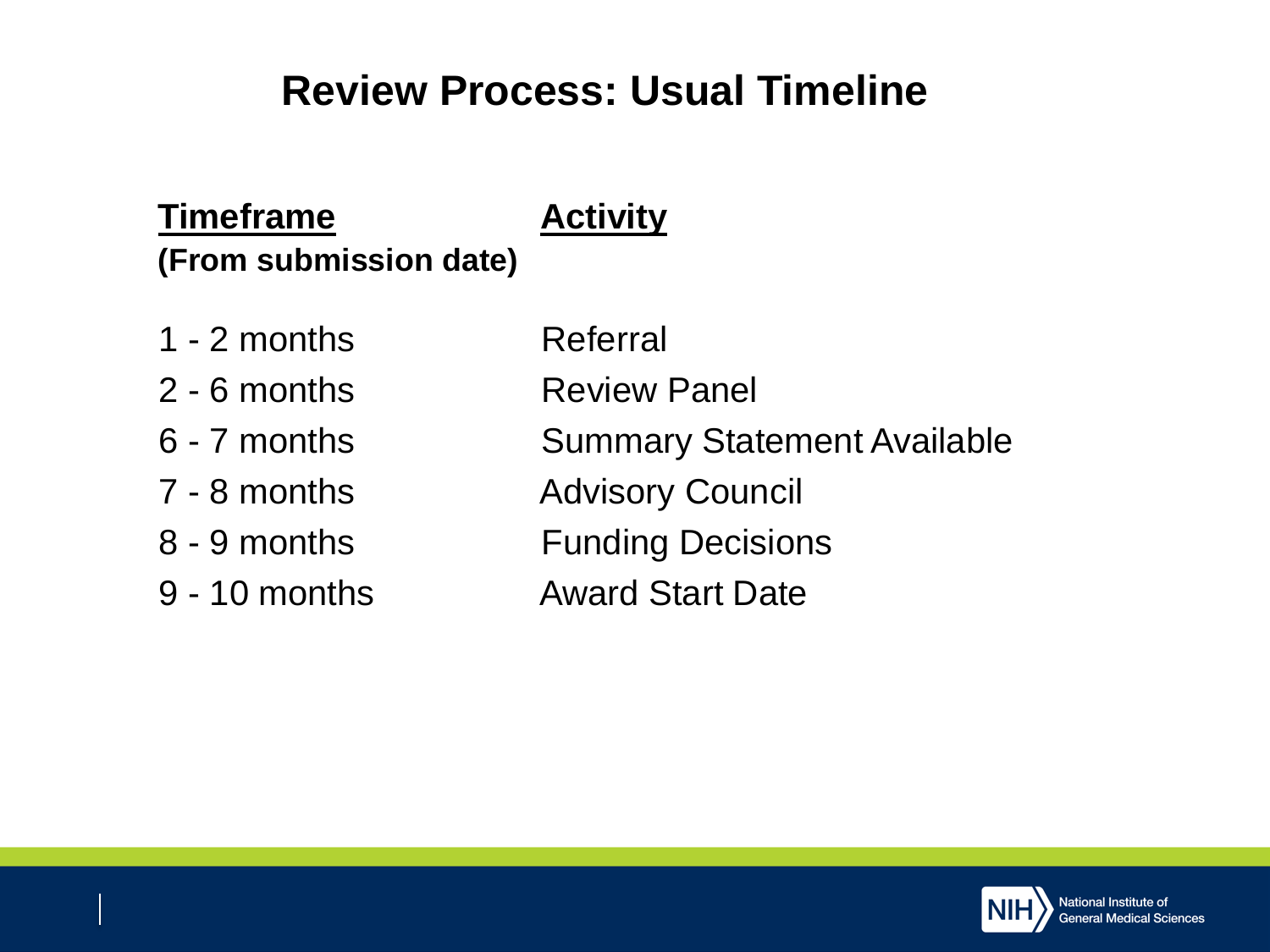# BUDGET

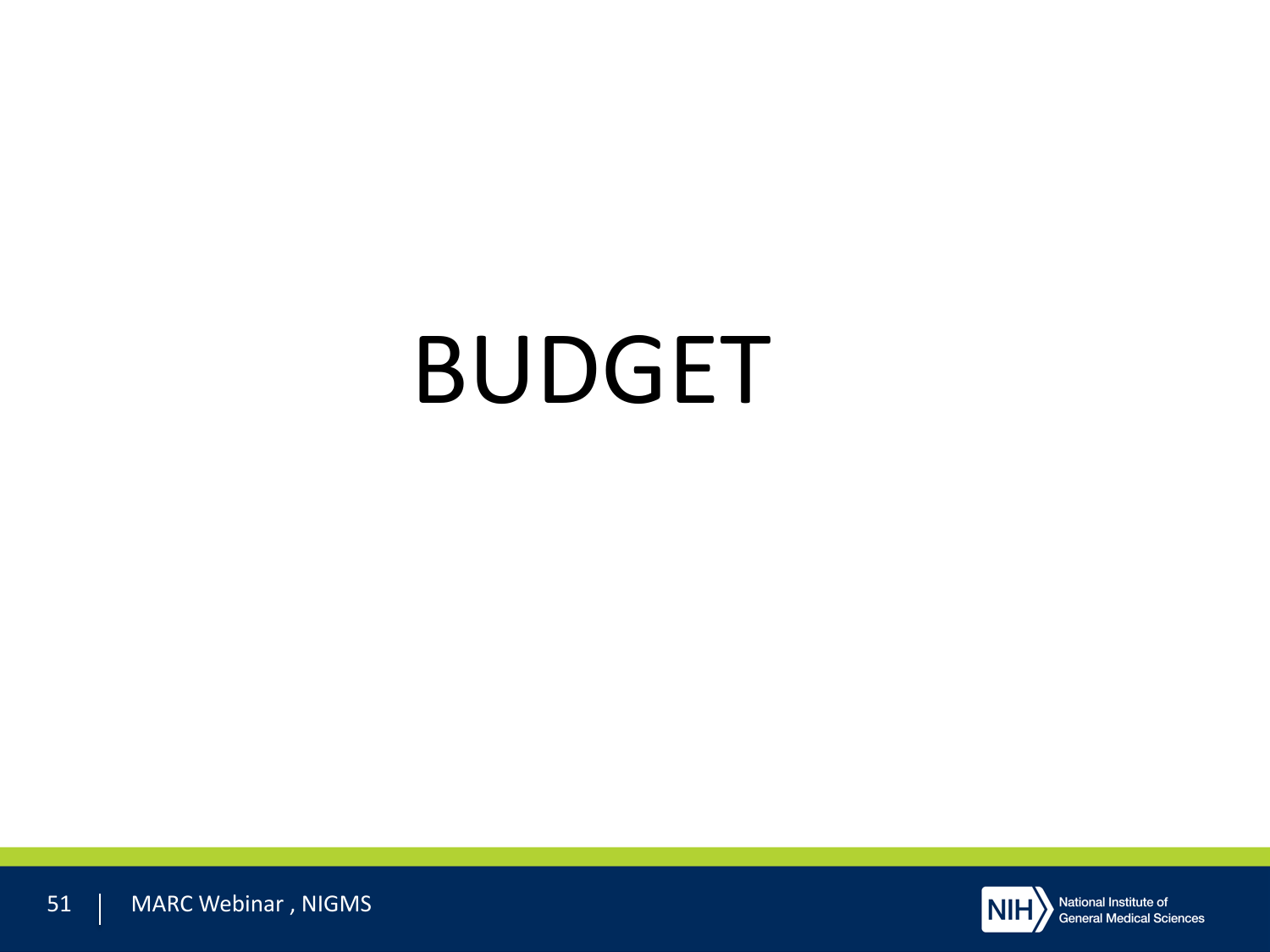## **MARC U-STAR: Allowable costs**

- **STIPEND:** \$12,336/yr. for students in junior/senior year.
- **TUITION AND FEES:** Equal to 60% of the level requested by the applicant institution, up to \$16,000 per year, will be provided.

[http://grants.nih.gov/grants/guide/notice-files/NOT-OD-16-062.html#](http://grants.nih.gov/grants/guide/notice-files/NOT-OD-16-062.html)

- **SUMMER RESEARCH EXPERIENCE:** NIGMS provides funds for the summer research training experience for up to 50% of the appointed number of MARC U-STAR trainees at the time a competing award is made. Applicants should not factor in these summer research experience costs into their budgets since NIGMS will automatically calculate the amount.
- **TRAVEL:** Trainee/faculty travel including attendance at scientific meetings.

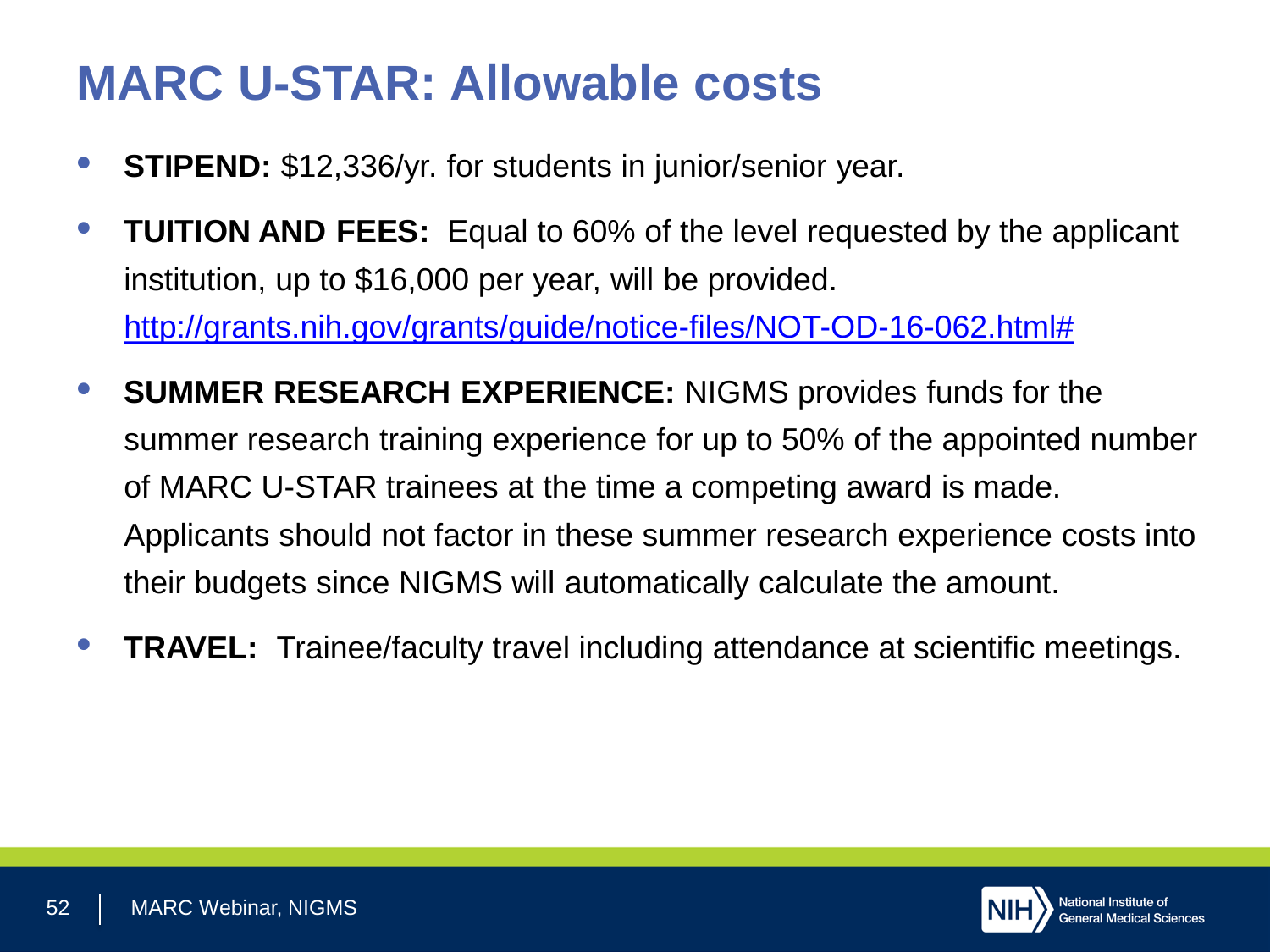## **MARC U-STAR: Allowable costs (continued)**

- **TRAINING RELATED EXPENSES:** A maximum cap of \$350,000/year for the TRE portion of a proposed MARC U-STAR budget. **PD/PI/Co-I support: 3.0 person months/yr. or 25% on a 12-month basis (total)**
	- o **Program Coordinator:** 6.0 person months (i.e., 50% on a 12-month basis) depending on the size and scope of the program.
	- o Seminar speakers; equipment and research supplies for a research classroom course(s), if proposed; program website design and maintenance; faculty/staff travel directly related to the program; faculty training in pedagogical skills development; student academic skills development workshops (e.g., problem-solving, critical thinking, effective communication and time management).
	- o **PROGRAM EVLUATION**: \$3,000/ 5 year grant period
- **FACILITIES AND ADMINISTRATION COSTS:** Indirect costs are reimbursed at 8% of modified total direct costs (exclusive of tuition and fees, consortium costs in excess of \$25,000, and expenditures for equipment), rather than on the basis of a negotiated rate agreement.

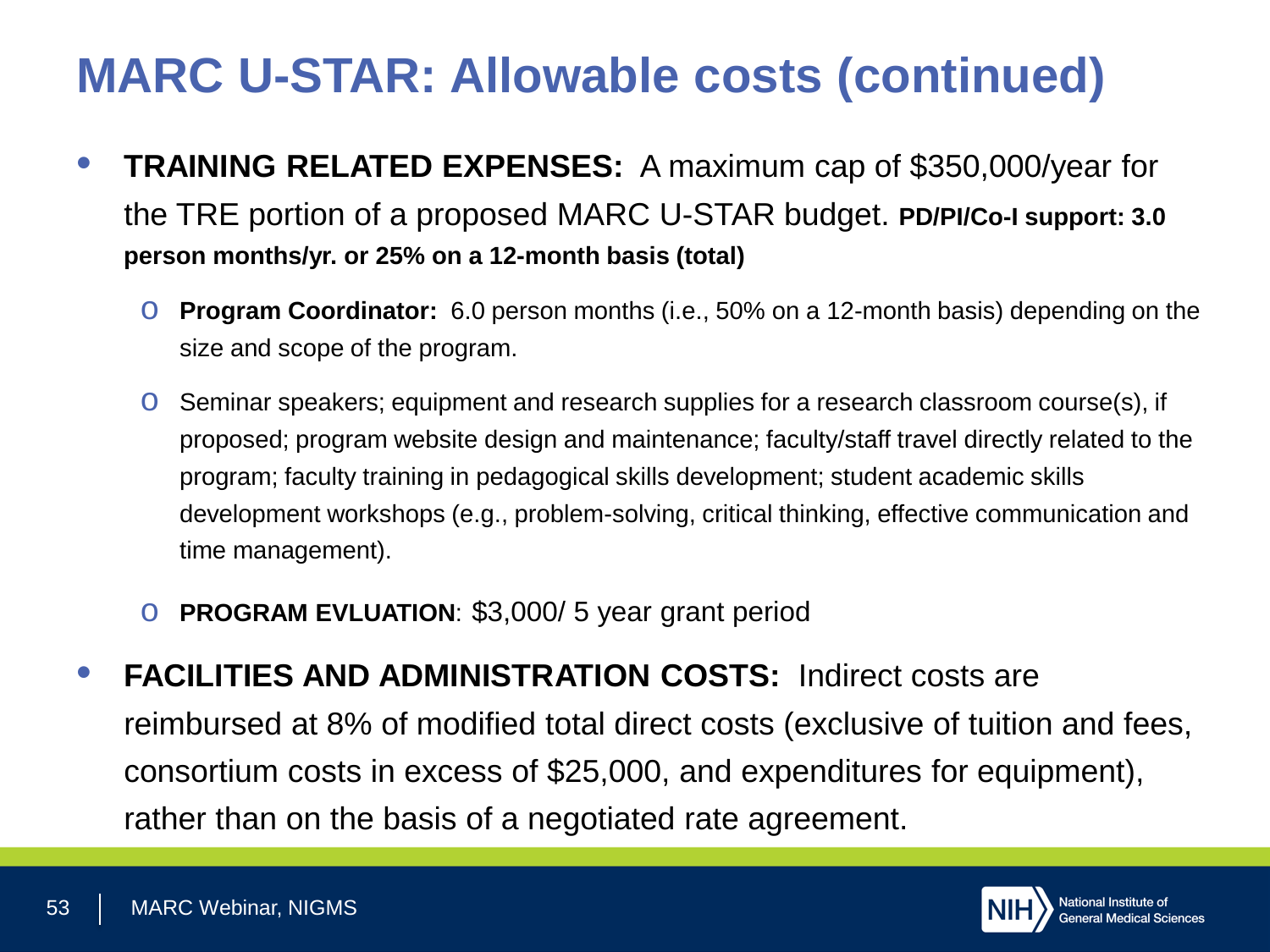## **Training Related Expenses (TRE)**

New Applications (Type 1)

## • Research Intensive Institutions

o Up to \$16,800 per trainee/year

## • Non-Research Intensive Institutions

o Up to \$25,200 per trainee/year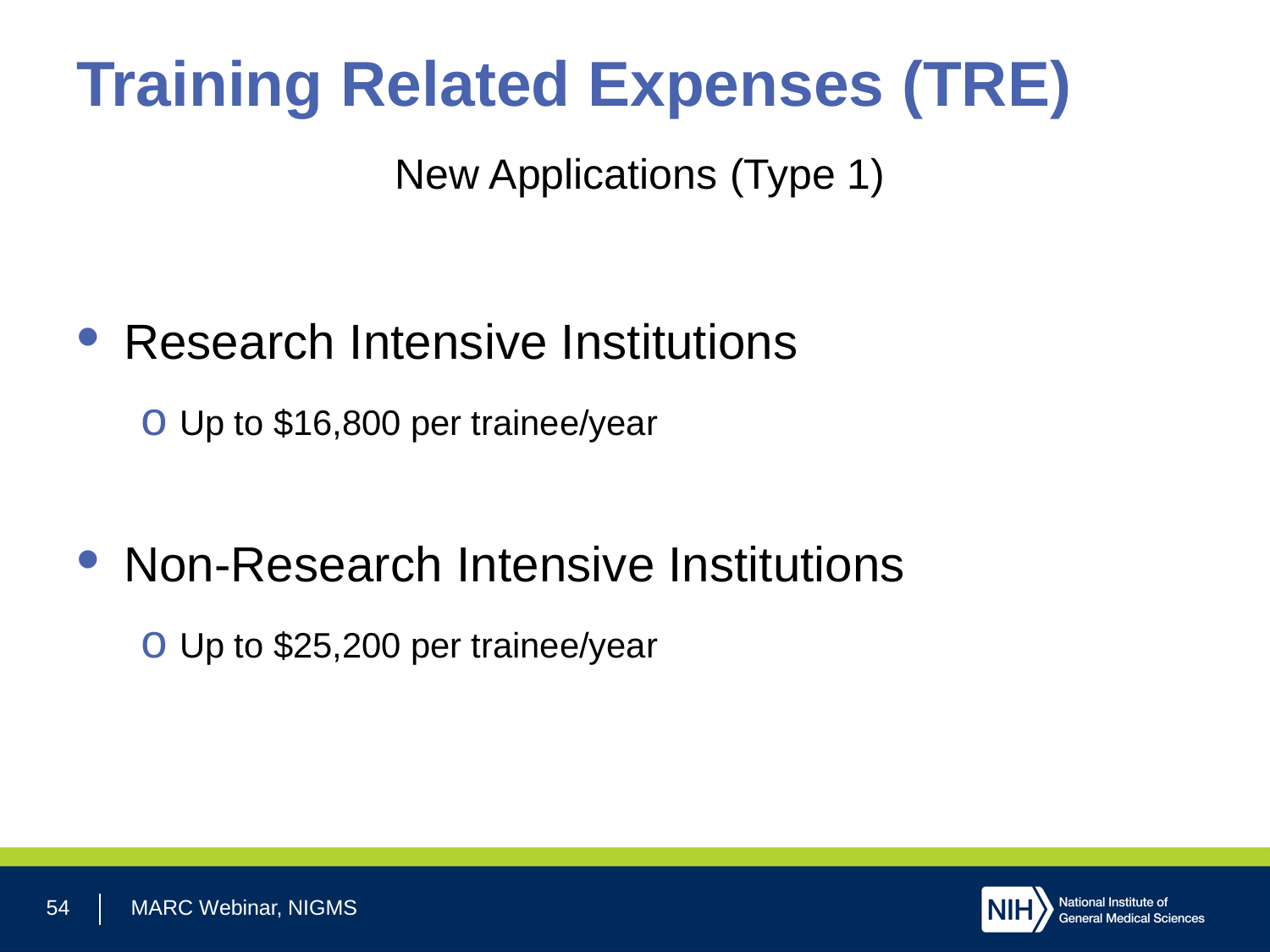## **Training Related Expenses (TRE)**

Competing Renewal Applications (Type 2)

## • Research Intensive Institutions

o Up to \$8,400 per trainee/year

## • Non-Research Intensive Institutions

o Up to \$12,600 per trainee/year

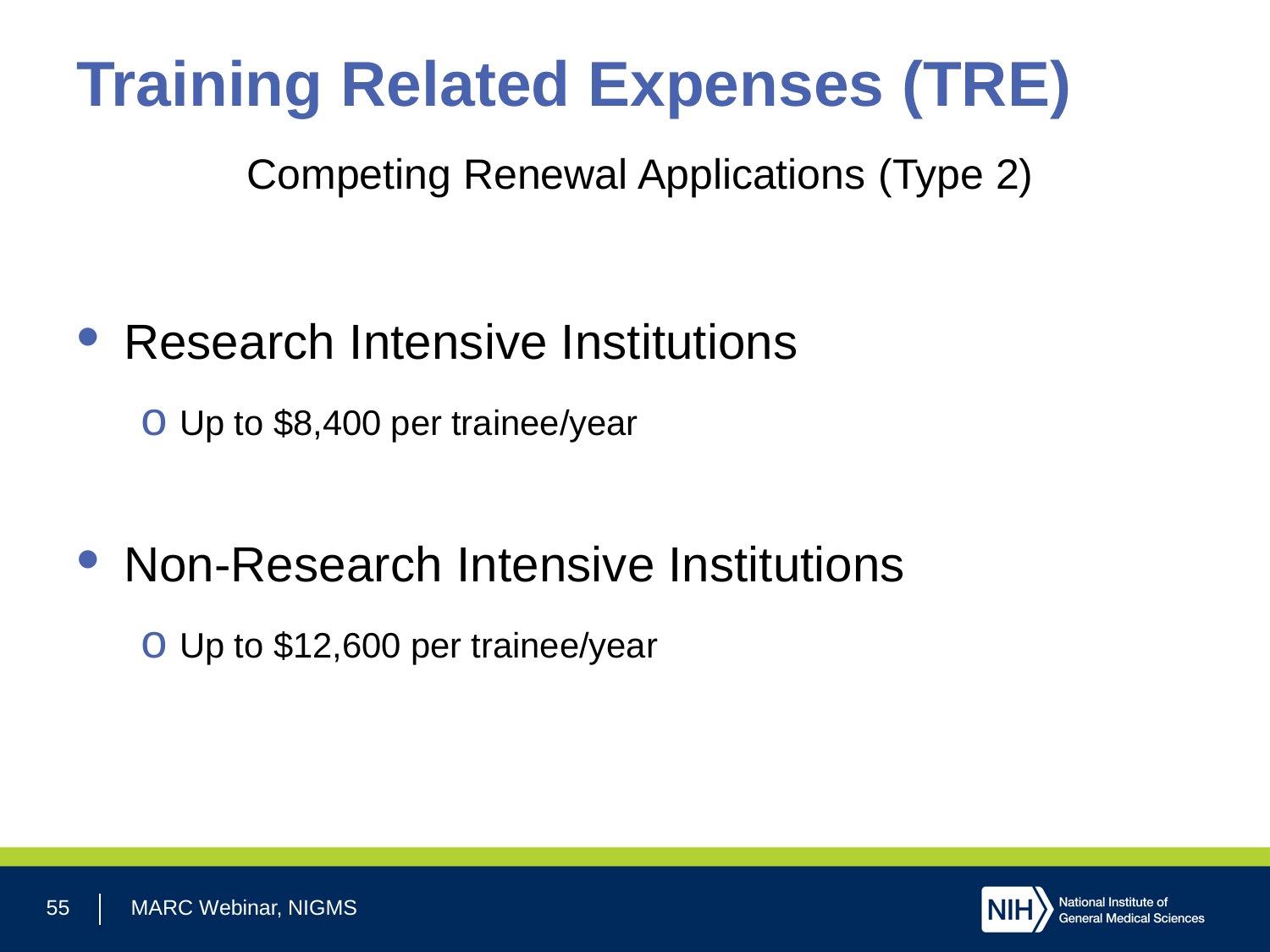## **Responsibilities**

- MARC T34 Training Grants are required to submit an NIH Federal Financial Report (FFR) annually
- Delinquent FFRs will delay the funding of the next noncompeting grant award
- Carry over of unobligated balances from one budget year to the next is unallowable
- Trainees appointed for a consecutive 24 month period no later than September 30 of each year

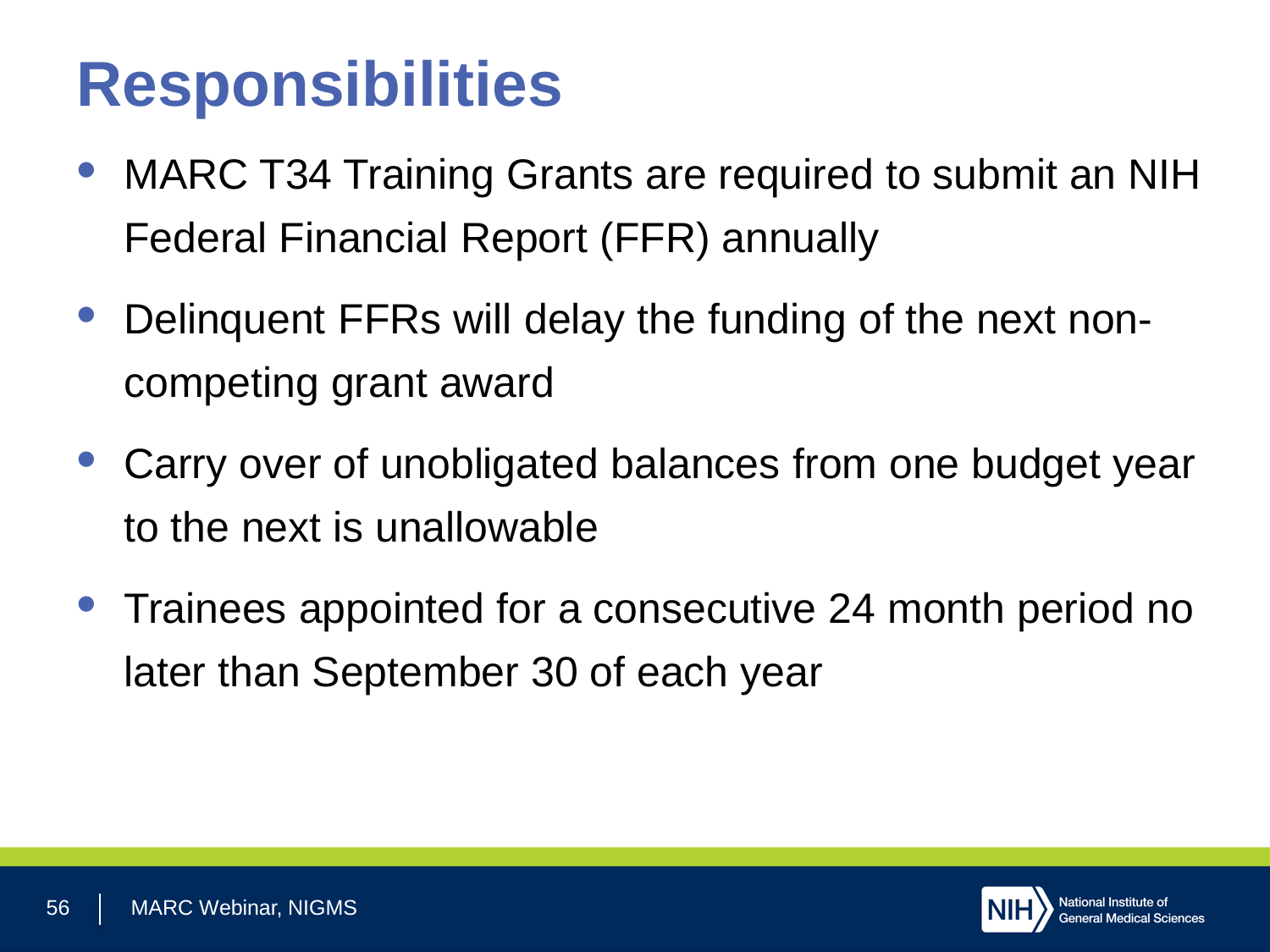## **X-Train for Student Appointments**

- All MARC T34 trainees must have an appointment form submitted through the eRA Commons to X-Train before they may receive their stipend
- If trainees cannot continue in the grant program for the full appointment period an amended appointment must be submitted to X-Train with the correct appointment period

xTrain Web Page - application guide, quick reference sheets, FAQs, training materials: [https://era.nih.gov/services\\_for\\_applicants/other/xTrain.cfm](https://era.nih.gov/services_for_applicants/other/xTrain.cfm)

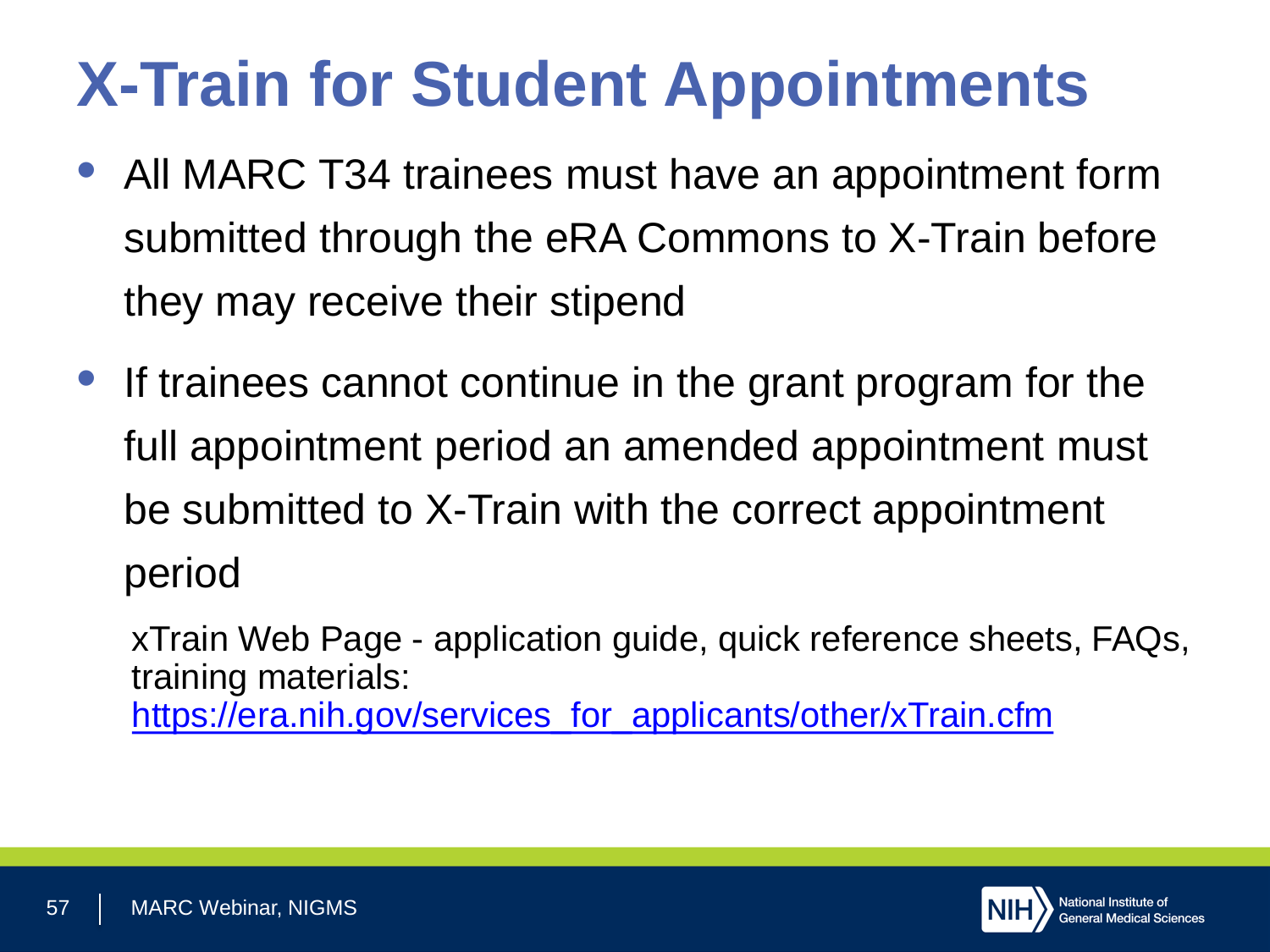## **Final Research Performance Progress Reports (Final RPPR)**

- Effective January 1, 2017 the new F-RPPR will replace the Final Progress Report (FRP) for closeout of all project periods of a grant award
- At the end of the fifth year of all MARC T34 grants the grantee must submit through the eRA Commons the F-RPPR.
- This F-RPPR must be submitted no later than 120 calendar days from the period of performance end date for the grant award

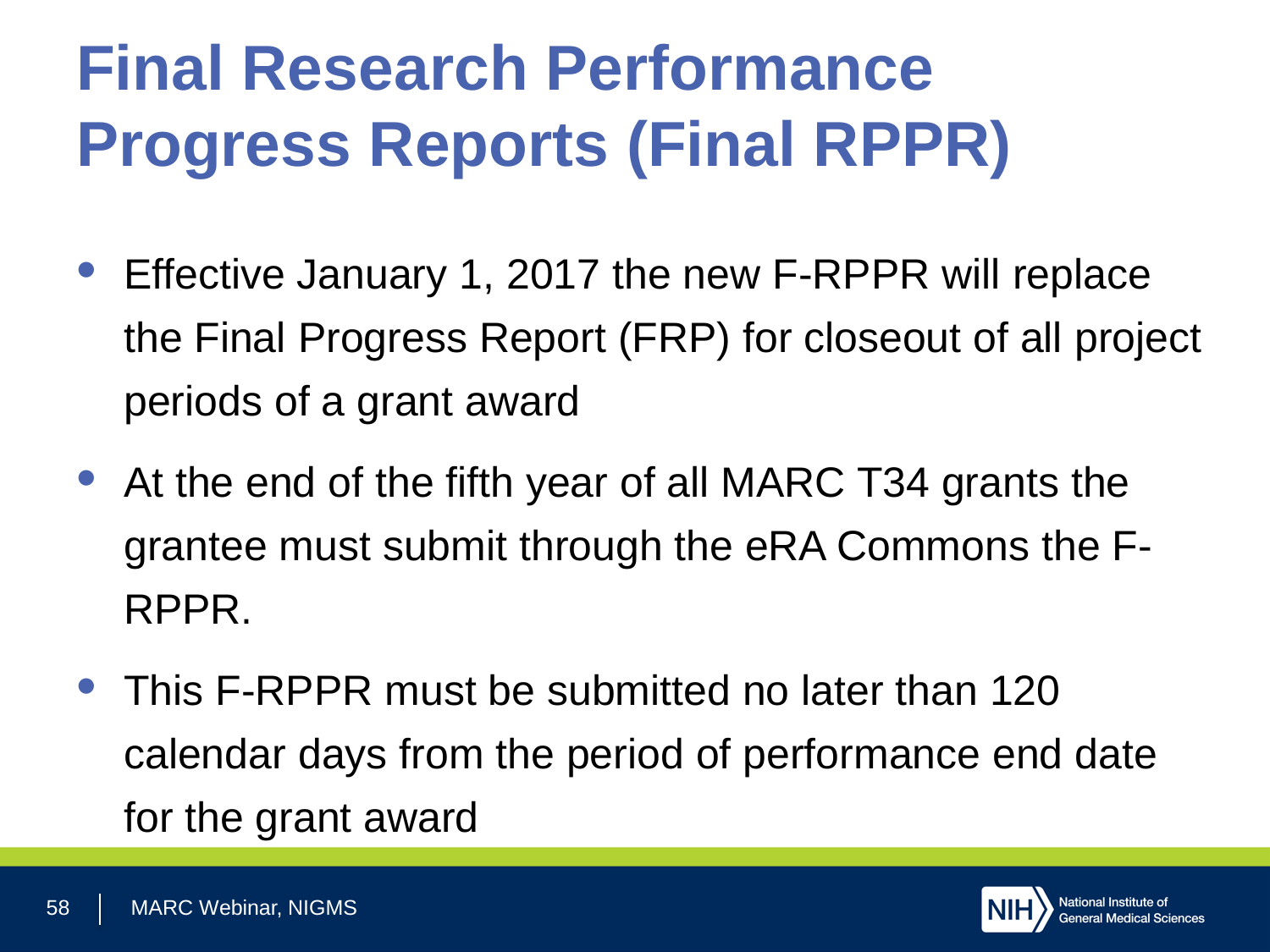## **Links to F-RPPR announcements**

- [https://grants.nih.gov/grants/guide/notice-files/NOT-OD-](https://grants.nih.gov/grants/guide/notice-files/NOT-OD-17-022.html)17-022.html
- [https://grants.nih.gov/grants/guide/notice-files/NOT-OD-](https://grants.nih.gov/grants/guide/notice-files/NOT-OD-17-037.html)17-037.html

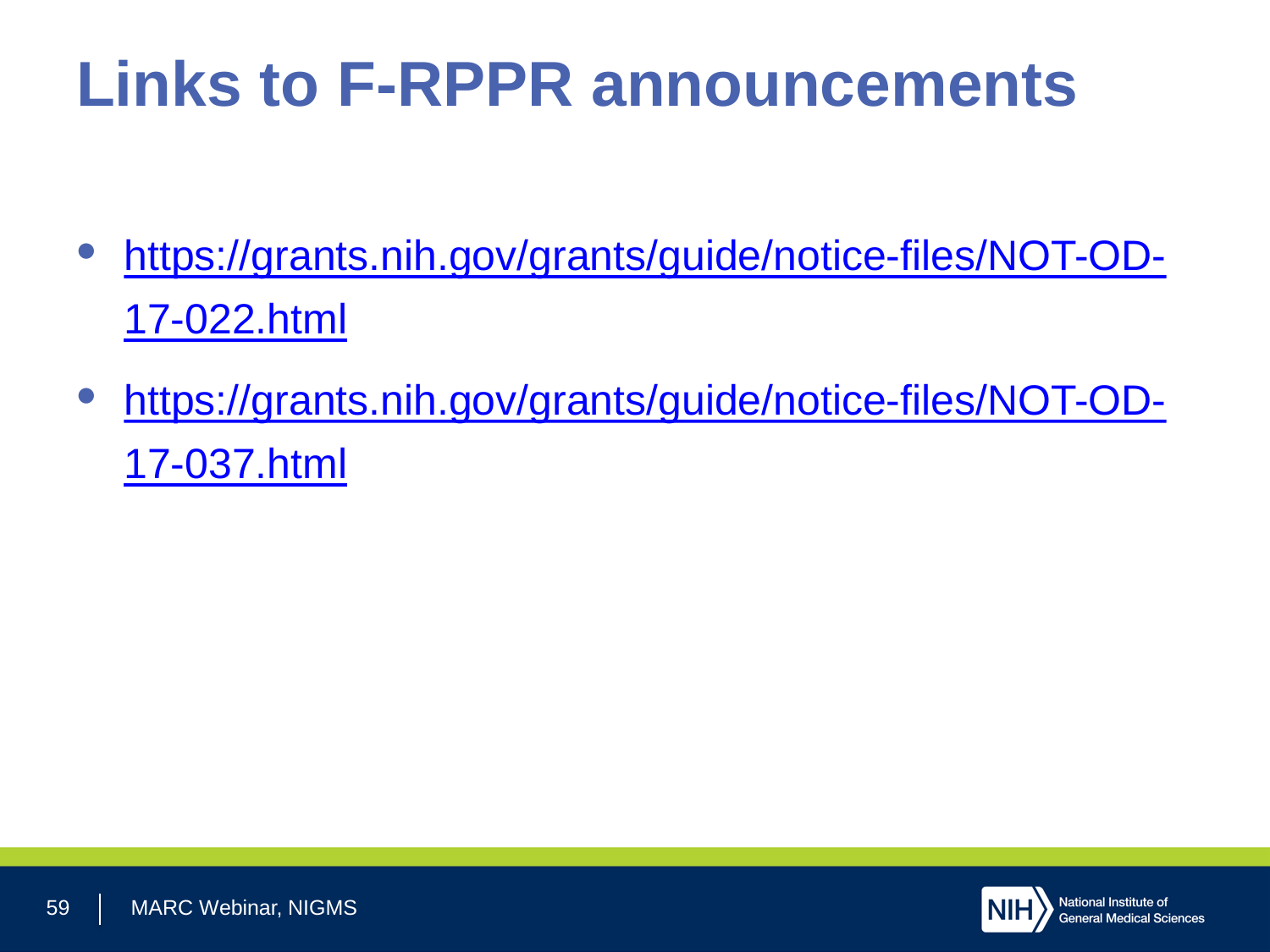## **Overview**

• MARC U-STAR FOA:

[https://grants.nih.gov/grants/guide/pa-files/PAR-17-](https://grants.nih.gov/grants/guide/pa-files/PAR-17-068.html) 068.html

- [Font changes: https://grants.nih.gov/grants/guide/notice](https://grants.nih.gov/grants/guide/notice-files/NOT-OD-16-009.html)files/NOT-OD-16-009.html
- FAQs about MARC U-STAR FOA: [https://www.nigms.nih.gov/Training/MARC/Pages/FAQs.a](https://www.nigms.nih.gov/Training/MARC/Pages/FAQs.aspx) spx

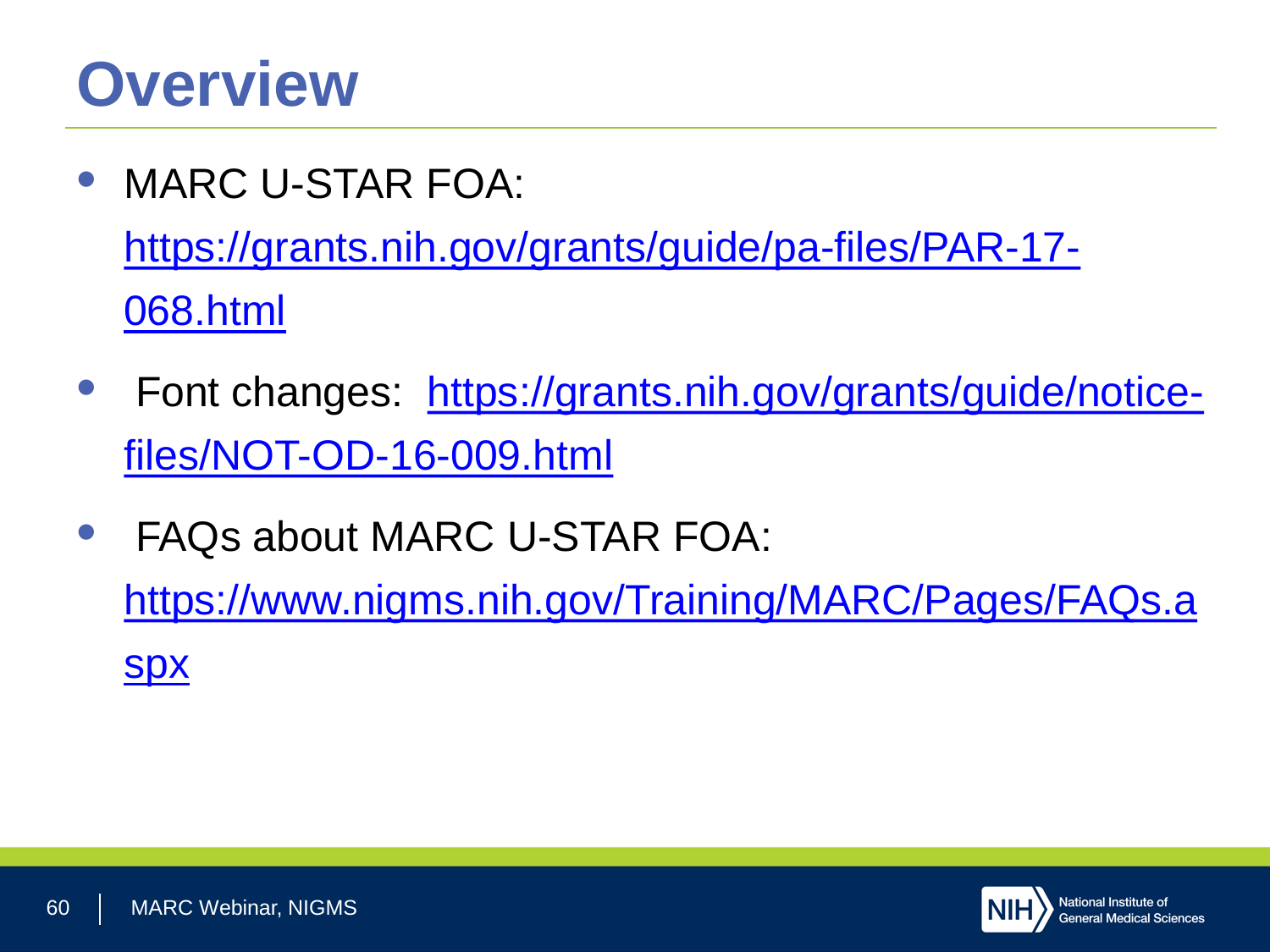## **Overview, cont.**

- Biosketch Requirements: [http://grants.nih.gov/grants/guide/notice-files/NOT-OD-](http://grants.nih.gov/grants/guide/notice-files/NOT-OD-15-085.html)15-085.html
- Biosketch FAQs:

[http://grants.nih.gov/grants/policy/faq\\_biosketches.htm](http://grants.nih.gov/grants/policy/faq_biosketches.htm)

• New Biosketch Formats:

[https://loop.nigms.nih.gov/2015/04/new-biosketch-](https://loop.nigms.nih.gov/2015/04/new-biosketch-formats-for-applications-due-may-25-and-later/)

formats-for-applications-due-may-25-and-later/